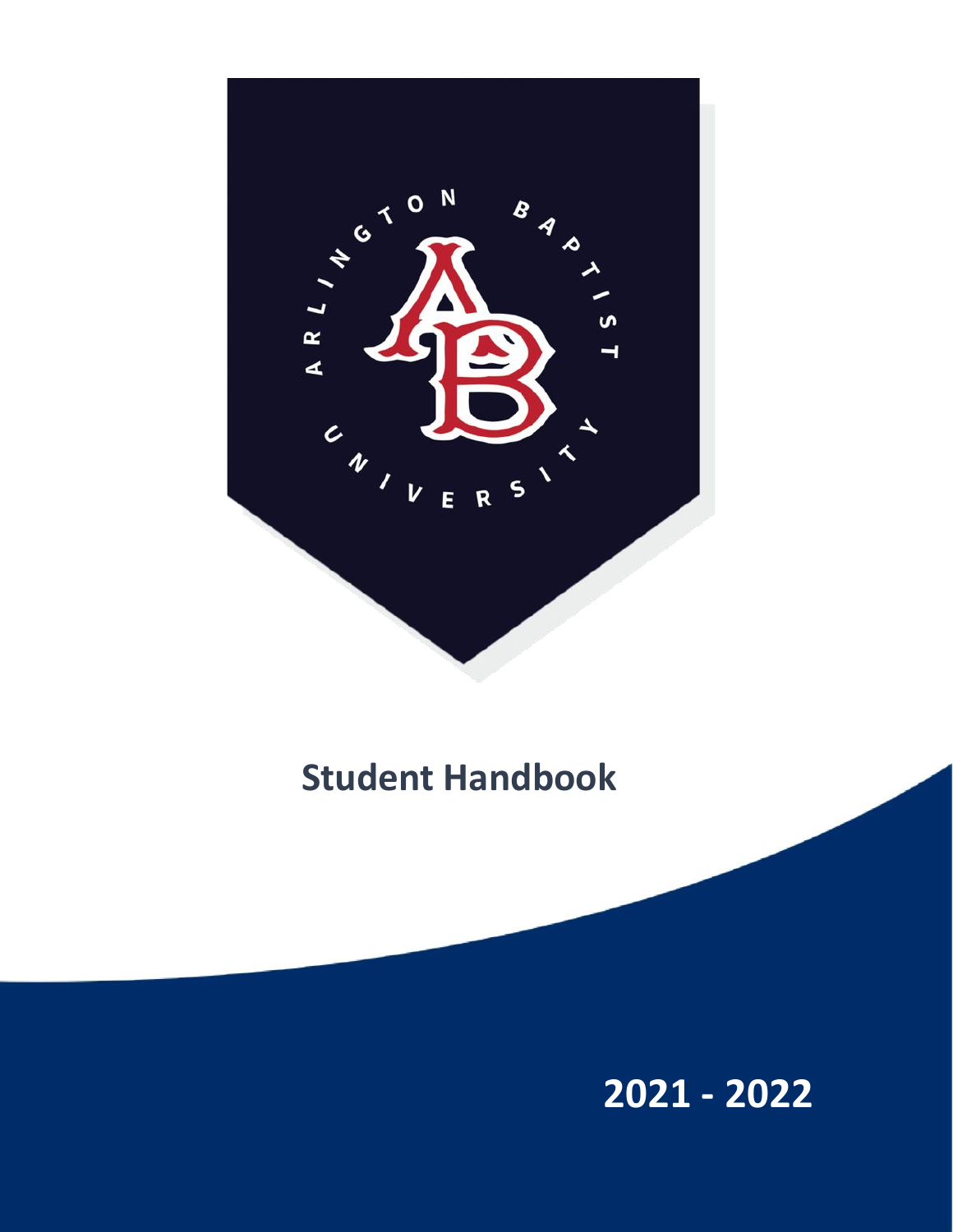## **TABLE OF CONTENTS**

| <b>UNIVERSITY OVERVIEW</b>                                       | 4  |
|------------------------------------------------------------------|----|
| UNIVERSITY MISSION STATEMENT / PHILOSOPHY / GOALS                | 4  |
| <b>CAMPUS AND COMMUNITY</b>                                      | 7  |
| <b>CAMPUS</b>                                                    |    |
| <b>SECURITY OF CAMPUS FACILITIES</b>                             |    |
| SERVICES PROVIDED BY UNIVERSITY CAMPUS SECURITY                  |    |
| <b>COMMUNITY</b>                                                 |    |
| <b>BIBLICAL ABSOLUTES</b>                                        |    |
| <b>INSTITUTIONAL GUIDELINES</b>                                  |    |
| <b>STUDENT LIFE AND ACADEMIC REQUIREMENTS</b>                    | 9  |
| <b>CHAPEL ATTENDANCE</b>                                         |    |
| <b>CLASS ATTENDANCE</b>                                          |    |
| <b>ADD/DROP PERIOD</b>                                           |    |
| <b>ACADEMIC WORK-LOAD</b>                                        |    |
| <b>ACADEMIC INTEGRITY POLICY AND PROCEDURES</b>                  |    |
| <b>DISABILITIES SERVICES / ACCOMMODATIONS</b>                    |    |
| <b>FAMILY EDUCATIONAL RIGHTS AND PRIVACY ACT OF 1974 (FERPA)</b> |    |
| <b>TRANSFER OF CREDIT / CRITERIA</b>                             |    |
| <b>STUDENT AND FINANCIAL PROCEDURES</b>                          | 16 |
| SATISFACTORY ACADEMIC PROGRESS (SAP)                             |    |
| <b>WITHDRAWAL POLICY / PROCEDURES</b>                            |    |
| <b>STUDENT LIFE AND SERVICES</b>                                 | 22 |
| <b>CAMPUS DRESS CODE</b>                                         |    |
| <b>CHURCH ATTENDANCE</b>                                         |    |
| <b>PURITY</b>                                                    |    |
| <b>EMPLOYMENT</b>                                                |    |
| PERSONAL IDENTIFICATION                                          |    |
| PERSONAL PROPERTY                                                |    |
| <b>CAMPUS SAFETY AND SECURITY</b>                                | 28 |
| <b>CAMPUS SECURITY</b>                                           |    |
| <b>ANNUAL SECURITY REPORT</b>                                    |    |
| <b>CAMPUS LOCKDOWN</b>                                           |    |
| <b>ACTIVE SHOOTER</b>                                            |    |
| <b>FIRE SAFETY POLICY</b>                                        |    |
| <b>REPORTING OF FIRE HAZARDS</b>                                 |    |
| <b>EVACUATION OF BUILDINGS</b>                                   |    |
| <b>FURTHER LINES OF COMMUNICATION</b>                            |    |
| $\mathbf{1}$                                                     |    |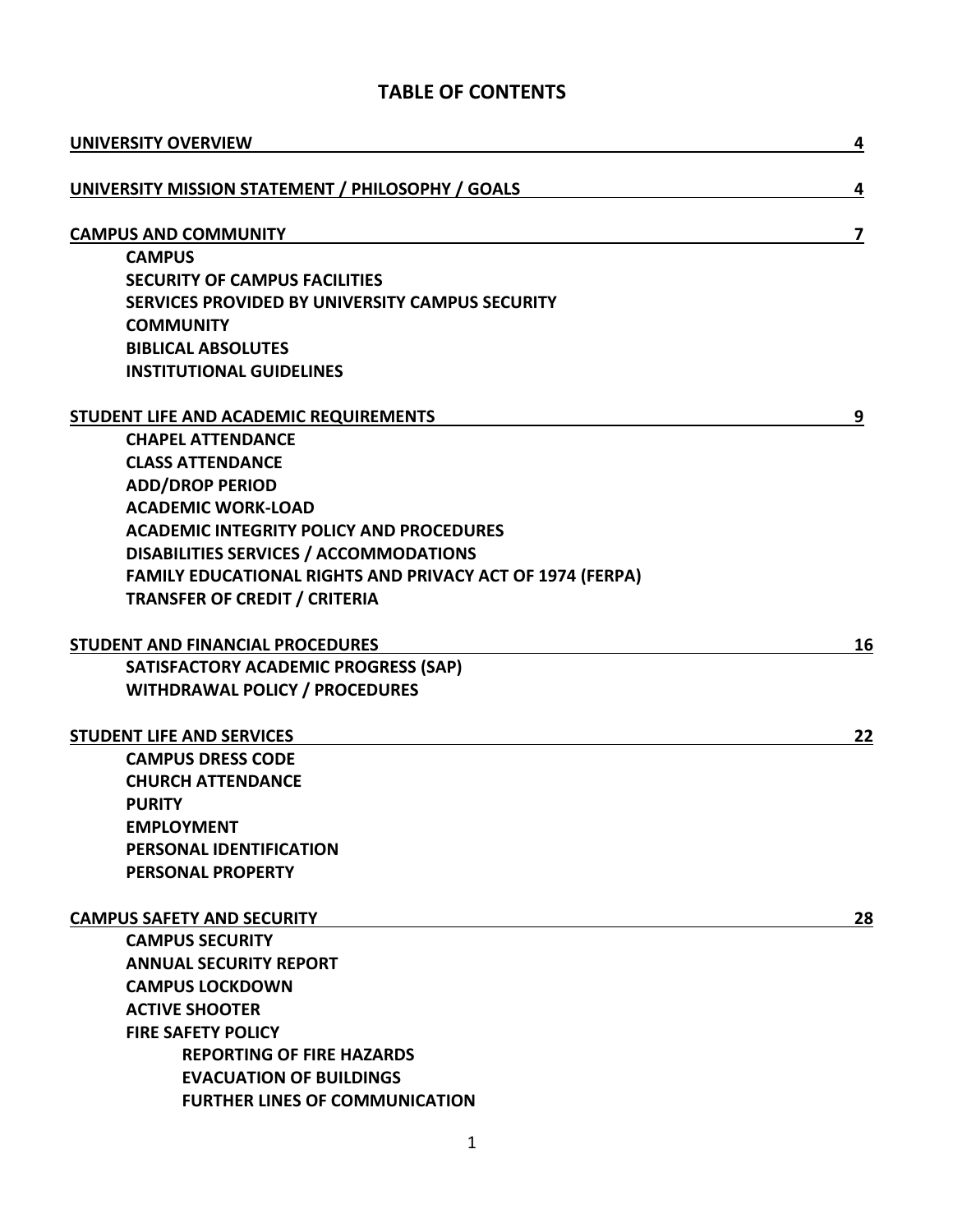| <b>COMMUNICATION</b>                              |    |
|---------------------------------------------------|----|
| <b>BUILDING AND PROPERTY USE</b>                  |    |
| <b>BULLETIN BOARDS</b>                            |    |
| <b>FINANCIAL REGULATIONS</b>                      |    |
| <b>SELLING AND SOLICITING</b>                     |    |
| <b>STUDENT ORGANIZATIONS</b>                      |    |
| <b>ACTIVITIES AND BEHAVIOR TO AVOID</b>           |    |
| ALCOHOL AND DRUG POLICY AND PROCEDURES            | 34 |
| <b>POSSIBLE ADDITIONAL SANCTIONS</b>              |    |
| <b>HEALTH RISKS</b>                               |    |
| <b>WHERE TO FIND HELP</b>                         |    |
| <b>DRUG PROGRAMS - INPATIENT</b>                  |    |
| <b>TREATMENT FACILITIES</b>                       |    |
| <b>SEXUAL OFFENCES</b>                            | 36 |
| <b>VIOLENCE AGAINST WOMEN REAUTHORIZATION ACT</b> |    |
| <b>REPORTING MISSION PERSONS</b>                  | 39 |
|                                                   |    |
| UNIVERSITY DISCIPLINARY PROCEDURES                | 40 |
| <b>PURPOSE</b>                                    |    |
| <b>CAMPUS DISCIPLINE</b>                          |    |
| <b>DISCIPLINARY PROBATION</b>                     |    |
| SUSPENSION / DISMISSAL / MANDATORY WITHDRAWAL     |    |
| <b>RIGHT OF APPEAL</b>                            |    |
| STUDENT COMPLAINTS AND GRIEVANCES                 | 42 |
|                                                   |    |
| SPIRITUAL FORMATION REQUIREMENTS                  | 44 |
| <b>MISCELLANEOUS FORMS</b>                        | 45 |
|                                                   |    |

## **NON-DISCRIMINATION POLICY**

Arlington Baptist University does not discriminate against individuals qualified for its programs, services, or employment because of race, color, sex, age, religion, national origin, or handicap.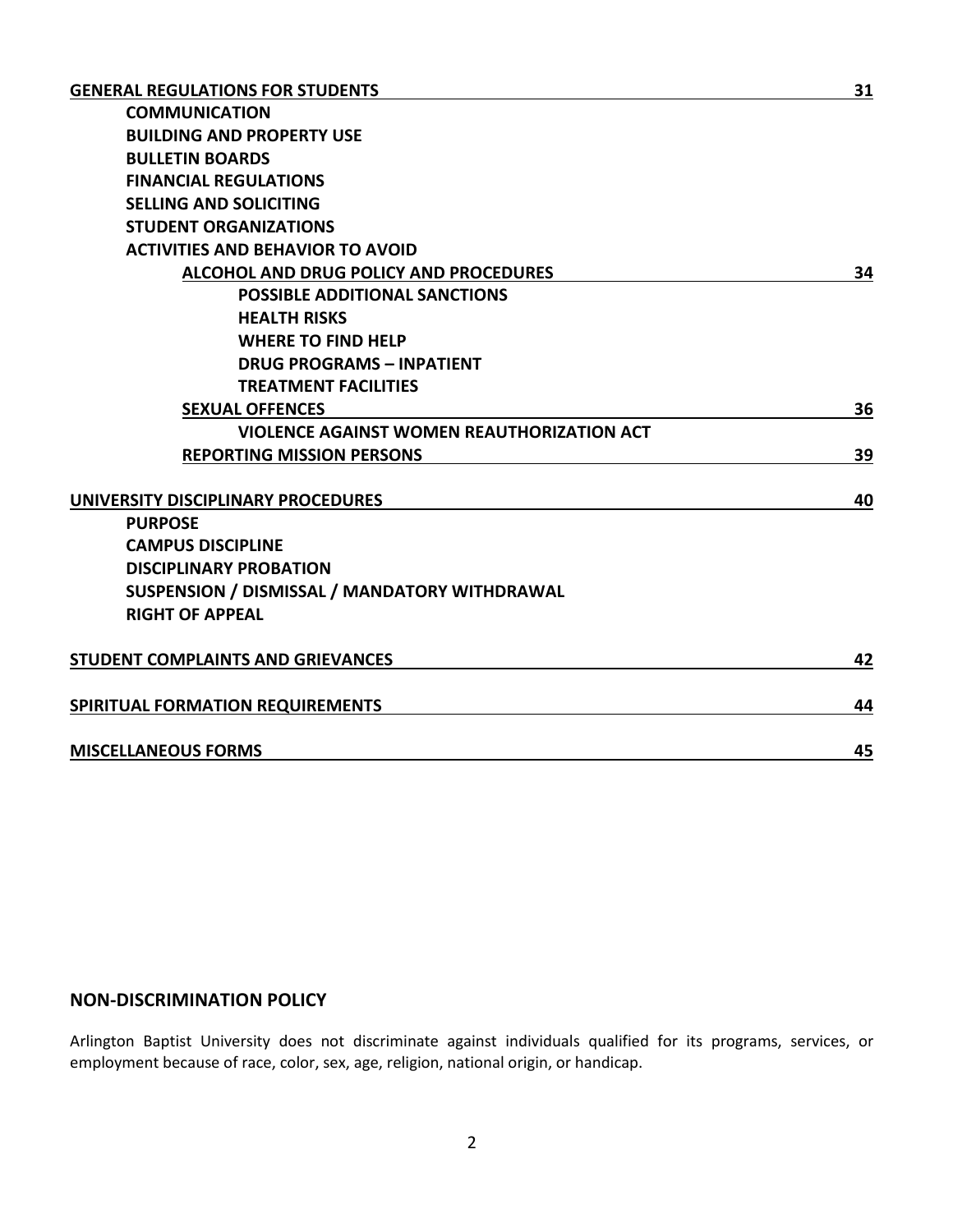## **ARLINGTON BAPTIST UNIVERSITY**

## **STUDENT HANDBOOK**

## **WELCOME FROM THE PRESIDENT**

It is my joy to welcome you to the ABU Family! I am convinced that the days ahead for you as a student at Arlington Baptist University are going to be some of the greatest days of your life. God has great things planned for you and ABU is a part of that great plan.

The pages that follow will be a great help to you as you get settled into life at ABU. They have been designed with prayer, care, and great love for you and your wellbeing. You will notice that the policies incorporate Christian principles to help in the development of a godly atmosphere and instilling Christlike virtues into your life as a student.

I encourage you to read this handbook carefully, get clarification on anything that you may not understand, and then commit to be the kind of student that will please our Savior and bring glory to Him.

Welcome to our family! Clifton McDaniel President cmcdaniel@abu.edu

## **WELCOME FROM THE VICE PRESIDENT OF STUDENT AFFAIRS**

The administration, faculty and staff of Arlington Baptist University welcome you to our campus. We as a staff want to do our very best in serving you during your time here. We are committed to promoting a campus experience that will grow you academically as a member of society and spiritually as a follower of Jesus Christ.

We want your years spent at ABU to be seen as a period of time where your personal faith becomes grounded in biblical principles and the relationships you will make with fellow students and staff will help mature you in your walk with Christ.

We are each here by divine appointment, for divine improvement.

By the Grace of God,

Peggy Smith VP Student Affairs psmith@abu.edu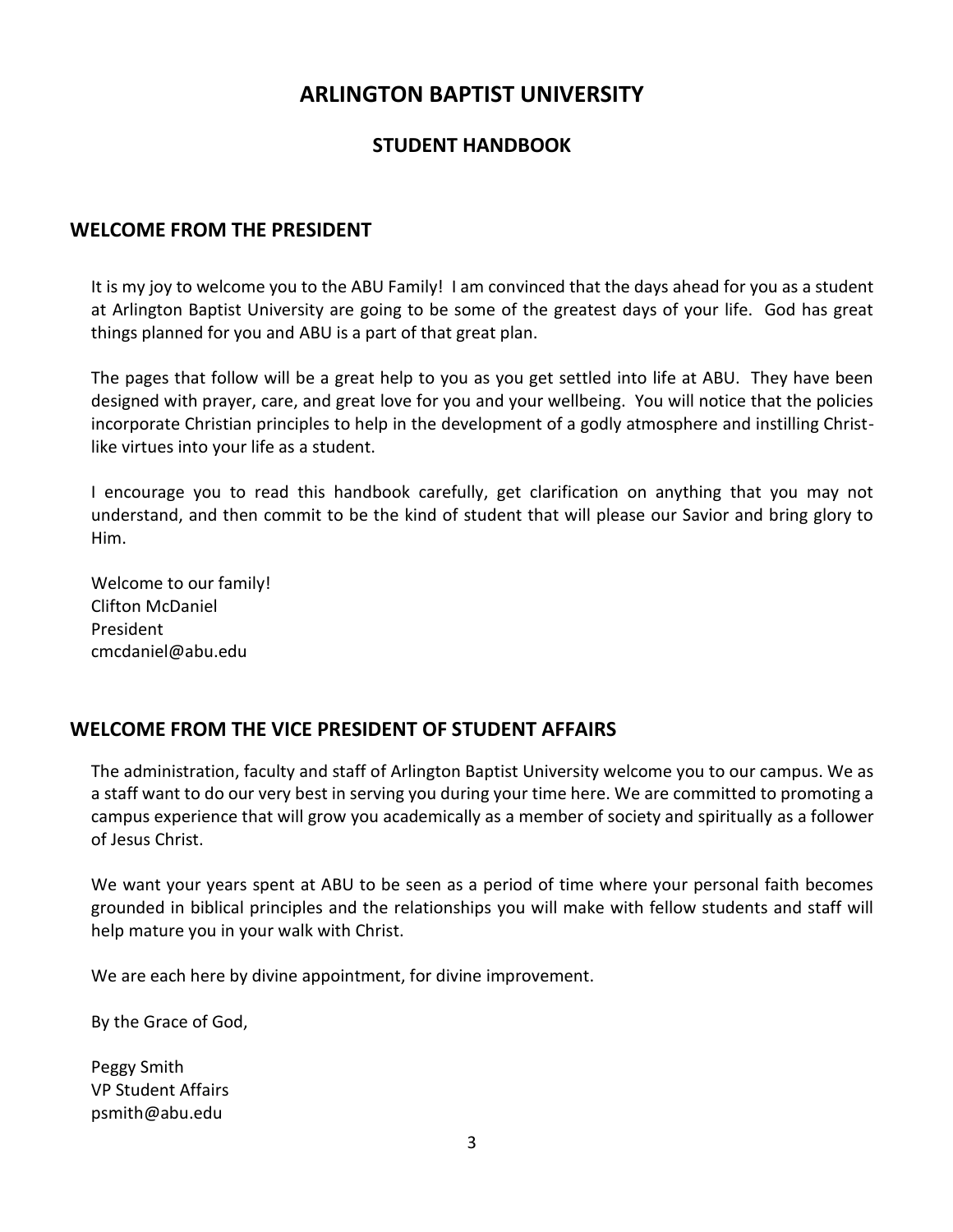## **PERSONNEL CONTACT INFORMATION:**

| <b>Academic Requirements</b>   |                  |                    |
|--------------------------------|------------------|--------------------|
| V. P. Academic Affairs         | Janie Taylor     | jtaylor@abu.edu    |
| Registrar                      | Kristi Hughes    | khughes@abu.edu    |
| <b>Admissions</b>              |                  |                    |
| <b>Admissions Director</b>     | Jesus Vazquez    | admissiona@abu.edu |
| <b>Dormitory Issues</b>        |                  |                    |
| <b>Residence Hall Managers</b> |                  |                    |
| Women's Dorm                   | <b>Fowlers</b>   | cfowler@abu.edu    |
| Men's Dorm                     | <b>Brad Bass</b> | bbass@abu.edu      |
| V.P. of Student Affairs, Int.  | Peggy Smith      | psmith@abu.edu     |
| <b>Financial Information</b>   |                  |                    |
| <b>Student Accounts</b>        | Kim Marvin       | kmarvin@abu.edu    |
| <b>Financial Aid</b>           | John Rocha       | jrocha@abu.edu     |
| <b>Dorm Student Mail</b>       |                  |                    |
| Receptionist                   | Skye Roach       | sroach@abu.edu     |
| <b>Spiritual Formation</b>     |                  |                    |
| Dr. Brady Blevins              |                  | bblevins@abu.edu   |
| Library                        |                  |                    |
| <b>Head Librarian</b>          | Amy Schaeffer    | aschaeffer@abu.edu |

## **UNIVERSITY OVERVIEW**

We have a responsibility for every student's welfare, safety, and spiritual wellbeing as well as the integrity of Arlington Baptist University as an institution established by God for God's glory. Therefore, Arlington Baptist University holds high standards of morality, ethics, and practice based upon biblical principles. You may not agree with the standards by which we operate. However, as a student, it is expected that you will so order your conduct to be consistent with these guidelines. The life of a disciple of Christ is a disciplined life. Learning to discipline your life to high standards will bring long-term benefit to you and those around you.

## **UNIVERSITY MISSION STATEMENT**

Arlington Baptist University strives to prepare every student for Christian life and service by integrating faith and learning in the context of an informed biblical worldview that affirms the inerrancy of scripture.

## **UNIVERSITY PHILOSOPHY**

Shaped by its fundamental Baptist heritage, Arlington Baptist University stands on the conviction that thorough preparation in the Word of God best equips an individual for a useful career and responsible citizenship. Education at Arlington Baptist University centers on a Christian worldview; as the Bible teaches, the world and men are direct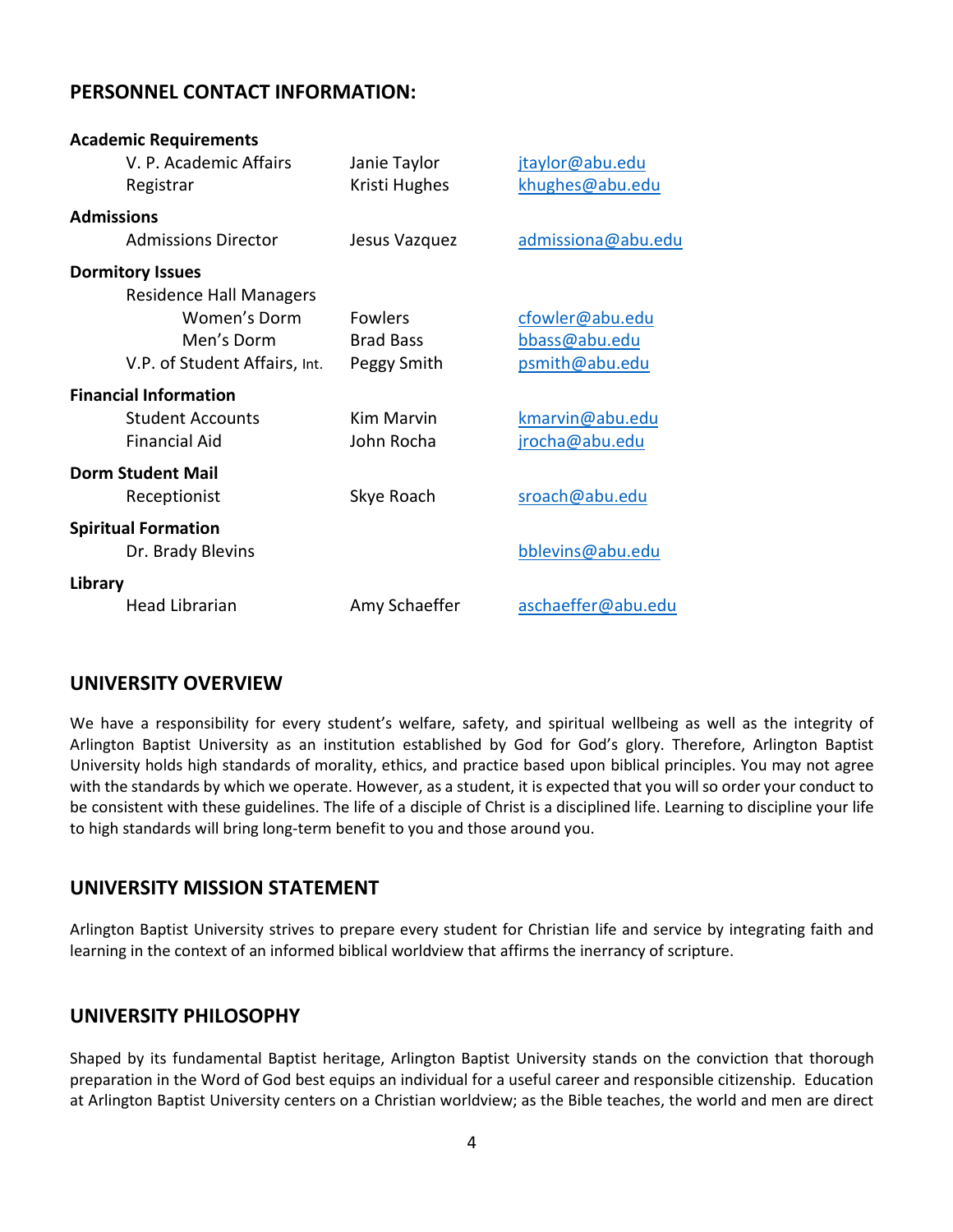creations of God, and that man is responsible to God. Learning and faith are integrated in all college programs to provide a balanced educational experience.

This experience is based on an acquaintance with the life of Jesus Christ and an emphasis on practical service. Programs are characterized by academic excellence and personal discipline. A student's personal life and performance concern the faculty as much as training of the mind. All phases of college life are devoted to building Christian character into the life of each student.

## **UNIVERSITY STUDENT GOALS**

Arlington Baptist University students can expect to achieve the following:

#### Biblical Competence:

- 1. A basic understanding of biblical facts and principles
- 2. An ability to inductively and methodically study Scripture
- 3. An understanding of the culture(s) in which the scriptures were written and the importance of context to proper understanding
- 4. An overt understanding of the Christian world view and how it differs from other world views
- 5. The ability to relate biblical principles to life situations

#### Spiritual Growth:

- 1. Developing habits of personal and corporate worship.
- 2. Exploring and developing areas of giftedness through Spiritual Formation.
- 3. Learning the importance and power of personal and corporate prayer.
- 4. Applying biblical principles to real life problems.

#### Evangelistic Application

- 1. Examining historical and current methods of evangelism
- 2. Understanding the power of a personal testimony
- 3. Learning Scriptures that will help articulate the Christian faith
- 4. Communicating the Christian message in word and deed.

#### Academic Excellence:

- 1. Acquiring basic knowledge in a broad base of subjects
- 2. Allowing for in-depth study in areas of special interest or giftedness
- 3. Establishing patterns of clear and logical thought that recognize the effect of unexamined presuppositions
- 4. Learning to effectively communicate thoughts and ideas
- 5. Developing methods of study and research that lead to life-long learning

#### Personal Development

- 1. Learning to recognize and apply one's unique academic, social, and spiritual gifts
- 2. Gaining an understanding and appreciation of the differences of others
- 3. Learning to lovingly and effectively communicate with those of differing worldviews
- 4. Recognizing the importance of self-discipline and service
- 5. Applying the knowledge gained to life ministry through targeted internships

## **SCHOOL VERSE**

#### *Matthew 28:19-20*

*"Go ye therefore, and teach all nations, baptizing them in the name of the Father, and of the Son, and of the Holy Ghost: Teaching them to observe all things whatsoever I have commanded you: and, lo, I am with you always, even unto the end of the world. Amen."*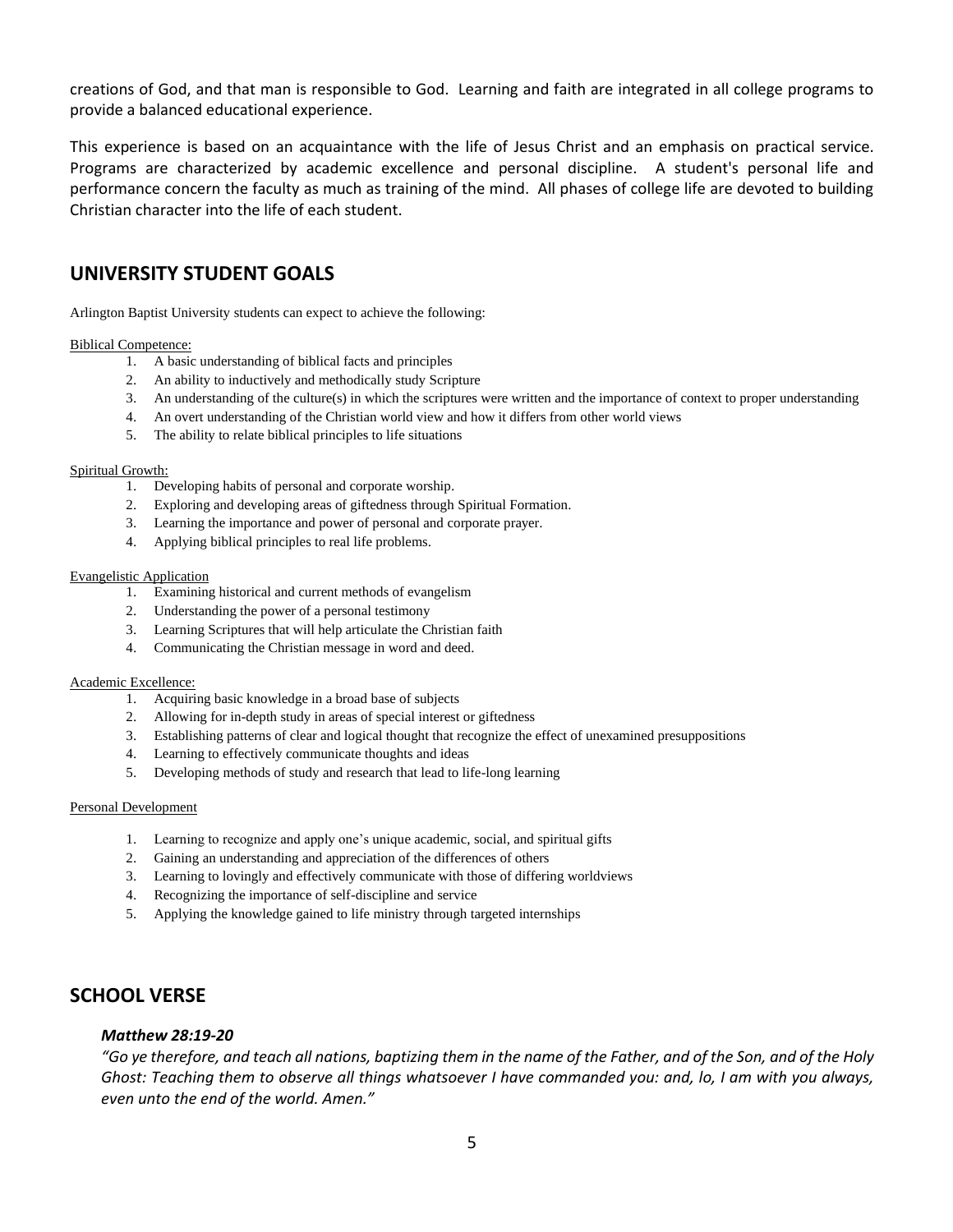## **SCHOOL ALMA MATER**

#### **Lyrics by Robert Leatherwood Arrangement by Robert Leatherwood**

*Oh, to you our Alma Mater faithful and true We declare our loyalty and pledge our love to you Lord, we thank You for the knowledge Lord, we praise You for Your Word Arlington Baptist University we thank God for you*

## **SCHOOL HYMN**

#### **To God Be the Glory**

Fanny J. Crosby W. H. Doane

*To God be the glory – great things He hath done, So loved He the world that He gave us His son, Who yielded His life an atonement for sin, And opened the life-gate that all may go in.*

*Oh, perfect redemption, the purchase of blood, To every believer the promise of God, The vilest offender who truly believes, That moment from Jesus a pardon receives.*

*Great things He hath taught us, great things He hath done, And great our rejoicing through Jesus the Son; But purer and higher and greater will be, Our wonder, our transport, when Jesus we see.*

#### Chorus:

*Praise the Lord, praise the Lord, let the earth hear His voice; Praise the Lord, praise the Lord, let the people rejoice! O come to the Father through Jesus the Son, And give Him the glory, great things He hath done.*

| <b>School Motto:</b>  | "Preparing Worldchangers" |
|-----------------------|---------------------------|
| <b>School Colors:</b> | Navy Blue and Red         |
| <b>School Mascot:</b> | Patriots                  |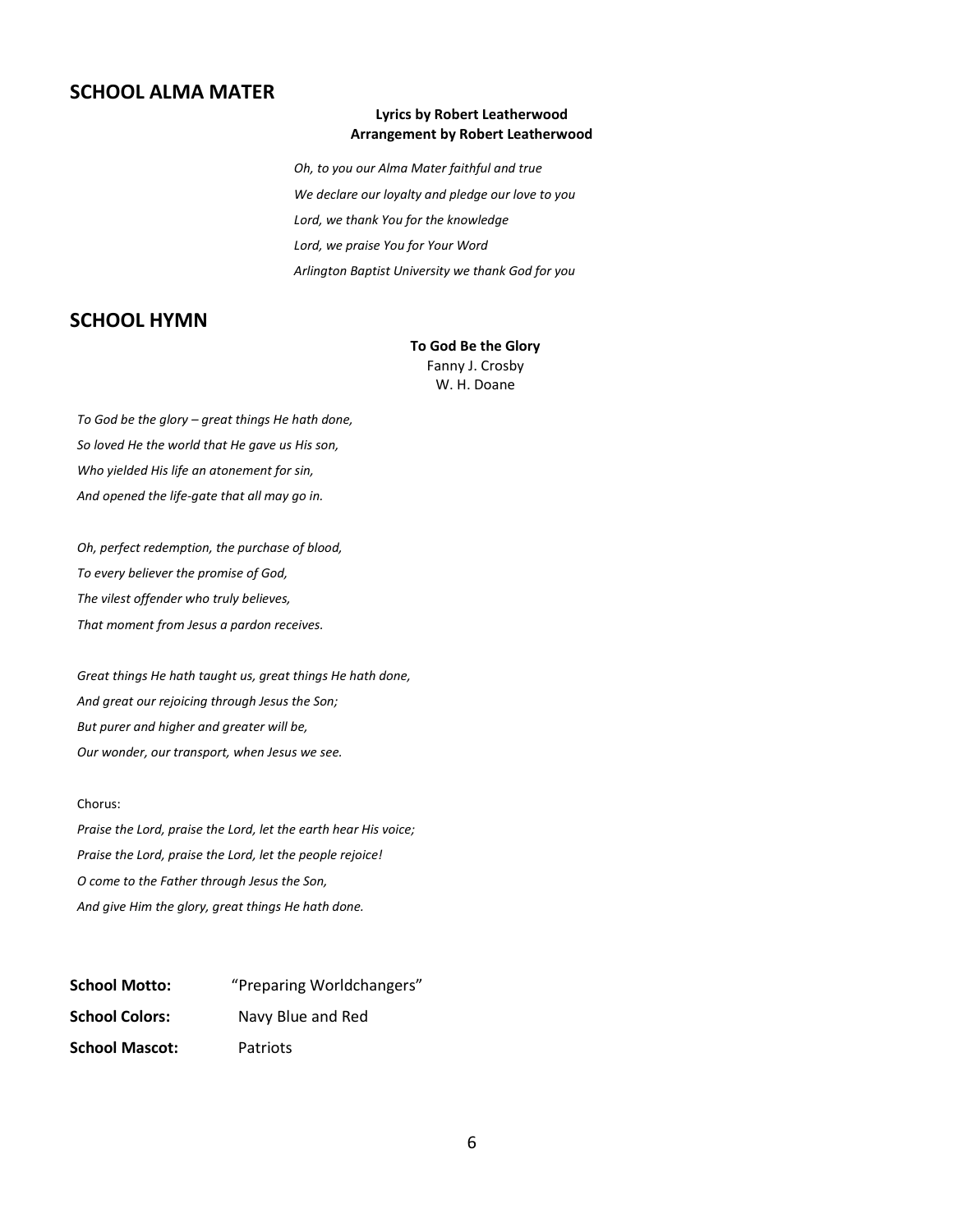## **CAMPUS AND COMMUNITY**

## **CAMPUS**

Arlington Baptist University's main campus is located on 3001 W. Division Street Arlington, Texas. The campus inhabits the historic property known as Top O' Hill. Many areas of the campus and its structures are listed as historic landmarks.

**Administration Building.** The administration building houses the Office of the President, Dean of Students, the Business Office, the Registrar's Office, the office of the Academic Dean, the cafeteria, the mail service, and the Heritage Collection.

**Louise Oldham Religious Education Building.** Eight classrooms and several faculty offices are located on the two floors of this building. This building also houses the new SULLIVAN HALL

**Wayne Martin Fine Arts Chapel.** This building houses music classrooms, faculty studios and offices, music practice rooms, the Christian Service Director's office, and the chapel.

**Entzminger Hall.** This building, named after the University's founder Louis Entzminger, houses two large lecture rooms.

**J. Frank Norris Memorial Auditorium.** This multi-purpose facility, the largest building on campus, has a seating capacity of over 3,000 people, houses a full basketball court, locker rooms, and a large stage with adjacent dressing and prop rooms, classrooms, and an exercise room.

**Earl K. Oldham Library.** The Library's unique design and WIFI technology accommodates research, study, and/or leisure reading. The Library's collection is completely automated and includes over 30,000 volumes of printed material: as well as, audio, video, and electronic media. The Library's second floor offers two audio-visual rooms, a seminar room that can easily seat 80, a conference room, and a computer lab. The services available at the library include Internet research, photocopying, printing, and/or laminating. The Library strives to provide a pleasant enjoyable atmosphere which is student friendly.

**F. Merle & Virginia May Student Center.** Located in the heart of the campus, the newly remodeled May Center (2018) is a place where students can go to study or just to relax and meet friends. The facility is equipped with satellite television, wireless internet, vending machines, tables and chairs, and comfortable living room furniture. The May Center is the perfect place for small group gatherings for study, fellowship, and worship.

**The Lillian Norris Hall for Women and the Tommy Masters Hall for Men.** These two residence halls provide supervised housing for 136 students in semi-private rooms housing two students each. Two such rooms make up a suite sharing bath facilities. Lounges, vending machines, and a laundry facility complete the available services. Wireless internet access is provided in the dormitories.

**World Baptist Fellowship Missions Office**. This building, located near the campus entrance, houses the offices of the World Baptist Fellowship Mission Agency. Its location on the University campus provides a close link between the work of the Mission Agency and the Missions training program of the University.

## **SECURITY OF CAMPUS FACILITIES**

Access to the main campus after 12:00 a.m. is controlled by perimeter fencing and gated access requiring identification to be presented to the campus security personnel. and/or Campus Security Department officer on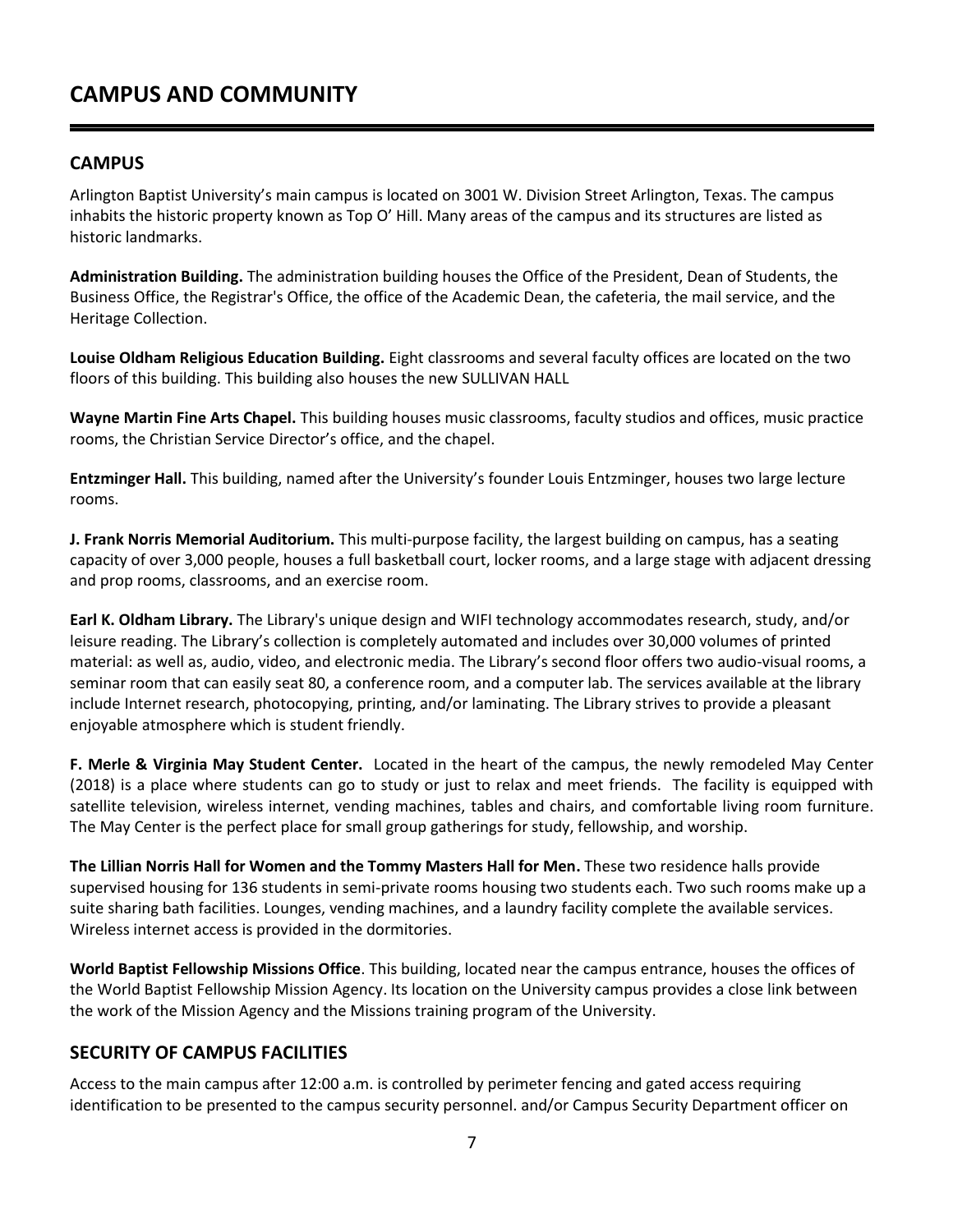duty. All residence halls remain secure 24 hours a day except for special use circumstances approved by the University. Residents returning to campus after stated campus curfew hours must present valid ABU student identification, indicating they live on campus, to be admitted to the campus. Unauthorized entrance to or exit from a secured residence hall is a violation of Residence Life policies. All other campus buildings not being used for educational or fitness/athletic purposes are secured at 11:00 p.m. each evening and remain secured until 5:30 a.m. Access to these buildings during non- business hours is available only to authorized ABU employees who provide valid ABU identification.

## **SERVICES PROVIDED BY UNIVERSITY CAMPUS SECURITY**

- 1. Patrolling the campus to detect and deter crime
- 2. Upon request, escorting persons who are walking on campus, particularly during the hours of darkness
- 3. Providing crime prevention information including relationship violence, safety awareness, and personal safety
- 4. Reporting and investigating criminal offenses and incidents
- 5. Securing campus buildings and conducting regular assessments of campus facilities
- 6. Monitoring University entrances, particularly during the hours of darkness
- 7. New Dorm Security Lock System (Spring 2022).

## **COMMUNITY**

As a campus community the faculty, students, and staff are committed to maintaining an atmosphere that reflects our life in Jesus Christ. Our goal is to give the Lord praise, honor, and glory. We realize it is impossible to create behavioral standards that are acceptable to every member of the university family. However, we feel it is essential to specify certain rules and patterns of behavior to ensure that this desirable environment exists. The following considerations are used as the basis of establishing ABU's standards.

## **BIBLICAL ABSOLUTES**

By biblical absolutes, ABU means those unchanging scriptural truths about God, His creation, and eternal truths that He has established. Because they are rooted in His character and law, these truths are universal, unchanged by time, circumstances, culture, or human interpretation.

Included in the Bible are various commands and requirements about moral living. Because we desire that the life of Christ be manifested in our university community, it is expected that every direct command of God for the believer will be obeyed. To love other Christians, yield to the leadership of the Holy Spirit, obey the Word of God, personally trust the Lord, and do good to others are examples of some of the positive commands of Scripture (Gal. 5:16-23; Eph. 5:18-21; Col. 3:5-17; 1 Thes. 5:12-22).

The Bible also forbids such activities as gossip, gluttony, drunkenness, stealing, dishonesty, murder, profanity, occult involvement, adultery, premarital sex, and homosexual behavior. In addition, attitudes such as thanklessness, pride, lust, hatred, jealousy, and rebelliousness are equally displeasing to God.

These biblical principles are to govern our lives in and away from the ABC community. These precepts from the Word of God help us to manifest the life of Christ in our conduct and attitudes, expressing joy and purpose in living (John 10:10).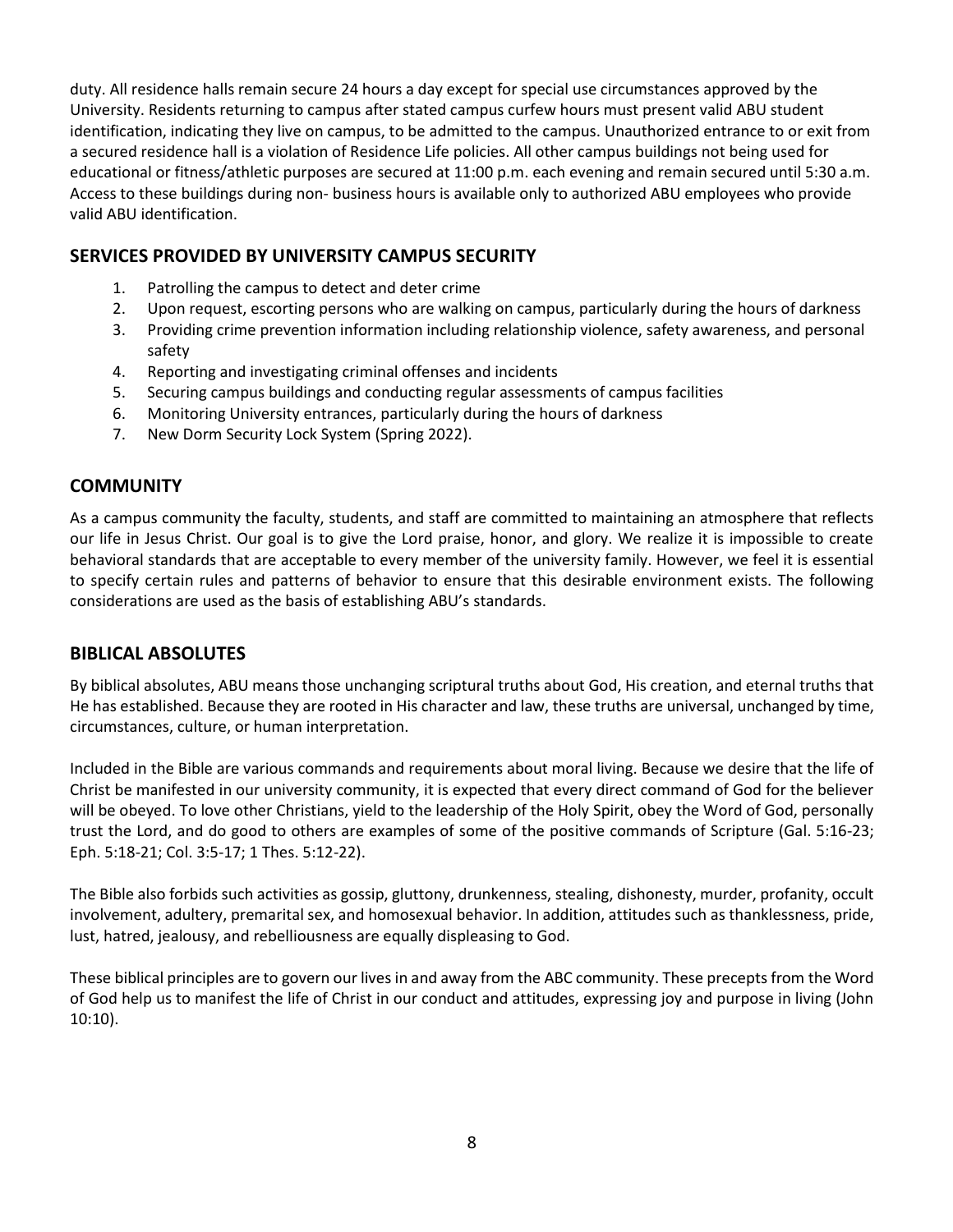## **INSTITUTIONAL GUIDELINES**

At Arlington Baptist University, we are committed to maintaining a lifestyle based on biblical principles. These principles are general truths deduced from Scripture that guide us in our thoughts and actions. Therefore, we have established some moderate standards to govern the lifestyle of our university community. While we realize that these may not totally reflect the personal preference of each student, they enable our university community to function in harmony under the Lordship of Christ.

Social guidelines and administrative procedures are intended to promote order and consistency. We do not view these guidelines as standards of spirituality.

## **INDIVIDUAL DISCRETION**

By individual discretion, we mean that each believer, though free to follow a biblically informed conscience in some practices, must in love and consideration adapt personal behavior to benefit others. The application of some biblical principles governing Christians living in the university community is a prerogative of ABU, and others are left for individual application.

For example, while the principle stands that we all need fellowship with God in prayer and Bible study, the specific time, place, and method of personal devotions are a matter of individual choice. Students also have the responsibility to apply these principles to their own life situations, such as developing friendships or choosing a local church to attend.

Arlington Baptist University takes the position that these basic considerations are essential to ensure a thriving Christian atmosphere. Those individuals who choose to join the ABU community do so voluntarily and willingly take upon themselves the responsibilities outlined in the Student Handbook. It is also expected that a student who finds these principles unacceptable will seek education elsewhere. These policies apply to students while they are enrolled in an ABU program or are residing in an ABU residence hall.

## **THE STUDENT LIFE AND ACADEMIC REQUIREMENTS**

The office of the Academic Office handles matters relating to class schedule, credits, registration, grades, attendance records, transcripts, grade points, veteran's benefits, and other academic requirements.

## **CHAPEL ATTENDANCE**

Chapel is an important part of your educational experience. It is an essential element in providing a Bible education that focuses on Christ. Chapel enhances your Christian life through the experience of corporate worship. Chapel offers opportunity to grow through expositional preaching. Chapel teaches ministry skills and provides opportunities for student involvement. Chapel builds a sense of community.

Chapel attendance is an essential element of student life. Class schedules on Tuesday and Thursday are arranged so that all students on campus can be present at the Chapel hour. All students are required to attend every Chapel even if they do not have any T/TH classes. Failure to attend Chapel will result in disciplinary action. Chapel exemptions may be granted by the Dean of Students and the President of the university in very limited cases.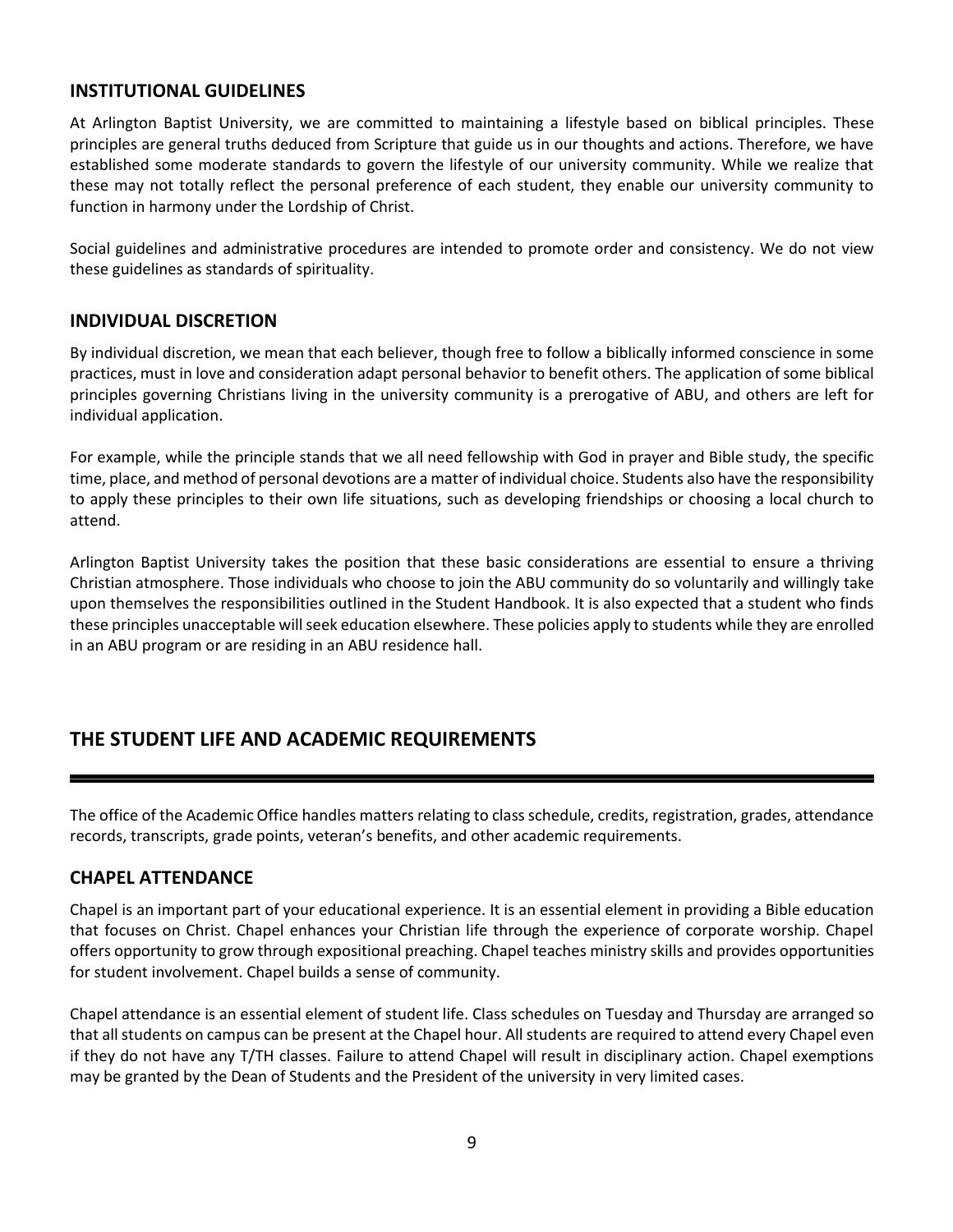## **CLASS ATTENDANCE (Updated June 2020)**

It is anticipated that every student will attend every session of every course unless providentially hindered by circumstances beyond his/her control. Due to the new block schedule instituted Fall 2020, the class attendance policy for Arlington Baptist University has been updated. All faculty and students will be subject to this new policy.

#### **On Campus Courses**

1. If a student is absent the first two class periods of any course, the student will be unofficially withdrawn from the course. (These two class periods would include the add/drop week.) A grade of WP (withdraw passing) would be assigned for that course.

2. A student must attend at least 75% of class time which means he/she cannot miss more than four classes. On the fifth absence (or partial absence) from class, the student will be unofficially withdrawn with a grade of WP (withdraw passing) or WF (withdraw failing) depending on the student's grade average in the class on the day of withdrawal.

3. Absences related to school-sponsored events will not be counted against the student. However, the student must still attend 75% of the course meetings minus the absences due to school sponsored events. These absences will be labeled as excused absences.

| Excused        | Max absences | Max Total         | Withdrawn on |
|----------------|--------------|-------------------|--------------|
| Absences       | that are not | Absences $= Ex$ . |              |
| School-        | excused      | $Ab + Other Ab.$  |              |
| sponsored      |              |                   |              |
| 0              | 4            | 4                 | Absence #5   |
| $\mathbf 1$    | 4            | 5                 | Absence #6   |
| 2              | 3            | 5                 | Absence #6   |
| 3              | 3            | 6                 | Absence #7   |
| $\overline{4}$ | 3            | 7                 | Absence #8   |
| 5              |              | 8                 | Absence #9   |

4. Each professor will determine tardy or partial absence policies, late work policy and due dates of assignments which will be clearly stated in the class syllabus and consistently enforced by the professor.

## **Online Courses**

1. If a student does not participate in and/or submit classwork or assignments during the **first week** of an online course, the student will be unofficially withdrawn from the course and assigned a grade of WP (withdraw passing). At any point during the block/term, the student is inactive for a two-week period, the student should be unofficially withdrawn from the course.

2. Each professor will determine tardy or partial absence policies, late work policy and due dates of assignments which will be clearly stated in the class syllabus and consistently enforced by the professor.

## **TARDINESS**

The discipline of doing the right thing at the right time is an important element in one's education and training. Arriving on time for class or chapel is a sign of respect for other students and faculty. At the scheduled time for class to begin, the student should be in the classroom and ready to answer roll call.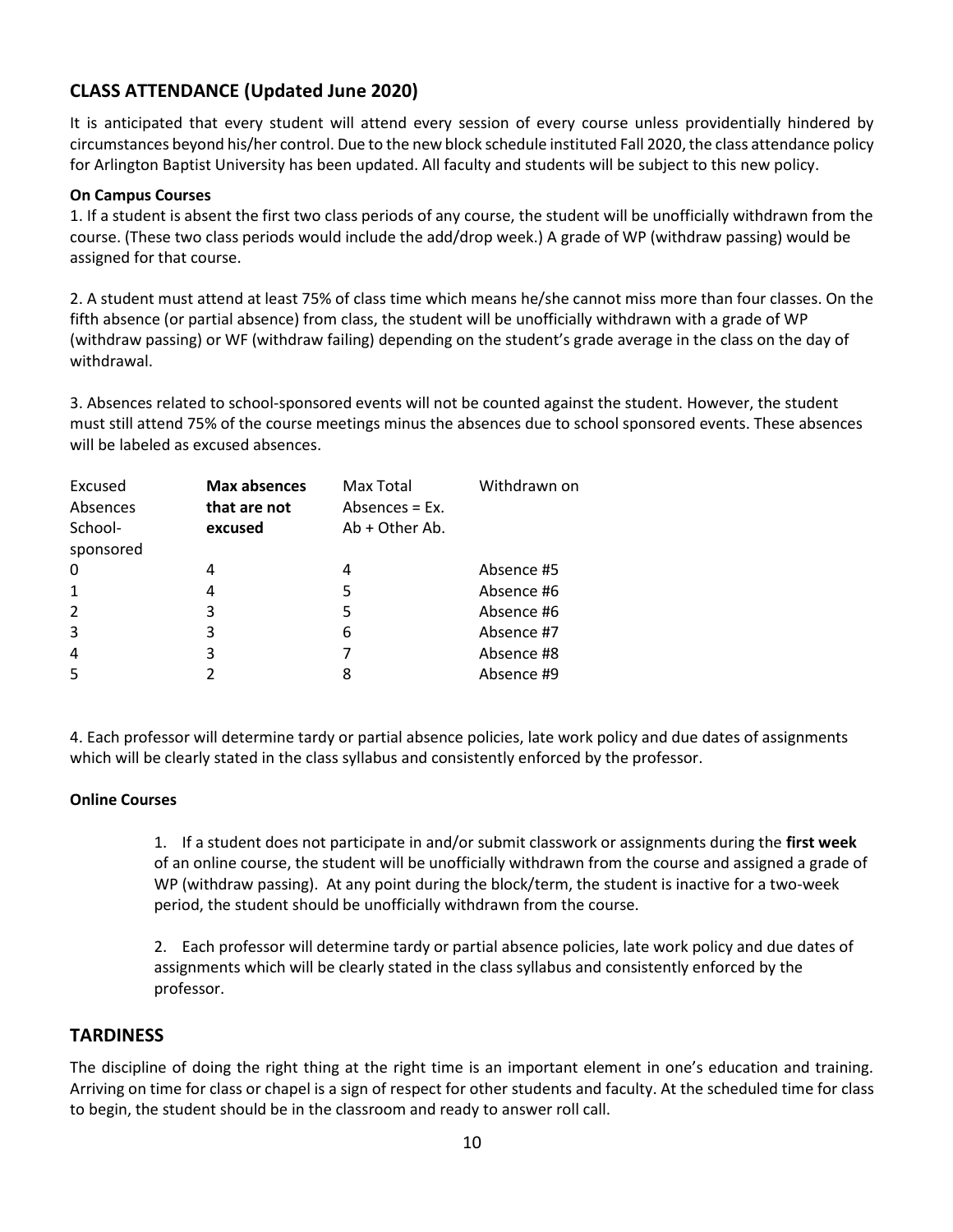## **DROP / ADD PERIOD**

Students are permitted to drop or add a class during the first calendar week of scheduled classes in a semester. This period is referred to as the ADD/DROP period. During this period, students do not need to process a change of schedule form. The procedure during this period would be for the student to contact his/her department chair or advisor to seek approval and guidance for this decision. Once the decision is reached, the necessary course changes will be processed through the Registrar's Office. A new statement will be generated, and the student will process this statement through the Business Office. During this period, no ADD/DROP fees are charged, and no grade (WP or WF) is issued.

## **THE STUDENT'S ACADEMIC AND WORK-LOAD**

The normal academic load is 15 semester hours. However, if the student's grade average drops below a "C", the student is required to reduce the load to 12 hours. Students who have been out of school for several years and students who have had difficulties maintaining a grade of "C", should voluntarily limit themselves to a lighter load to provide additional study time. Many required classes are offered in the summer sessions, thus allowing the student to graduate at the expected time. Students who have financial problems or health issues are advised to reduce their academic load until the problems are resolved.

Students taking a full academic load of 12-16 hours should restrict their workload to no more than 25 hours per week. Students working more than 35 hours per week should not expect to enroll for more than 12 hours of academic work.

We want to help you to achieve the purpose for which God brought you to Arlington Baptist University. As you move toward that purpose, you will realize that you will need to have order and self-discipline in your life. We encourage each student to maintain a well-organized schedule of activities. Time should be scheduled for classes, devotions, Christian service, employment, recreation, meals, and proper sleep. Setting up your personal schedule reduces waste of time and frustration. It is important to learn to take life a day at a time and to do what needs to be done daily. University educators recommend that the student allow approximately one and one-half hours preparation for every hour spent in the classroom.

We encourage you to limit the amount of time you watch television. Video games and the internet can take much time away from study. Mobile communication devices can be time consuming and a distraction from quality study time. Warning: Pornography and chat rooms on the internet are major sources of temptation that are destroying Christian homes and ministry.

**1 Peter 5:8** *Be sober, be vigilant; because your adversary the devil, as a roaring lion, walketh about, seeking whom he may devour:* 

## **ACADEMIC INTEGRITY POLICY AND PROCEDURES**

In accordance with biblical principles of honesty and integrity, Arlington Baptist University views any act of cheating or plagiarism as a serious offense. If any faculty member observes or suspects that plagiarism or cheating has occurred, he or she is obligated to address the instance and notify the Academic Affairs office of the situation. Academic dishonesty includes, but is not limited to the following:

- Turning in work done by another person as if it was your personal effort.
- Copying another student's homework, paper, test, or assignment.
- Copying from a source (books, internet, etc.) and not giving credit to the source.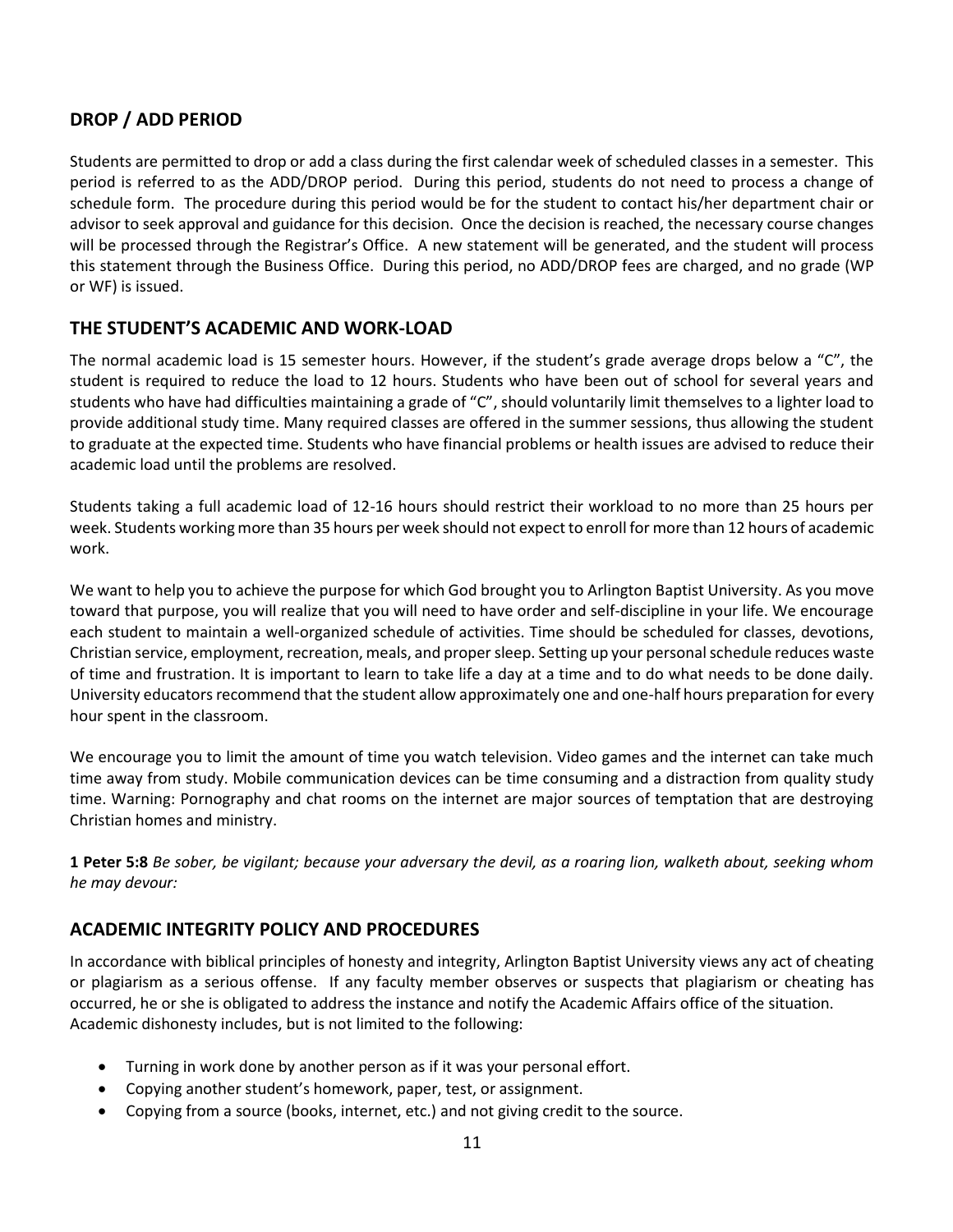- Copying and Pasting from a website or document on the Internet.
- Working together with one or more persons on an assignment that is intended to be done by you alone.
- Copying or attempting to copy answers from the test of another student.
- Using notes, materials, or assistance on a test when the instructor has not given clear permission for their use.
- Communicating with another student during a test, quiz, or exam.
- Assisting or allowing someone to copy your work without the instructor's clear permission to do so.
- Accessing another student's online course(s) from any semester/term, with or without that student's approval while registered for that course will be viewed as a deliberate and premeditated action and will be treated as a double offence resulting in an automatic failure of that course in accordance with step 2 below. If the student has already received a warning or it involves more than one course, this infraction could result in dismissal from school.

## **The consequences for academic dishonesty are:**

- 1. The first instance of academic dishonesty will result in no credit for the affected work. The student must also complete an Academic Integrity (AI) Training session as prescribed by the Academic Dean. Students should not be allowed to participate in class activities until they have scheduled their AI training. When the AI training is completed, the supervisor of that training will notify the appropriate faculty member and the Academic Affairs office.
- 2. A second instance of academic dishonesty will result in the student's dismissal from the course in which the offence occurred and the posting of a failing grade.
- 3. A third instance of academic dishonesty or any pattern of academic dishonesty will result in course failure and a hearing before the academic affairs committee to consider the dismissal of the student from the university.

Upon the occurrence of an infraction regarding cheating and/or plagiarism, the following steps should be taken:

- 1. As soon as possible, at the discovery of an apparent infraction, the instructor should notify the appropriate student(s) to discuss the nature of the alleged infraction(s), the consequences of such infraction(s), and the procedures related to the consequences.
- 2. The V. P. of Academic Affairs must then be notified and sent documentation regarding the infraction.
- 3. If after this initial notification an infraction is confirmed, the instructor will complete and sign The ACADEMIC INTEGRITY Information Notification Form and proceed as follows:
	- On-campus students will be asked to sign the form, acknowledging the complaint.
	- Online students will be emailed a copy of the signed form and asked to forward the document to the Academic Dean at jtaylor@abu.edu as acknowledgement of receipt.
	- The instructor's signed copy will be sent to the Academic dean. (The instructor is encouraged to keep a personal copy as well.)
- 4. The Academic Dean will determine if this is a first, second, or third infraction regarding academic integrity and, based on the number of and seriousness of the infractions, determine the appropriate level of consequence as specified in our Academic Integrity Policy and initiate the appropriate consequences. The student will then be notified of the pending consequences and may appeal.
- 5. If this is a level three offense or appears to show a pattern of academic dishonesty, the Academic Affairs Committee will consider the evidence and discuss each circumstance thoroughly and determine a course of action. While the minimum consequence will be failure of the course in which the infraction occurred, the committee will, upon evidence of a *pattern of academic dishonesty*, recommend either forced withdrawal or dismissal of the student from the university.
	- a. A dismissal will result in a grade of "F" for all courses in which the student is enrolled during the semester of the last infraction.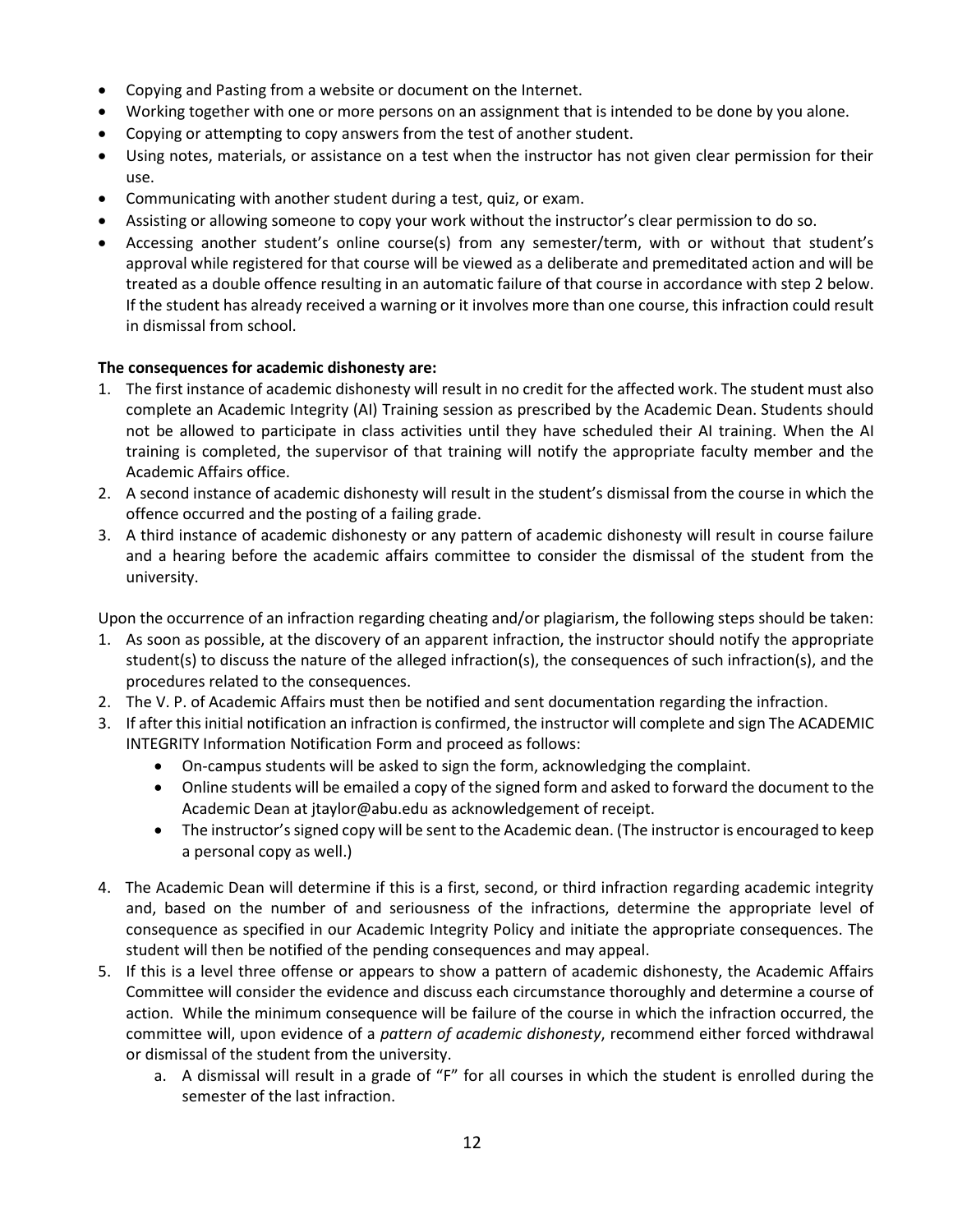- b. If the student is allowed to withdraw, the student will receive an "F" in the course in which the third offense occurred, but other professors will have the option of awarding the student a grade of "W" (withdrawal) or "F" (failure).
- 6. Students given a dismissal or mandatory withdrawal will not be allowed to re-enroll for at least one semester.
- 7. A copy of all ACADEMIC INTEGRITY Infraction Notification Forms will become a part of the student's permanent file.

## **COPYRIGHT INFRINGEMENT: PENALTIES AND POLICIES**

"Summary of Civil and Criminal Penalties for Violation of Federal Copyright Laws"

"Copyright infringement is the act of exercising, without permission or legal authority, one or more of the exclusive rights granted to the copyright owner under section 106 of the Copyright Act (Title 17 of the United States Code). These rights include the right to reproduce or distribute a copyrighted work. In the file-sharing context, downloading or uploading substantial parts of a copyrighted work without authority constitutes an infringement. Penalties for copyright infringement include civil and criminal penalties. In general, anyone found liable for civil copyright infringement may be ordered to pay either actual damages or 'statutory 'damages affixed at not less than \$750 and not more than \$30,000 per work infringed. For 'willful' infringement, a court may award up to \$150,000 per work infringed. A court can, in its discretion, also assess costs and attorneys' fees. For details, see Title 17, United States Code, Sections 504, 505.

Willful copyright infringement can also result in criminal penalties, including imprisonment or up to five years and fines of up to \$250,000 per offense. For more information, please see the website of the U.S. Copyright Office at [https://www.copyright.gov/.](https://www.copyright.gov/)

## **DISABILITY SERVICES / ACCOMMODATIONS**

In accordance with the Americans with Disability Act, Arlington Baptist University recognizes the need to provide accessibility service and special needs for any student with documented disabilities and has established policy and procedures for required accommodations.

#### **POLICY AND PROCEDURES REGARDING SPECIAL ACCOMMODATIONS**

Arlington Baptist University's nondiscriminatory policy affirms the University's concern and respect for those individuals with specific physical and cognitive needs. This policy is published in both the university catalog, the student handbook and on the school's website at https://www.abu.edu

Any student in need of disability services should contact the Academic Affairs office prior to or upon enrollment to establish appropriate accommodations for any documented disabilities. Upon notification of a potential need, the student will be provided a *Disability Service: Accommodation Request Form* which is to be completed by the student and/or guardian and returned to the university so that proper procedures may be followed and documented.

- 1. Students with a documented disability should obtain, complete, and submit a Disability Service: Accommodation Request Form along with any pertinent documentation.
- 2. Once a *Disability Service: Accommodation Request Form* has been submitted to the Academic Affairs Office, documentation will be reviewed, and a conversation will be held between the Academic Affairs office and the student / guardian to further clarify the type and extent of the disability and determine the nature of the needed accommodation.
- 5. Once the needed accommodations (academic or physical) for the student's particular situation is determined, the student's professors will be given written notification of the procedures to be followed. (If there are physical accommodations needed, these will be implemented within the first week of classes.)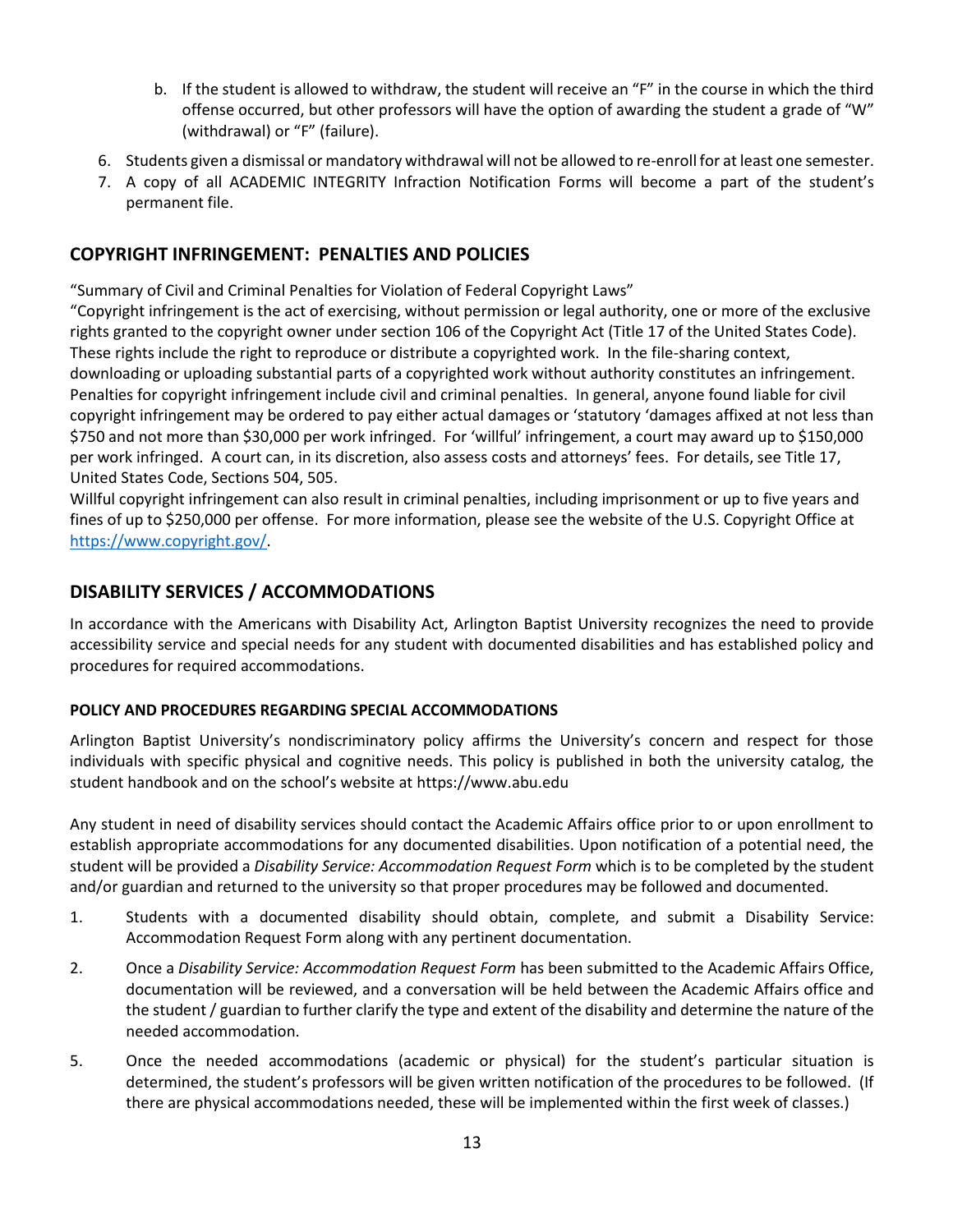- 6. All material regarding the documented disability and accommodations are kept confidential but will be placed in the student's permanent file to help ensure ongoing assistance.
- 7. Should the student / guardian feel that the accommodations are not appropriate or are not being followed, they are to contact the Academic Affairs Office. While most informal complaints can be resolved by communication between the Academic Affairs Office and the student / guardian, if the follow-up action of the Academic Affairs Office is not satisfactory, and/or the student/guardian feels that the University is refusing to make the appropriate accommodations, a formal complaint may be filed in accordance with the STUDENT COMPLAINTS AND GRIEVANCES policy as published in the student handbook.
- 8. Once a formal complaint has been submitted to the University, an Academic Affairs Committee meeting will be scheduled within one week of the complaint. The goal of this meeting will be to determine the appropriateness of the accommodations, whether or not the agreed accommodations were provided, and if the University needs to make additional adjustments to help meet the needs of the student.
- 9. The student and/or guardian will be informed of the committee's findings and if still dissatisfied may contact the United States Department of Education, Office for Civil Rights at 1999 Bryan Street, Suite 1620, Dallas, TX 75201-6810.

Questions or concerns may be addressed to:

Disability Services Janie Taylor V. P. of Academic Affairs 817.461.8741 [jtaylor@abu.edu](mailto:jtaylor@abu.edu) ABU Administration Building 3001 W Division St. Arlington, TX 76012

## **FAMILY EDUCATIONAL RIGHTS and PRIVACY ACT of 1974 (FERPA)**

The Family Educational Rights and Privacy Act of 1974 (FERPA) affords you as a student and parents of whom you are a dependent, certain rights with respect to your educational and financial records. It is the university's responsibility to inform you and your family, annually, of these rights and the limitations thereon. They are:

- (1) **The right** to inspect and review the student's education records within 45 days of the day the University receives a request for access. Students should submit to the registrar or other appropriate official, a written request that identifies the record(s) they wish to inspect. The University official will make arrangement for access and notify the student of the time and place where the record (s) may be inspected.
- (2) **The right** to request the amendment of the student's education records that the student believes is inaccurate or misleading. Students may ask that the University amend a record that they believe is inaccurate or misleading. They should make a written request to the instructor of the record in question, clearly identify the part of the record they want changed and specify why it is inaccurate or misleading.

If the Instructor decides not to amend the record as requested by the student, the instructor will notify the student of the decision and advise the student of his or her right to a hearing before the Academic Affairs Committee regarding the request for amendment.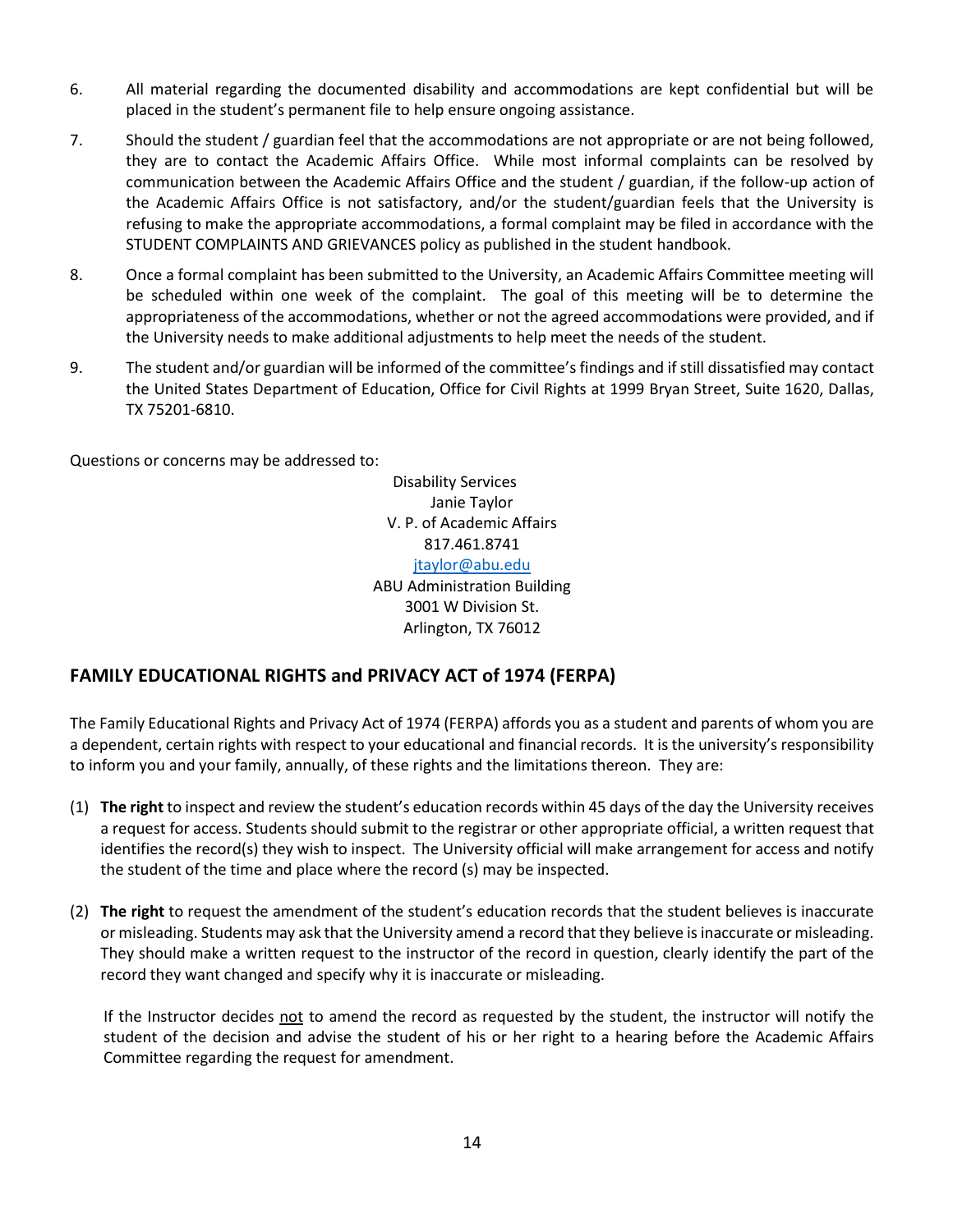(3) **The right** to consent to disclosure of personally identifiable information contained in the student's education records, except to the extent that FERPA authorizes disclosure without consent "directory information" which is: student name, current address and telephone number, date and place of birth, major, dates of attendance, full – or part-time enrollment status, degrees and awards received and dates granted, previous education institution(s) attended, and eligibility and participation in officially recognized activities and sports. A student may request that any part or all the above "directory information" require consent to disclose. The release of any other personally identifiable information will only be disclosed at the request of the student. A request regarding any of the above must be made in writing, annually to the Registrar's Office. It is also permissible for the University to release information from a student's educational record to a parent, provided the student is a "dependent" as defined in Section 152 of the Internal Revenue Code of 1954. The parent must request in writing, clearly identifying the information so desired. This request must be submitted

to the proper university official, and it will be responded to within 45 days of the University's receipt of it.

This information is strictly for the purpose of informing you and your parents of your rights regarding your education and financial records.

If you have any questions, you may write:

Family Policy Compliance Office U.S. Department of Education 400 Maryland Avenue, SW Washington, D.C. 20202-5920.

### **TRANSFER OF CREDIT POLICY**

#### **Transfer Out Policy:**

Students can transfer credits to schools that are accredited by ABHE (Association for Biblical Higher Education) or that recognize ABHE accreditation. However, individual courses will be transferred based on how each course can be applied to the degree program chosen at that school.

Transferability is ultimately determined by the institution to which one hopes to transfer and should always be viewed as limited. Not only must the student earn at least a "C" for credits to transfer, but courses must be applicable to the program chosen by the student. Additionally, some schools will only accept credits from regionally accredited institutions and/or limit the percentage of courses that can be transferred in.

If a student is planning to attend ABU for only a limited time, it would be wise to check the "Transfer In" policy of the school to which one hopes to transfer. The registrar can also provide a list of some of the schools that readily accept credits from ABU. Currently, these include Criswell College, Dallas Baptist University, Texas State University – San Marcos, and Texas A&M – Commerce. (ABU entered into an **Articulation Agreement** with Texas A&M – Commerce beginning in fall 2016. [http://www.tamuc.edu/admissions/oneStopShop/undergraduateAdmissions/transferAdmissions/articula](http://www.tamuc.edu/admissions/oneStopShop/undergraduateAdmissions/transferAdmissions/articulationAgreements.aspx) [tionAgreements.aspx](http://www.tamuc.edu/admissions/oneStopShop/undergraduateAdmissions/transferAdmissions/articulationAgreements.aspx) )

#### **Transfer In Policy:**

Any student who attended any other institution of higher learning must present an official transcript with his/her application. Credits earned at an accredited institution will be considered for transfer where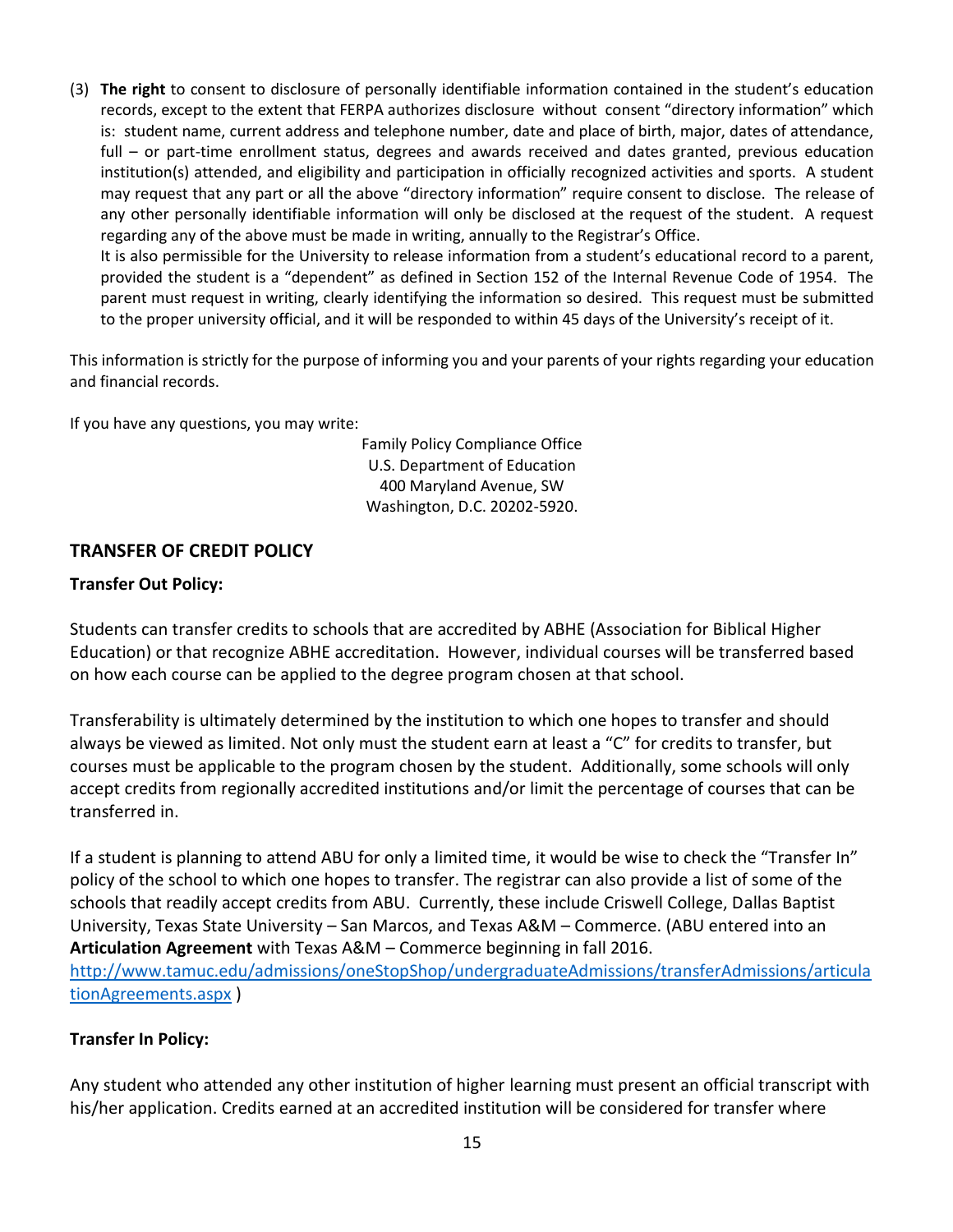programs and courses are compatible. Grades earned in courses must be at least "C" level or equivalent and the courses must be applicable to the program chosen by the student before credits can be transferred. Students on academic probation at another college or university will be interviewed before being considered for admission. Transfer students must meet all other admission requirements listed above.

Students applying for admission to the university who are planning to use VA benefits must submit a military transcript. Even if no credits are accepted, a military transcript must be included with the application for admission.

At this time, Arlington Baptist University's only established articulation agreement is with Texas A&M – Commerce, however, the college has instituted scholarships for any student who completes a two-year program at either Jacksonville College (Jacksonville, TX) or any of the Word of Life Institutes (college). (See SCHOLARSHIPS)

**Policy for Validating Credits from Unaccredited Institutions.** *(The following criteria are also applicable to students in online programs.)* 

The following criteria must be met:

- 1) A validation process which includes the following: a review of syllabi, faculty credentials, grading standards, and other relevant learning resources from the sending institution. (If not available online, the student must provide a catalog and course syllabi for courses being considered.) This process must be completed prior to the student's enrollment in any course even if the student has received an unofficial transcript evaluation from the ABU Registrar's office. Once the courses are validated then criteria 2) will be applied.
- 2) During the first semester at ABU, the student must complete a minimum of 12 credit hours with a 2.0 (or above) grade point average. The transfer hours will not be added to the student's ABU transcript until all criteria are met.
- 3) Only credits with a grade of "C" or above that are applicable toward the degree program being pursued will be validated for transfer purposes.
- 4) Because of a long-standing history with Norris Bible Baptist Seminary (Fort Worth TX) and Louisiana Baptist University and Seminary (Shreveport LA), ABU will accept Bible/Theology and church ministry-related credits with a grade of "C" or above that are applicable toward the degree program being pursued. For other courses from these two institutions, the criteria in 1) will apply.

## **THE STUDENT AND FINANCIAL REQUIREMENTS**

## **General Policy for the Payment of Tuition and Fees**

The responsible handling of finances is an essential part of Christian stewardship (Luke 16:10-11). The timely payment of tuition not only helps the student develop his/her financial stewardship, but it also helps the University to keep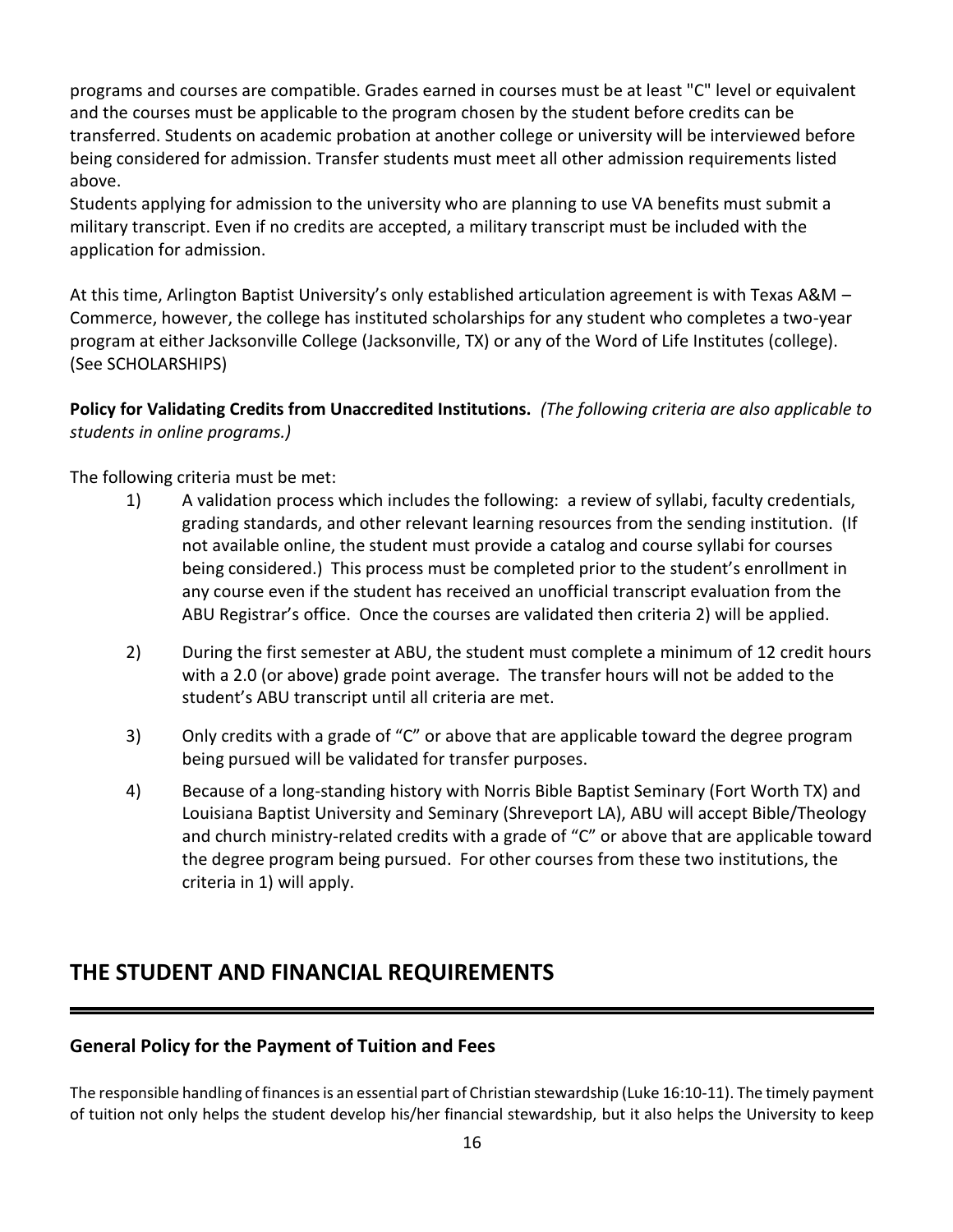its operating costs and your tuition to a minimum. To this end, the following policies and procedures have been established.

## **Financial Registration Policy and Procedure:**

What is financial registration?

- When ABU determines how much money a student owes ABU when registering for classes (and living in a dorm, etc.) during a given semester.
- When the student decides how to pay the money owed to ABU for a given semester.
- When the student makes the required initial payment when the initial payment is due.
- When the student's academic enrollment is approved, and the student can attend classes (and live in the dorm, etc.)

When is the initial payment due?

• Financial registration must be completed, and the initial payment made on or before the last day of regular registration for a given semester.

What happens when a student does not complete financial registration?

- ABU takes the position that the student has decided not to attend and cancels the student's academic enrollment (also requires the student to move out of the dorm, etc.)
- The student can **re**register (a late registration fee will be charged) but is not guaranteed the same classes or schedule.
- The student will have to make the necessary payment arrangements and pay the initial payment by the end of the day when **re**registration is done.

What are the payment options available?

- Cash, check, or credit card can be used to pay in person at the business office.
- Credit card payments can be made over the phone by calling the business office.
- PayPal payments can be made by logging into the student portal.
- Payment plans are available to spread out the payments over a semester.
- Federal Student Aid is available for those who qualify.
- Scholarships are available for those who apply and qualify.

What is required for Federal Student Aid?

- A FAFSA application must be completed and submitted to the U.S. Department of Education
- If the DOE requires verifications, those verifications must be completed.
- For a pending award to be applied to a student's account, the FAFSA must be submitted at least 1 week before registration and required verifications must be in progress.
- Once verifications are complete, the student must approve the aid that is awarded within 1 week after the approval is requested.
- Once the student approves, the award will be applied to the student's account.

What if a student changes his/her mind about using Federal Student Aid as a payment option?

- The day the student chooses not to approve and receive the Federal Student Aid award, the pending award will be removed from the student's account.
- The total balance will become due immediately and payable that day.
- If the student chooses to not make the payment that is due, ABU will take the position that the student has decided to voluntarily withdraw from his/her classes (and move out of the dorm, etc.).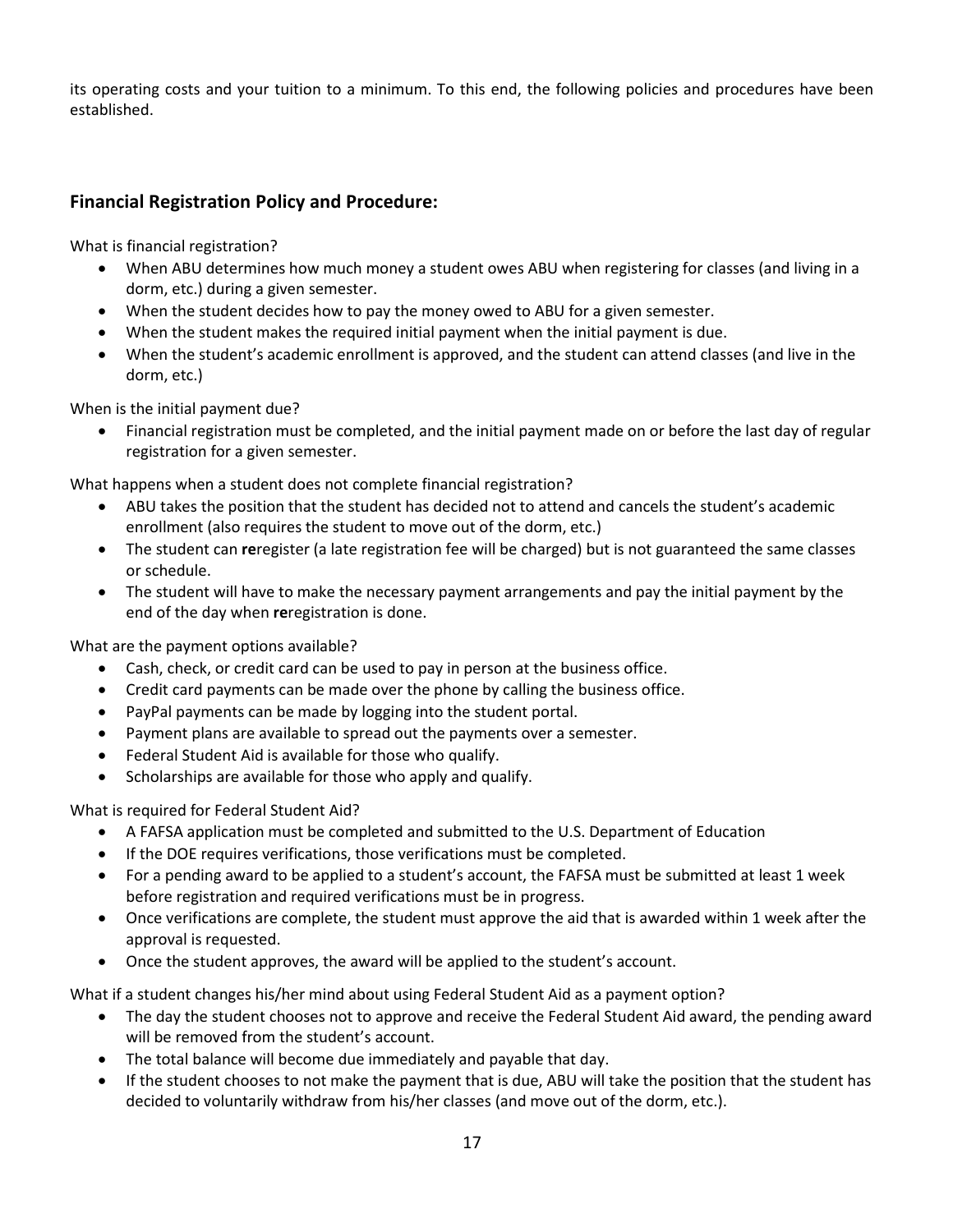• The student will be blocked from classes (and requested to move out of the dorm) unless or until an agreed upon payment arrangement is made with the business office

What happens if a student fails to make timely payments on a payment plan?

- The first time a payment is not received by a due date, the student will be charged a late fee.
- If the payment that is late is not received by the next due date, then the student will be given a chance to "catch up" by making a double payment.
- If the student does not "catch up" by the next due date, ABU will take the position that the student has decided to voluntarily withdraw from his/her classes (and move out of the dorm, etc.).
- The student will be blocked from classes (and requested to move out of the dorm) unless or until an agreed upon payment arrangement is made with the business office.

## **REFUND POLICIES AND PROCEDURES**

#### **REFUND SCHEDULE**

Students who officially withdraw through the Registrar's Office will receive refunds of their charges from the day of registration according to the following schedule:

| <b>FALL AND SPRING SEMESTERS</b>       | <b>TUITION</b> |
|----------------------------------------|----------------|
| Within one week<br>$\bullet$           | 100%           |
| Second through third week<br>$\bullet$ | 50%            |
| Fourth week<br>$\bullet$               | 25%            |
| After four weeks<br>$\bullet$          | No Refund      |
|                                        |                |
| <b>SUMMER TERM</b>                     | <b>TUITION</b> |
| <b>Within First Week</b><br>$\bullet$  | 50%            |
| After First Week                       | No Refund      |

Students are permitted to drop a class during the first calendar week of scheduled classes in a semester without any record of it being reflected on the transcript (Drop/Add Period). After the first week of classes, students may drop

a course by processing a Change of Schedule Form with the Registrar. Approval must be obtained from the instructor. At the time of withdrawal, the student will be assigned a grade of "W" if he/she is passing or a grade of "F" if the student does not have a passing grade. The Change of Schedule Form must be turned in before the student reaches the maximum number of absences in the course or his/her grade will be an "F". The last day to drop a class is noted by semester in the semester calendars. Beyond the tenth week of the semester, permission of the Academic Dean must be obtained also. Students should be advised that dropping a course may change enrollment status (possibly affecting financial aid).

## **MISCELLANEOUS POLICIES RELATED TO FINANCIAL AID**

#### **Entrance/Exit Counseling**

At the beginning of each semester, all new students must attend an orientation session in which they are advised of available financial aid, the application process, and the requirement to complete 60% of the semester or face the forfeit of a portion of any financial aid. The orientation session also will include information on all catalog polices of financial obligations, refund time frames, withdrawal procedures, satisfactory academic progress, and student conduct as described in the Student Handbook.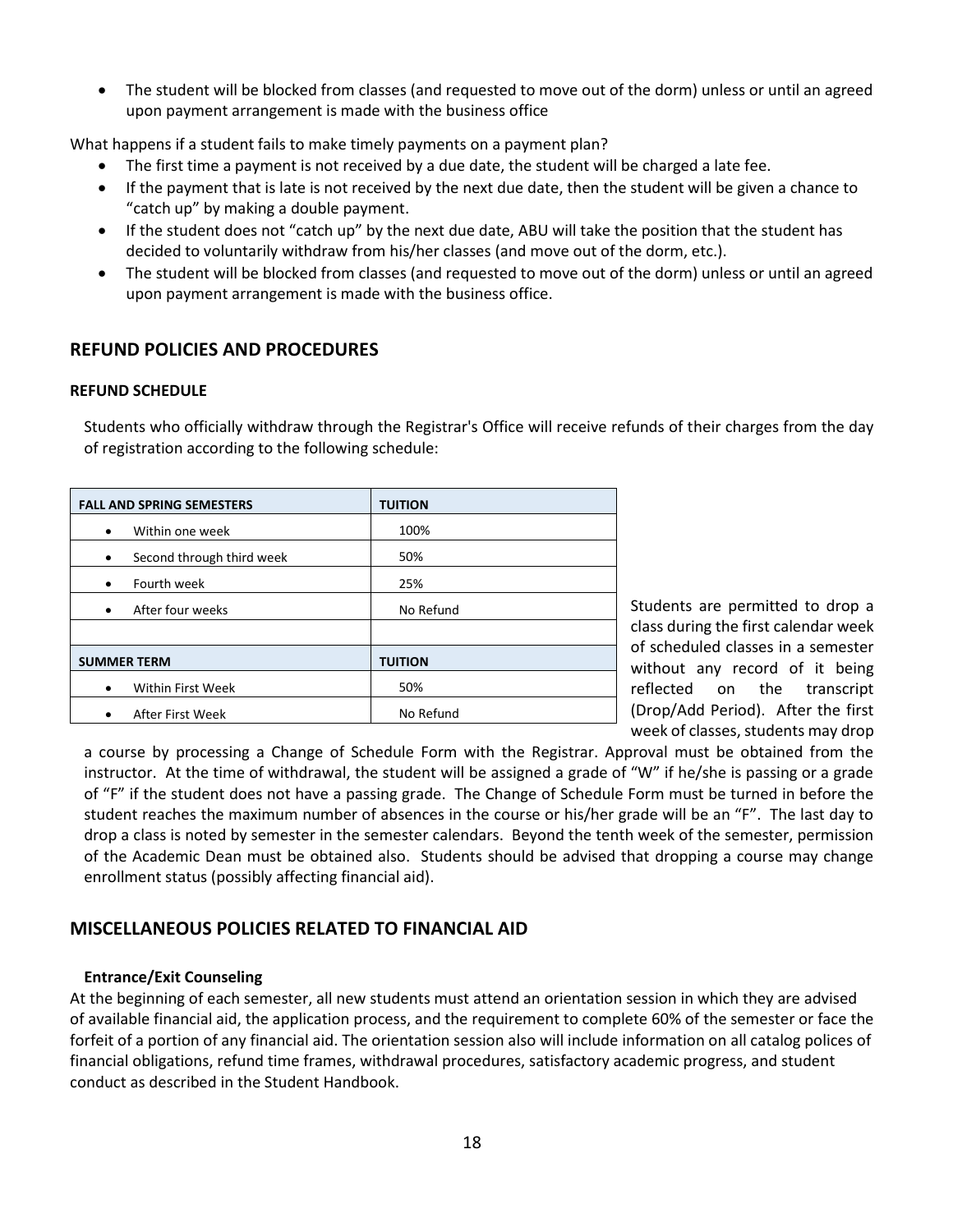#### **Satisfactory Academic Progress**

Arlington Baptist University requires a student to achieve a cumulative grade point average (CGPA) of 2.0 (C average) to graduate from any of the degree programs.

A student must demonstrate satisfactory academic progress toward the completion of the degree program in which the student is enrolled and pursuing to receive Title IV financial aid funds through the Pell Grant or Student Loan Programs and to receive veterans' benefits through the DVARO.

The Federal guidelines state that there must be both quantitative and qualitative standards established by the institution, which determine whether a student is progressing satisfactorily toward the completion of a degree program. The student has six years to complete a four-year program.

The student must successively complete 67% of the courses attempted each year to satisfy the quantitative standard. The qualitative standard is based on the cumulative grade point average achieved at the following increments:

|                     | Undergraduates                      |                           |
|---------------------|-------------------------------------|---------------------------|
|                     | (Based on <b>Attempted</b> Courses) |                           |
| Cum. Attempted Hrs. | <b>Cumulative GPA</b>               | <b>Actually Completed</b> |
| 0-32 Hours          | 1.00                                | 67%                       |
| 33-64 Hours         | 1.50                                | 67%                       |
| 65-above Hours      | 2.00                                | 67%                       |
|                     | <b>Graduate Students</b>            |                           |
| 0-36 Hours          | 3.00                                | 67%                       |

\*Arlington Baptist University reserves the right to deny any student access to financial aid if the student does not successfully complete any courses during a particular term (fall, spring, or summer) even if the student meets the quantitative and/or qualitative standards stated in the chart above. In this case, the student is not denied enrollment in future terms; however, the student will not be allowed to use financial aid through ABU until the student can show academic progress. This academic progress can be shown by completing course work at ABU or through another institution. Students may also be denied attendance and financial aid due to previous criminal activity. An exception to this policy of denying aid may be made in the case of a student who was dismissed for disciplinary reasons and who was issued grades of WP (withdraw passing) and/or WF (withdraw failing) in each course for the term in which he/she was dismissed.

If a student's cumulative grade point average (CGPA) falls below 2.0 (C average), the student will be advised to enroll for no more than 13 semester hours, and the student will be advised to maintain an outside work schedule of no more than 20 hours per week.

#### **Failure to Maintain Satisfactory Academic Progress**

**Financial Aid Warning** - Students who fail to meet the cumulative grade point average and/or the successful completion of course standards will be placed on financial aid Warning status for their next semester of enrollment. A student on financial aid Warning will be eligible to receive financial aid. If the two standards are met at the end of the Warning semester, the Warning status will be removed. When students receive SAP Warnings, they can continue for one semester. These students will be sent a Warning letter at the end of the semester. If, at the end of the warning status, the student's cumulative GPA and percentage of courses passed does not meet the qualitative or the quantitative standard as stated on the SAP chart, the student will be placed on financial aid Probation.

**Financial Aid Probation** - Financial aid Probation occurs when the student does not meet the qualitative or quantitative standard as stated on the SAP chart for two consecutive semesters. The Director of Financial Aid also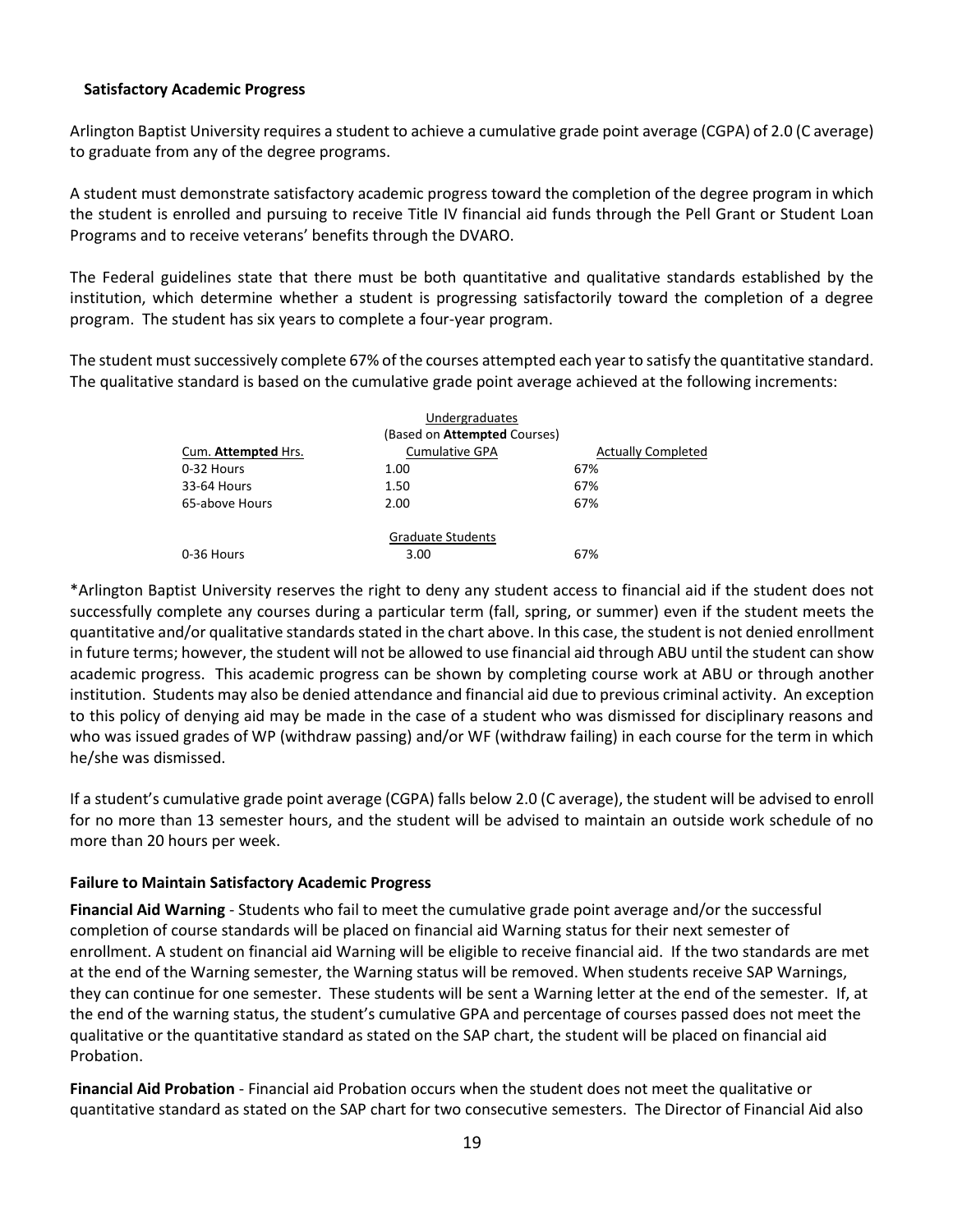reserves the right, through professional judgment, to place a student on financial aid Probation. When placed on Probation status, students will not receive financial aid; this includes student loans, while on financial aid Probation. To regain eligibility, students must enroll at ABU or another college / university and successfully complete enough courses to meet the cumulative GPA requirement as stated on the SAP chart. **Before financial eligibility can be regained, the student must meet the qualitative and quantitative standard as stated on the SAP chart.** Students who are placed on Probation status lose Title IV eligibility unless they file an appeal, and the appeal is approved. If the student is approved, the student is then on financial aid probation for one more semester or for the period of their academic plan. When this is accomplished, the student will be removed from financial aid Probation and therefore eligible for financial aid. Financial aid Probation is permanent, and the student **cannot** regain their eligibility once he/she has been placed on financial aid Probation for the third time. **STUDENTS ARE RESPONSIBLE FOR NOTIFYING THE OFFICE OF FINANCIAL AID WHEN THEY BELIEVE THEY HAVE REGAINED ELIGIBILITY FOR FINANCIAL ASSISTANCE**

#### **Appeal Procedure**

Students placed on financial aid probation due to lack of satisfactory progress may appeal the denial of financial aid due to an unusual or extraordinary situation that affected the student's progression toward the successful completion of his or her program of study. The appeal must be submitted in writing to the Financial Aid office and must include supporting documentation to support the appeal. Appeals submitted without supporting documentation will be denied. The appeal must address why the student failed to make satisfactory academic progress, this includes, if applicable, the semester the student was placed on Probation, and what has changed in the student's situation that would allow the student to demonstrate satisfactory academic progress at the next evaluation. An appeal may be approved only if the Financial Aid office has determined that the student will be able to meet satisfactory academic progress standards after the subsequent semester. The Financial Aid office also has the option to develop an academic plan with the student that, if followed, will ensure the student is able to meet satisfactory academic progress standards by a specific point in time. The Financial Aid office will notify students in writing of the results within 30 business days after submitting all requested documentation. Students who successfully appeal their financial aid probation status **will still be placed on financial aid probation for one semester or in accordance with the student's academic plan.** ABU can require that a student on probation fulfill specific terms and conditions, such as taking a reduced course load or enrolling in specific courses. A student on financial aid probation may receive financial aid for one semester only. At the end of that semester, the student must meet ABU's satisfactory academic progress standards or the requirements of the established individual academic plan to maintain financial aid eligibility. Failure to do so will result in the student being placed on financial aid probation. Additional Details regarding the Satisfactory Academic Progress available on the school website at: <https://www.abu.edu/satisfactory-academic-progress-sap>

## **WITHDRAWAL POLICY AND PROCEDURE**

#### **Official Withdrawal**

#### **Policy:**

To ensure an honorable and official withdrawal from the University prior to completion of the semester, a student must initiate the withdrawal in the Registrar's Office. The withdrawal permit, approved by the Registrar, must then be submitted to the Financial Aid Office for calculation of Refund to Title IV. After the calculation, remaining federal funds may not cover all unpaid institutional charges due to the University upon a student's withdrawal. The student will receive a grade of "W", indicating withdrawn, for each class the student is passing at the time of withdrawal.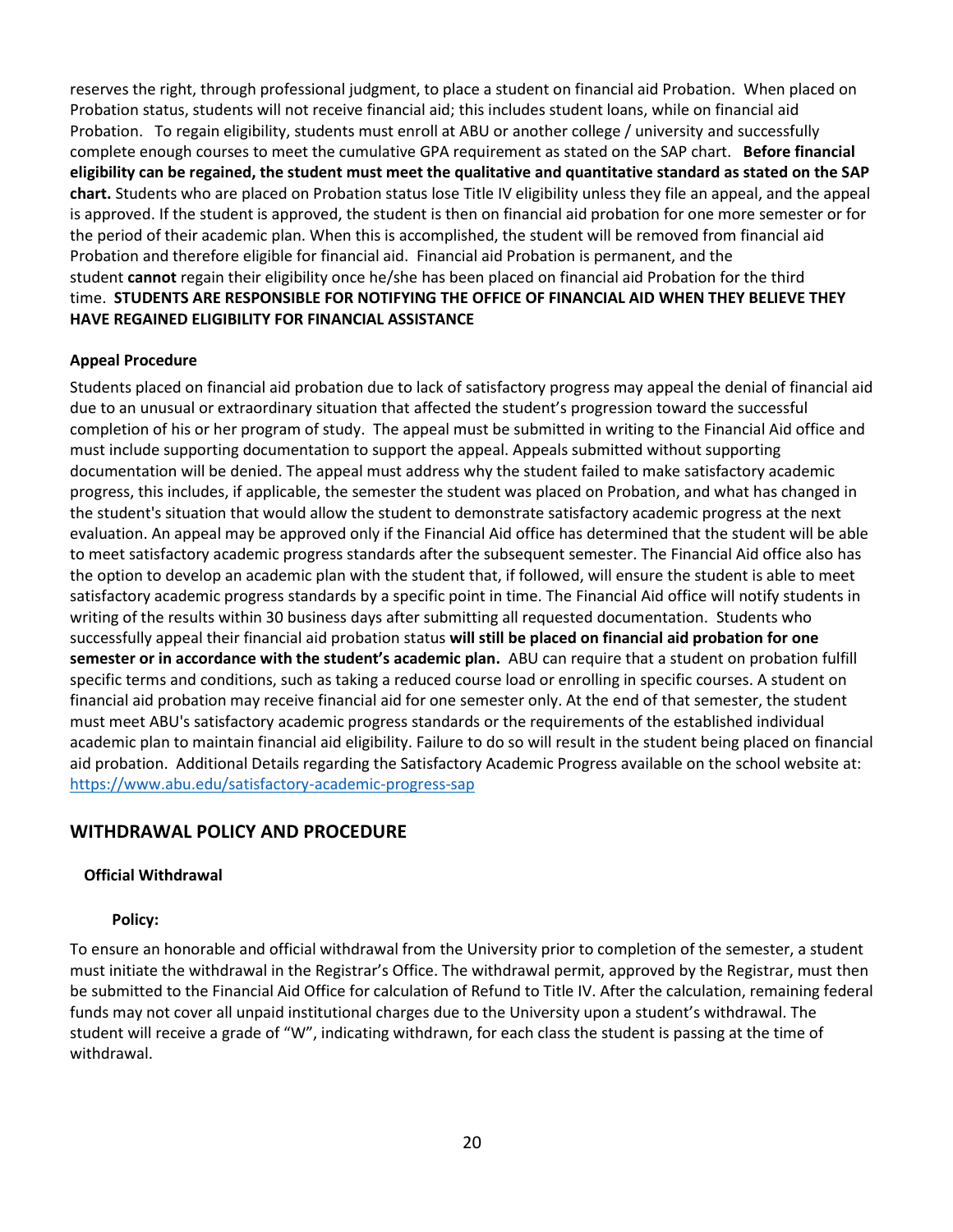#### **Procedure:**

The student initiates the withdrawal by completing a withdrawal form obtained from the Registrar's Office. The student submits the form to the appropriate faculty for approval and a signature then returns the form to the Registrar's Office. After the form is processed a copy of the form is submitted to the financial aid office and a copy is placed in the student's file.

#### **Unofficial Withdrawal**

### POLICY:

Once a student has exceeded the number of allowable absences (unexcused + excused) in an on-campus course, an unofficial withdrawal should be initiated by the professor. In the case of online courses, if a student has no activity during the first two weeks of the course or if there is any two-week period during the eight-week course that the student has no activity, the student will be unofficially withdrawn from the course. Anytime an unofficial withdrawal occurs, the result is a reduction of semester hours which can result in a change of status for financial aid (full-time to part-time, etc.). The student may receive a withdraw passing (WP) grade, after he/she exceeds the absences allowed if the student is indeed passing the course. When the student has exceeded the allowed absences and is not passing the course, he/she will receive a withdraw-failing (WF) grade. For online courses, if the student is withdrawn after the first two weeks due to no activity, the student will receive a grade of WP; however, if, after the first two weeks the student is inactive for another two-week period, the student will receive a grade of WP or WF depending upon the academic status at the time of withdrawal. Students may also receive an unofficial withdrawal from a course if during the course, the instructor determines that the student has not and will not be able to complete sufficient assignments / exams to pass the course. Also figured into this will be the points deducted for excessive absences as outlined in the individual courses.

#### PROCEDURE:

The procedure for unofficial withdrawals will be as follows: the professor of the course will notify the student that he/she is being unofficially withdrawn for the course and specify the reason. The professor will complete the unofficial withdrawal form and submit the form to the Registrar who will submit the form to the Financial Aid Office. IF at the time of the unofficial withdrawal, we have not reached the 60% mark, the Financial Aid Officer will process a Return to Title IV form and return the required portion of the student's financial aid to the Federal Government. If a required portion of the student's financial aid is returned to the Federal Government, the student will then become responsible for this amount in addition to any amount not originally covered by financial aid funds.

## **DISMISSAL FROM THE UNIVERSITY**

Administrative withdrawals or dismissals may be executed for academic or disciplinary reasons. Withdrawals/dismissal forms will be initiated in the Registrar's Office. Due to the serious nature of a dismissal, the student automatically receives a grade of "F" for all courses for the semester in which the infraction occurred. Students who are dismissed must apply for readmission before any further enrollment is allowed. The decision to readmit will be made on an individual basis. Any student who receives an administrative withdrawal or dismissal is still obligated to fulfill all financial responsibilities including payment of tuition, room and board, library fees, etc. The financial aid officer will process a Return to Title IV form and return the required portion of the student's financial aid to the Federal Government.

## **WITHDRAWING FROM THE UNIVERSITY / Failure to attend or Participate in Classes**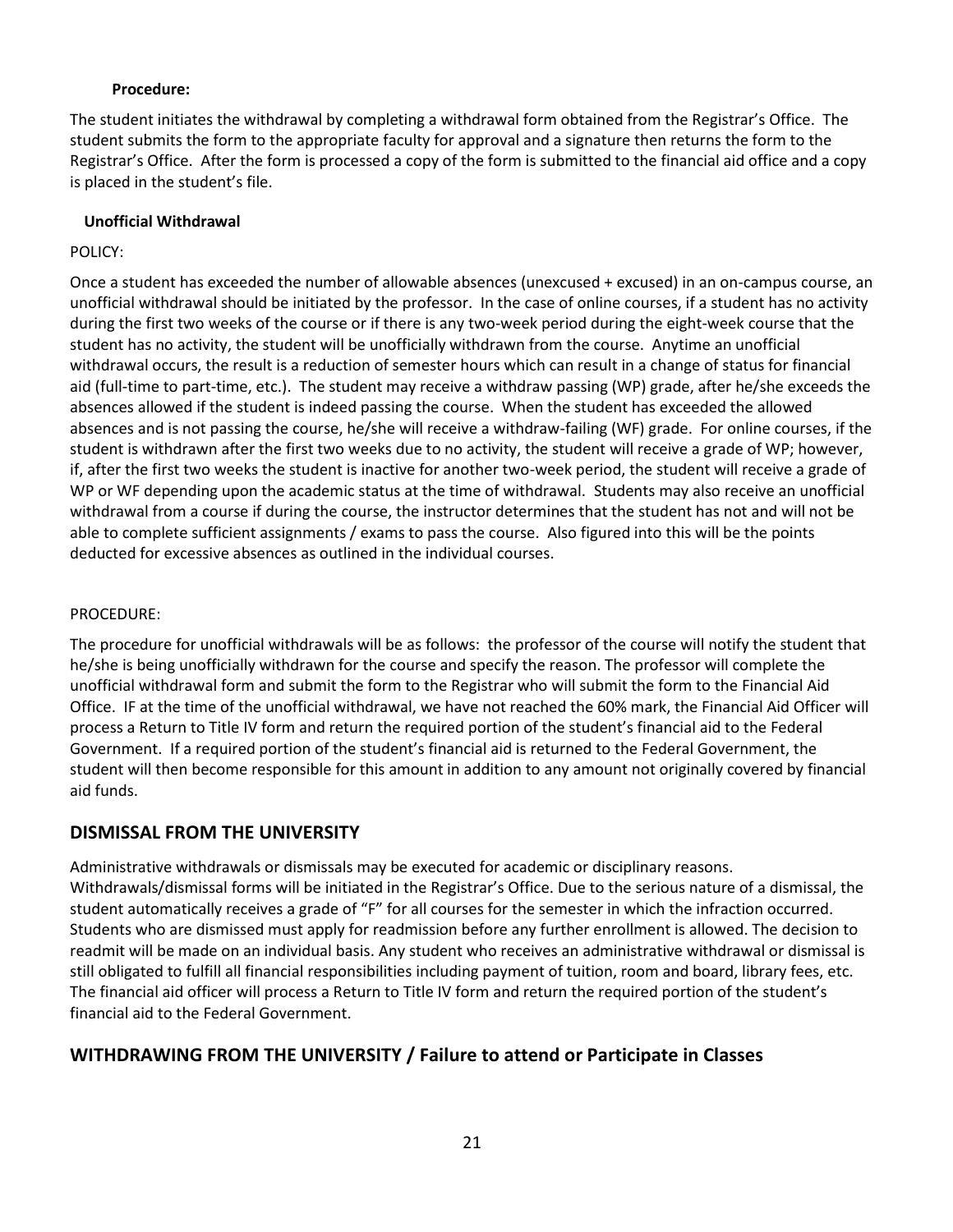Students who pre-register and decide not to attend must cancel their financial aid award and pre-registration prior to the first day of class to avoid academic charges and penalties. The student must return any financial aid funds previously accredited to their student accounts for that semester. Financial aid recipients who enroll and receive aid for a particular semester, then fail to complete more than 60% of that semester will have to repay all or part of the aid received for that semester. Additionally, any tuition, fees, and room or board payments refunded by ABU as a result of a student's withdrawal must be returned to the financial aid programs in accordance with Federal law. Students who fail to complete the official withdrawal process but stop attending classes prior to the end of the semester and receive grades of "F" in all classes for that semester will also have to repay all or part of the aid received for that semester.

## **STUDENT LIFE AND SERVICES**

### **Admissions/Recruitment/Retention**

A major goal of ABU is to take the prospective student from the moment of inquiry through completion of a degree. Prospective students are guided through the process of admissions through constant contact via emails, text messages, and phone calls. The prospect receives an information packet that includes degrees offered, financial information, available scholarships, the financial aid process, and admissions requirements. Campus tours are available for all prospective students and their family. Students wishing to transfer in credits are provided a pre-admission degree audit aimed at maximizing their transfer hours. Retention has been improved through ongoing degree audits, information about new scholarships as they become available, and remote or face-to-face advising by the department chairs prior to each term.

#### **Financial Aid / Student Accounts**

In person or virtual one-on-one counseling and advising by the office of student accounts and the financial aid office is available to all students. This advising includes assisting the students in setting up payment plans, explaining how scholarships are applied, providing information regarding financial aid opportunities, and in-person assistance with completing the financial aid application and requirements.

#### **Academic Guidance and Advising**

Advising is available to students for academic work, registering, degree audits, and questions regarding the student's work. Most academic advising occurs as each student meets with his/her department chair or program advisor prior to enrolling in each term. Although academic advising is a primary task of department chairs, their guidance extends beyond the academic as students prepare for various ministry and vocational opportunities, and they will find other faculty to be a ready source of wisdom as well. For academic issues that extend beyond normal advising, students are encouraged to consult with the Academic Dean or the Registrar.

#### **International Student Services**

The admissions officer serves as the PDSO (*Principal Designated School Official*) and provides international students with step-by-step procedures to address admissions requirements and processes. The PDSO enters the student into SEVIS (*Student Exchange Visitor Information System*) and monitors the student while enrolled at ABU.

#### **Disability Services**

Disability services at ABU are handled by the Academic Office. When a student provides documentation of a need related to his/her disability, the V. P. of Academic Affairs collects the documentation, ensures proper paperwork is completed by the students, and communicates the student's need via email to all appropriate faculty. These faculty sign a document signifying receipt of the advised accommodations, and the students sign a document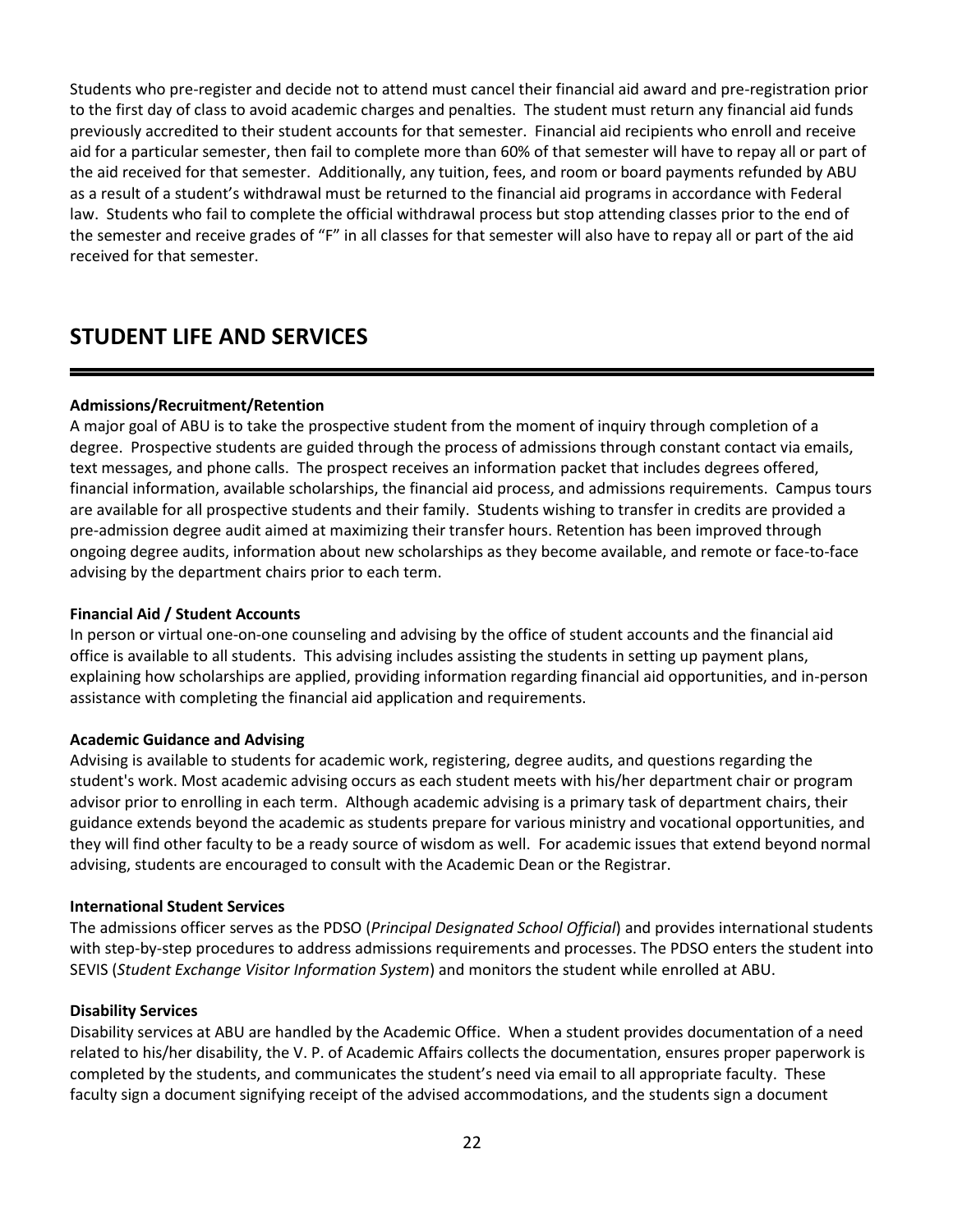signifying they will inform the Academic Office if/when these accommodations are not properly administered. All paperwork related to disabilities are filed in the appropriate student file.

Due to the age of the ABU facilities, some ADA requirements do not apply; however, if a student has a physical disability and cannot navigate stairs, provisions are made to meet this student's academic needs.

### **VA Education Benefits / Veterans Affairs**

Education benefits are available through the U. S. Department of Veteran's Affairs for service members, veterans, and their dependents to further their civilian education. After a student provides a letter from the VA which states the student is entitled to these benefits, and the student registers for the semester courses, the certifying official at ABU will certify the student through the VA website.

### **Counseling**

The Student Handbook provides information regarding counseling as it relates to drug and alcohol use / abuse. The professors who teach the counseling courses can provide guidance to students who need assistance beyond the classroom instruction.

### **Campus Employment / Job and Housing Placement**

ABU provides a limited number of student job opportunities. Students can apply in the main office for positions in maintenance and the library. Students are usually hired on a part-time basis as needed. Job placement and housing placement advising are available to students in the Administration Building. As off-campus jobs and housing become available and advertisements are presented to the main office, these are placed on the job board near the student mailboxes. General inquiries may be made to the Registrar.

### **Dormitory**

ABU provides two supervised residence halls (one for men and one for women) which can house 136 students in semi-private rooms housing two to four students per room. Two such rooms make up a suite sharing bath facilities. Each hall has wireless internet access, a lounge, vending machines, and a laundry facility.

#### **Cafeteria**

Students who reside in one of the residence halls are provided a meal plan consisting of 10 meals per week while non-resident students may purchase individual meals or a meal plan through the business office. Our newly renovated cafeteria provides a pleasant atmosphere for socializing while eating or students have the option of takeout. (Because meals are not served on the weekend, students can have small appliances in their dorm rooms.)

#### **Library**

Intellectual needs are addressed through rigorous academic course work and library facilities that include both oncampus resources and electronic data bases chosen to address the various areas of study. Recent improvements have been made to the internet, and expanded technology resources have been added. (See Library Handbook.)

#### **Chapel**

Chapel services are an important part of the campus life of Arlington Baptist University. Chapel provides a time of spiritual growth and renewal for both faculty, staff, and students. Speakers are scheduled who can provide spiritual encouragement, enlightenment, and motivation throughout the school year. Chapel is scheduled on Tuesday and Thursday of each week, and attendance is required of all students. Attendance by the entire campus family is greatly encouraged.

## **Praise Band**

A student-led band consisting of vocalists and instrumentalists lead worship at the beginning of each chapel service. Students are encouraged to participate in this ensemble which meets to practice at least one day per week.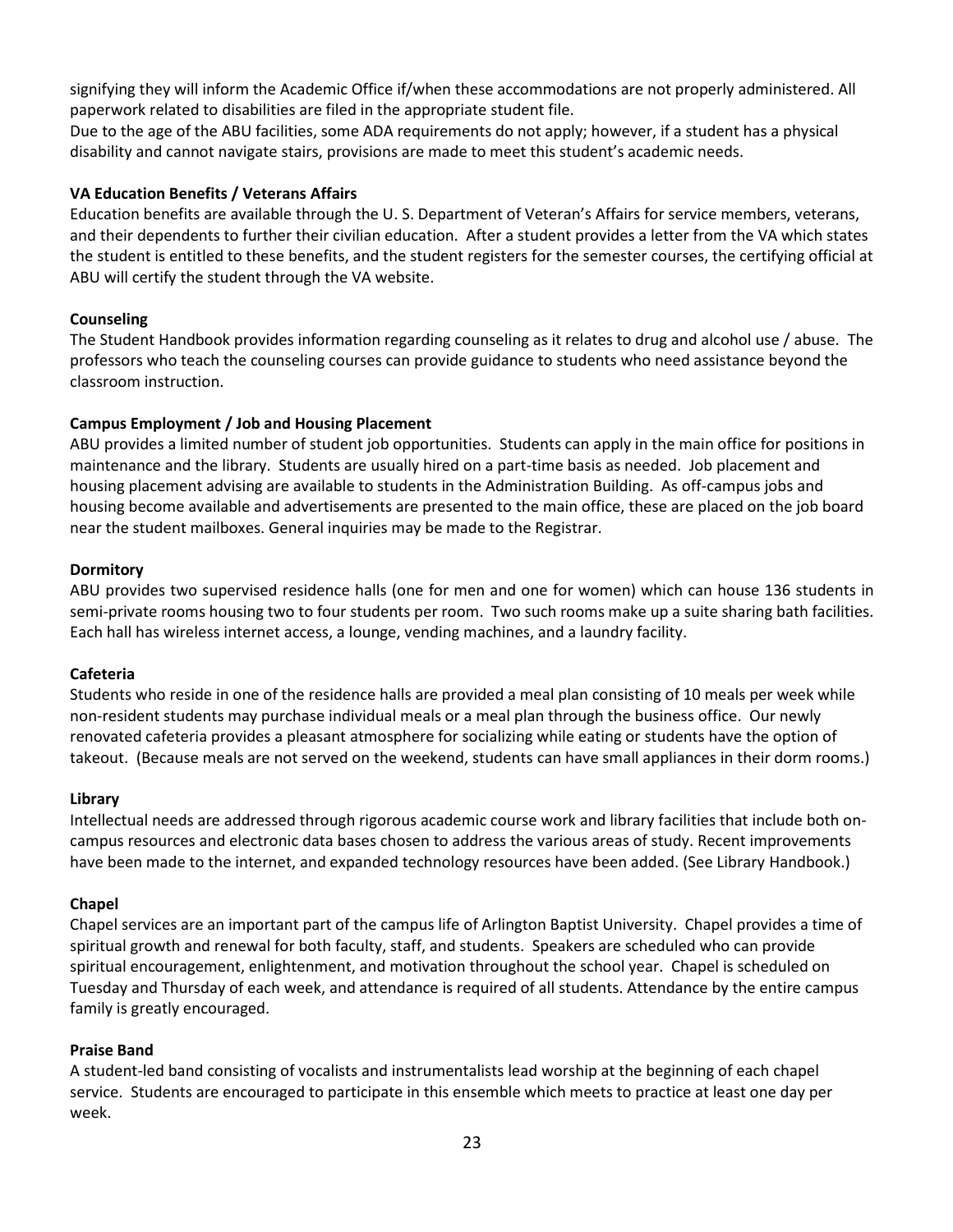#### **Church Membership**

Students are strongly encouraged to maintain an active membership in a local church which goes beyond the weekly attendance that is a part of the student's spiritual formation. Students living in the area will be introduced to multiple local churches of like faith during the week of orientation, and students are expected to be joined to a church of like faith within the first six weeks of the semester. Students should seek a church in which they can both grow and serve.

### **Athletics**

Competitive sports are a major part of the student-life at ABU. Competitive sports include men's baseball, men's and women's basketball, women's volleyball, and men's and women's soccer. One objective of all the coaches is team building with the goal of building character beyond the competitive sport. All students are encouraged to support the teams by attending the games. Most games are free to faculty, staff, and ABU students.

### **Student Activities**

The student union building provides a place to study, watch television, play games, or simply hang out with friends. Bible studies and discipleship sessions are conducted in the student union building at least one evening per week. During the fall and spring terms, the student life director plans and promotes various activities that include ice hockey, intramural sports, collegian competitions, scavenger hunts, corn maze, and free refreshments at most activities. The gym is made available for all students a few nights per week for open gym.

#### **Grievances**

Student grievances related to housing and student activities, organizations, and programs should be directed to the vice-president of student affairs of the University. Policy statements and procedures can be viewed in the Consumer and Safety Policies and the University Catalog on the college web site.

## **THE STUDENT'S PERSONAL LIFE**

The VP of Student Affairs has general supervision of all student life aside from the academic and business relations with the university. This includes standards of conduct, disciplinary measures, dormitory regulation, social and other extracurricular activities, etc. The VP of Student Affairs is here to help and to advise with matters of any kind that affect and impact the individual student or the campus community in general.

## **CAMPUS DRESS CODE**

Arlington Baptist University will follow the biblical principles of modesty when deciding how our dress code policies will be determined. Modesty, neatness, and a Christ-like manner should be characteristic of everyone. Questions concerning the dress code should be addressed to the Office of Student Affairs. **I Cor 10:31; Col 3:23-24; 1 Pet 3:3-4** We recognize opinions vary considerably regarding the word modesty and appropriateness of dress from various individual students; therefore, we have established some simple guidelines, which we require students to respect on campus. **Cleanliness, neatness, appropriateness, and modesty** are the general guiding factors with regard to dress.

The future of all students will depend to a large extent as to their ability to present themselves suitably to the appropriate situation. Therefore, the classroom dress expectations can be identified as **Business Casual.**  Faculty, Student Life staff and others will enforce the dress code and educate all students regarding these guidelines. Questions concerning the standard of dress should be directed to a Resident Assistant. The RAs are equipped with the information to help their peers choose the suitable attire for the appropriate situation. The Dean of Student's Office can also help with clarification in this matter. The Dean of Students reserves the right to determine the appropriateness of dress.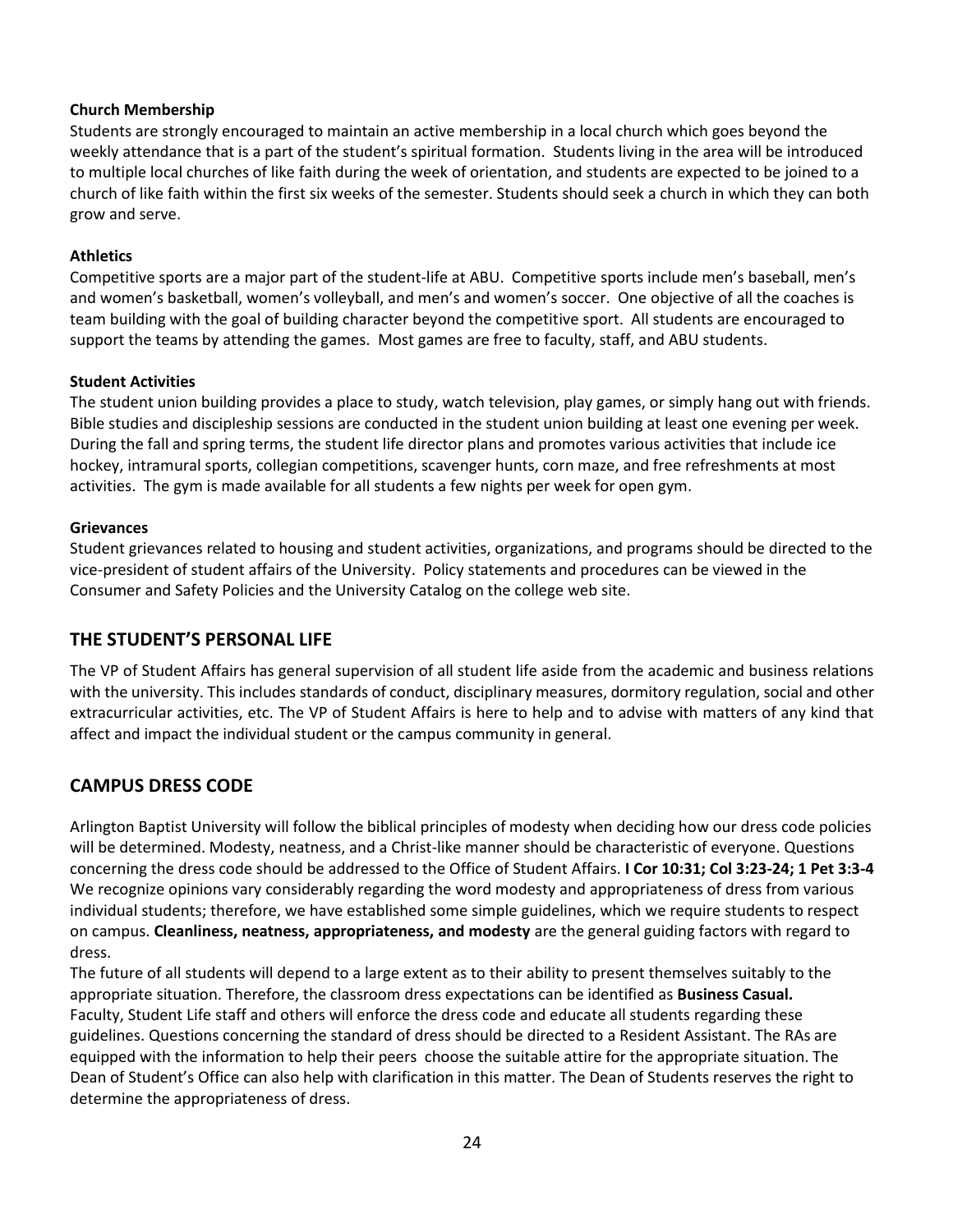## **MEN**

**Classroom and Chapel Attire :** Class Attire is classified as Business Casual. It must be worn in Academic and Administrative Buildings until classes end on weekdays and in all classes, regardless of time. Appropriate dress for class includes:

- Collared shirts, clean ABU t-shirts, sweaters, (no inappropriate logos)
- Pants which would include dress slacks, khakis, or jeans (properly worn, with no large holes, or tears)
- Footwear (sandals or flip-flops are acceptable)
- NO hats, athletic sweats/pants, dew rags, or hoods in class or chapel

**Casual Attire :** Casual Dress is acceptable in Academic and Administrative Buildings after classes end on weekdays and in the Dining Hall for all meals**.** Appropriate casual dress includes:

- Clean Shirts with sleeves (no inappropriate logos)
- Pants, jeans, athletic pants, loose-fitting modest shorts (mid-thigh or longer)
- Shoes (sandals or flip-flops acceptable)
- No hats, dew rags, or hoods during off-campus church services.

**Additional Information:** Shirts must be loose-fitting and not too revealing. Hairstyles and Facial hair must be well groomed. (Dean reserves the right to determine the inappropriateness of style or length)

### **WOMEN**

**Classroom and Chapel Attire** : Class Attire is classified as Business Casual. It must be worn in Academic and Administrative Buildings until classes end on weekdays and in all classes, regardless of time. Appropriate dress for class includes:

- Loose-fitting tops, sweaters, t-shirts/sweatshirts (no inappropriate logos)
- Skirts and dresses that fall close to the top of the knee
- Pants, which would include capri/cropped pants and jeans (no large holes or tears above the knee), and Yoga Style pants/leggings (to be worn with dress or tunic mid-thigh or longer). T- shirts are not an acceptable top with leggings.
- Footwear (sandals or flip-flops are acceptable)

**Casual Attire :** Casual Attire is acceptable in Academic and Administrative Buildings after classes end on weekdays and in the Dining Hall for all meals. Appropriate casual dress includes:

- Shirts (no inappropriate logos)
- Neat pants/capris, jeans, athletic pants/sweats, leggings (to be worn with dress or top mid-thigh or longer), and loose-fitting, modest shorts (mid-thigh or longer).
- Shoes (sandals or flip-flops are acceptable).

**Additional Information :** Dresses and skirts should be no shorter than 1" from the top of the knee (sitting or standing). Skirt slits should be modest; open slits should be no higher than the top of the knee, closed slits should be no higher than two inches from the top of the knee.

Anything tight, scant, backless, see-through, low in the neckline or revealing the midriff (in any position) is immodest and unacceptable. Earrings and/or plugs are permitted in ears only except for a stud or small hoop in the nose. No other facial piercings or plugs are allowed, including tongue.

## **DRESS CODE DURING SEMESTER BREAKS**

Residents who stay on campus through summer, winter or holiday breaks are to comply with ABU standards and guidelines, including the dress code. Students who live off campus but frequently visit the campus are required to comply with the ABU dress code.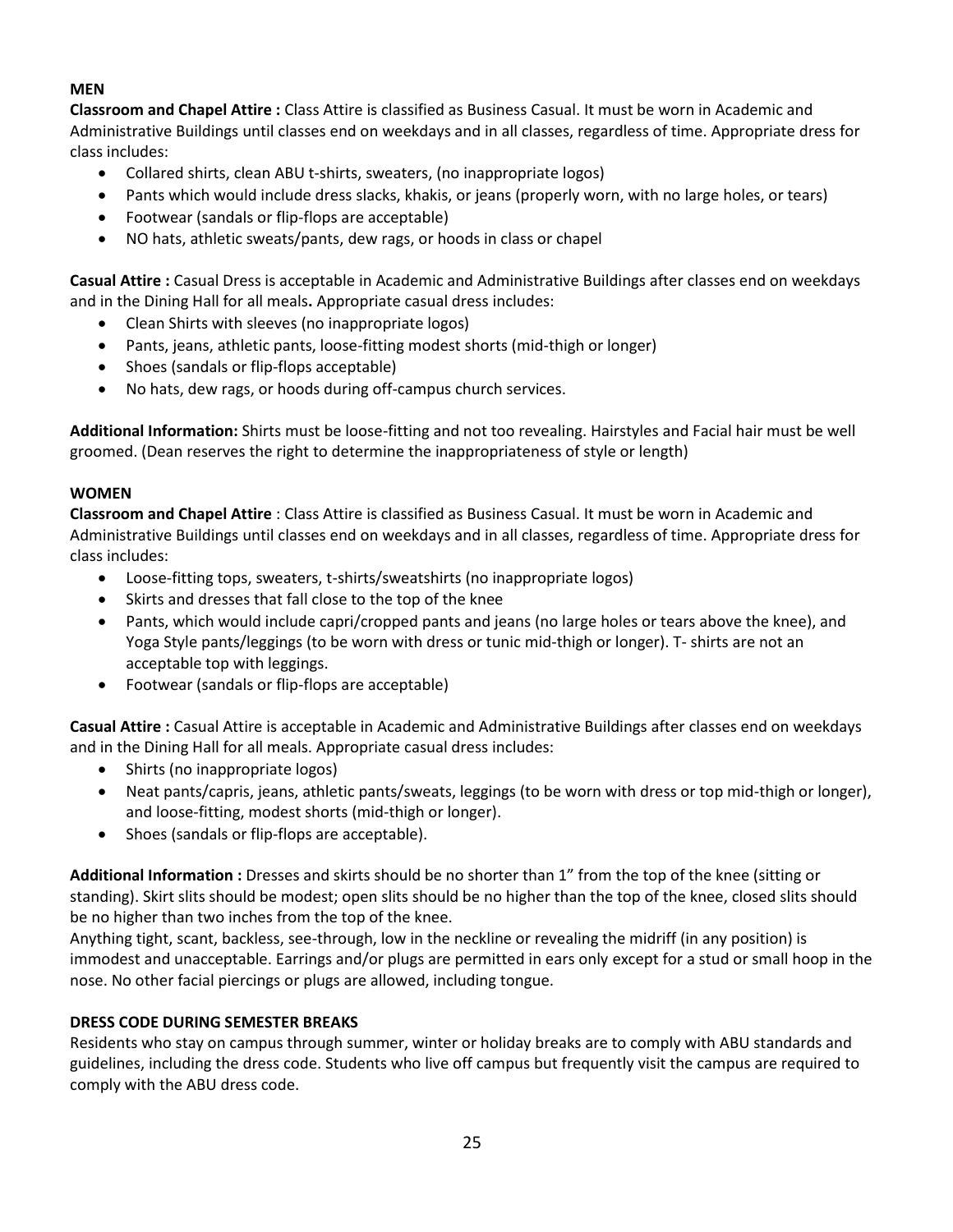## **AUTOMOBILES AND PARKING**

Dormitory students will park in designated places at the dormitory parking lots. Non-resident students may park in the large parking area east of Entzminger Hall, entering from Crowley Road. Students should not park in the lot north of the Administration Building, the small area behind the Christian Education building, or behind the Chapel. These lots are reserved for faculty and visitors. Do not park under the north canopy of the dorms (a fire emergency zone). There is also no student parking in front of the cafeteria. All students eating in the Student Dining Room must park in other areas. Never park on the grass. Students who park an automobile in off-limit areas may receive a demerit and/or fine. **All students, faculty, and staff must obtain a parking permit from the VP of Student Affairs.**

For safety and environmental reasons, students should not wash cars, change oil, or make other repairs to vehicles on university parking lots. The University reserves the right to have any vehicle removed from the premises if that vehicle is left in a non-operational condition for a period of 30 days. The decision of its non-operational status will be made by the Administration of the University.

### **PARKING PERMIT REGULATIONS**

All students parking a vehicle on campus must register their vehicle and display a current parking permit. A Vehicle Registration Form must be completed, and payment received prior to receiving the permit. Permits must be purchased and properly displayed by September  $1<sup>st</sup>$ , when parking rules will go into effect. To complete the form, you will need the following information:

- license plate number
- year of the vehicle
- make of the vehicle
- model of the vehicle

Parking permits must always be located on the front or back window in the lower corner and be visible. A permit does not guarantee a parking space but does authorize parking in designated areas inside the ABU campus. Vehicle registration forms and permits are available in the Dean of Students office, or you can scan the QR code located in the Dean of Students office. All permits are valid August  $1<sup>st</sup>$  – July 31 $<sup>st</sup>$ </sup> Cost:

- Parking permits \$50.00
- Replacement Permits \$20.00
- Parking Tickets
	- o First Offense- \$25.00
	- o Second Offense- \$50.00
	- o Third Offense- Subject to lose right to park on campus.

Parking tickets will be assessed to students for:

- parking in staff parking lots or spaces
- not properly displaying a student parking permit on their vehicle
- parking on the grass or in any unmarked areas
- parking in a fire lane or other restricted zones

Tickets can be paid in the Business Office with cash, check, or credit card. Any outstanding and unpaid tickets will result in the inability of the student to take final exams or receive grades upon the close of a semester. \*If there are any questions about obtaining a permit or an infraction, come by or contact the school's business office during regular business hours, Mon-Thur.: 8 AM-4 PM, Fri. 8 AM – 2 PM, Phone: (817) 461-8741.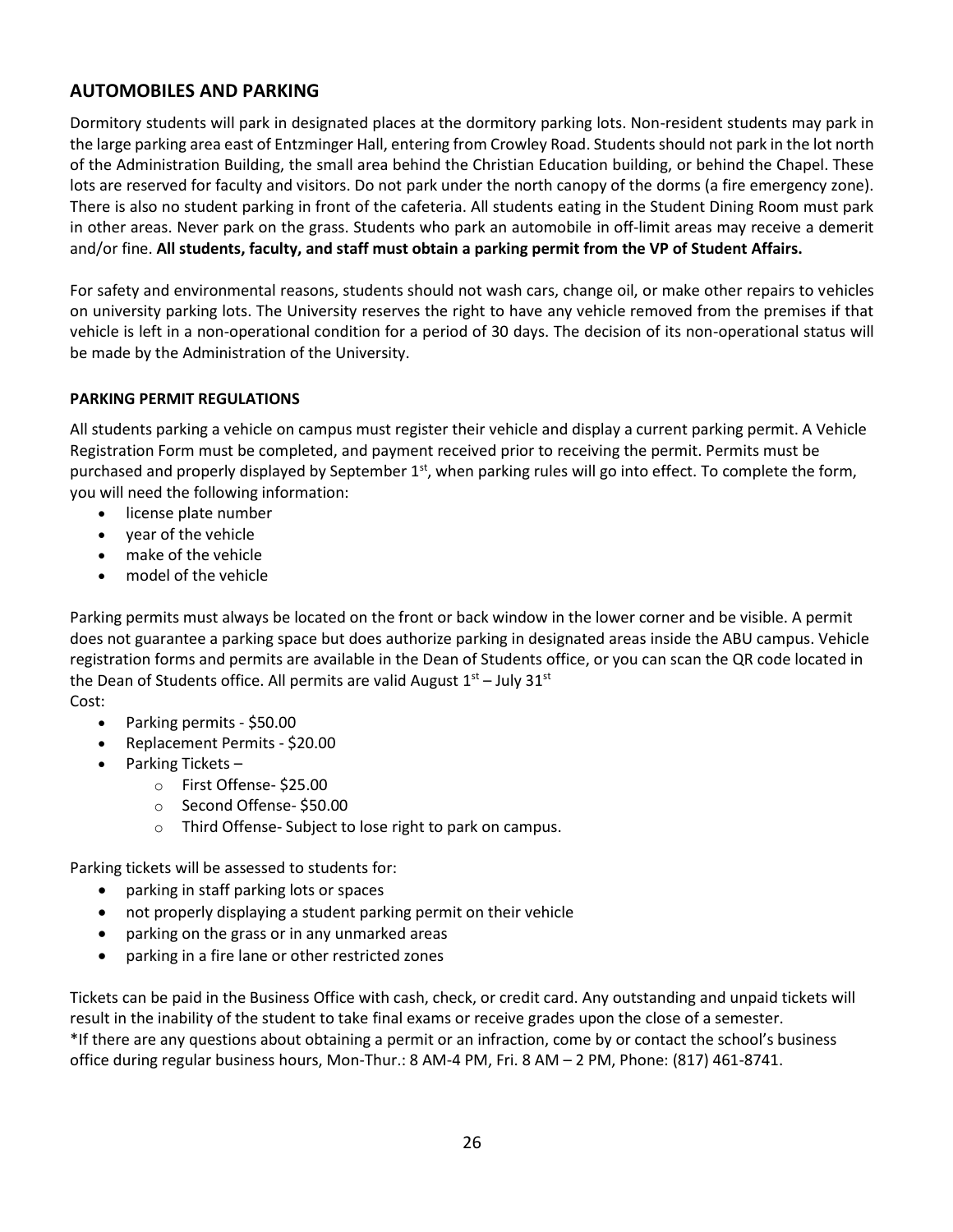## **CHURCH ATTENDANCE**

Arlington Baptist University is a church-oriented university, seeking to prepare men and women for Christian service. **Therefore, church attendance is required for every student**. A student is expected to attend all services of his/her local church except when providentially hindered. Students are encouraged to be involved in the activities of the church where they hold a membership and participate in ministries of that church.

Students are encouraged to remain faithful to a local church. It is unethical to jump from one church to another. It is unethical to proselyte students from one congregation to another. As a student you are a representative of Jesus Christ and a representative of Arlington Baptist University. Students who are faithful members of local churches are appreciated by pastors and congregations.

New students will have a period of six weeks to become established as a member. A church of like faith is required. Students should not change local church membership without notifying the VP of Student Affairs/Christian Service Director of their intent. Faithfulness to a local church is an important element in the student's Christian Service.

## **PURITY**

The Scriptures are full of passages that encourage every believer to live a godly and holy lifestyle in sexual purity. The members of the ABU family are responsible before God to live a life of purity and righteousness that would be honoring to God. Ex 20:14; 1 Cor 6:18-19; 1 Cor 10:13; Phil 4:8; 1 Thes 4:3-8; 2 Tim 2:22; James 1:13-15 ABU provides the following specific guidelines intended to help students with their commitment to moral purity:

- Public displays of affection should be limited to holding hands or a brief embrace.
- Students are not allowed to maintain same-sex romantic relationships.
- Students are prohibited from accessing pornographic or obscene websites, creating links to such sites, or possessing literature and posters. The University regularly conducts scans of all Internet activity to ensure that members of the ABU community are not using campus computers or the campus network to access this type of material.
- Indecent exposure of any kind is prohibited.
- Curfew violation with a member of the opposite sex is prohibited.
- Traveling out of town with members of the opposite sex is not permitted without prior approval from the Office of Student Life and parents (single students).
- Spending the night together in any unchaperoned situation could result in dismissal.

## **EMPLOYMENT**

The metroplex area offers the student many opportunities for employment. Job opportunities are often posted on the bulletin board near the mailboxes at the entrance to the Administration Building. Please consider the following:

- $\triangleright$  Remember you are here primarily to attend university. A job should be a means to an end, not the end in itself.
- $\triangleright$  Find employment that is in harmony with biblical principles of the Christian life.
- $\triangleright$  Students taking full academic loads should not attempt to work full-time jobs. The university may restrict your class load due to your workload.

## **PARTICIPATION IN ACTIVITIES**

Participation in activities that represent Arlington Baptist University is a privilege. To be eligible to participate, a student must achieve no less than a 2.00 Grade Point Average by the second consecutive semester (cum GPA). If a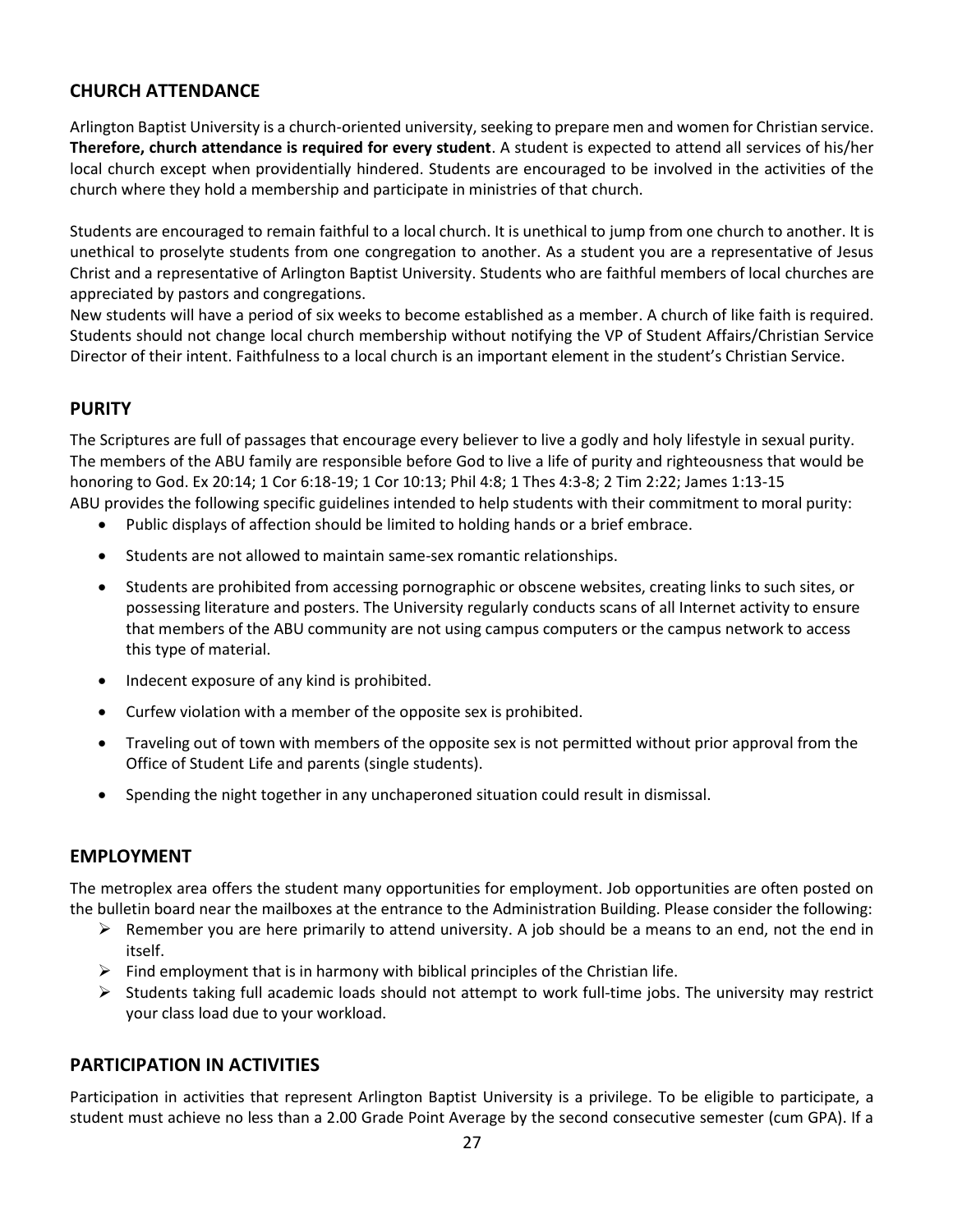student's Cum GPA falls below 2.00 for any two consecutive semesters, eligibility for participation is lost for the following semester. Summer School is recommended for raising the GPA.

The student will forfeit activity privileges due to having excessive disciplinary demerits.

## **PERSONAL IDENTIFICATION**

It is very important that the student always carry some means of identification. A student I.D. card will be issued to each student. A government-issued photo I.D. is also recommended. One should also carry insurance information and emergency telephone numbers in case of injury or illness. Dorm supervisors will issue emergency phone numbers to dorm residents and the university should be notified regarding hospitalization, injury, or other crisis in the life of the student.

## **PERSONAL PROPERTY**

Arlington Baptist University cannot assume responsibility for money, valuables, or other personal property left in private or public rooms. The student is responsible for securing insurance coverage for personal property.

Students are urged to deposit their monies in local banks and limit the amount of cash carried on their person or in their rooms. A common-sense rule to consider is to never carry or keep more money in your room than you can afford to lose. It is not wise to loan money to other students, or to loan or borrow money from faculty members or university staff.

## **CAMPUS SAFETY AND SECURITY**

## **CAMPUS SECURITY**

Jeanne Clery Disclosure of Campus Security Policy and Campus Crime Statistics Act

Under the federal law entitled "Jeanne Clery Disclosure of Campus Security Policy and Campus Crime Statistics Act," statistics regarding major crimes "reported" to campus security authorities must be published for the past three calendar years. A crime is "reported" when it is brought to the attention of a campus security authority or the local police. It is not necessary for the crime to have been investigated by the police or campus security, nor must a finding of guilt or responsibility be made. Information in this report was obtained from the files of the Office of Safety and Security, the Office of Student Affairs and the law enforcement agencies that surround our main campus & alternate sites. The reported crimes and relevant statistics are available in the office of the Dean of Students, as well as posted online at our website: https://www.abu.edu

When circumstances warrant, Crime Alert Notices are distributed to warn the ABU community of a crime or incident that poses a possible ongoing or continuous threat to campus safety. Warnings may also be utilized to notify the university community regarding campus or off-campus crime trends or incidents to encourage the use of safety precautions. These warnings will be disseminated by an authorized member of the administration office of Arlington Baptist University and disseminated in a timely manner.

Crime Alerts and other event-specific notifications that will be disseminated to the campus community include:

• Inclement Weather\*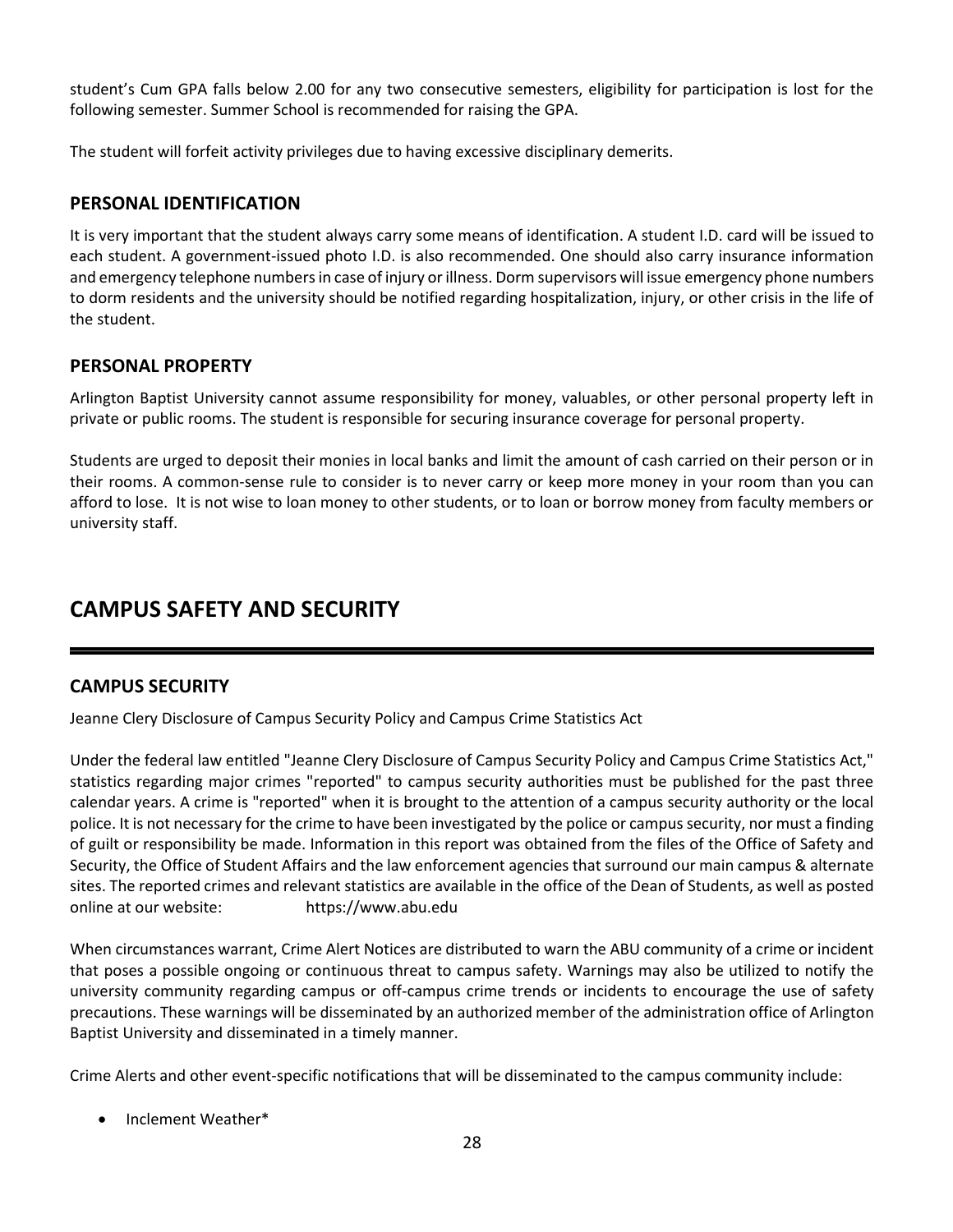- Hazardous Materials Incident
- Armed/Hostile Intruder
- Bomb/Explosives Threat
- Terrorist Incident
- Natural Disaster
- Structure Fires

Once verified, such notifications are to be released as soon as reasonably possible by means of text, email, and/or website. (\*Imminent danger from severe weather is announced by the sounding of a severe weather siren triggered by the city of Arlington. This system is tested every Wednesday.)

- 1. The first step when encountering a danger is to remove oneself from harm's way.
- 2. Any observed threat should be brought to the attention of Administration, Faculty, Dorm Parents, and/or Campus Security officer.
- 3. Notifications will be sent by text and email using our *Funnelmaker* program, and law enforcement personnel will be notified, as necessary.
- 4. University closings due to inclement weather will be posted on our website and may be sent out by text or email.
- 5. It is the administration's responsibility to determine when and how such notifications are to be disseminated.

## **ANNUAL SECURITY REPORT**

Statistical information regarding campus safety is compiled each year into an Annual Safety Report by the office of the VP of Student Affairs. The current report is available for review by both students and the public. It may be accessed by the following means:

- 1. An electronic copy is posted on our website [www.abu.edu](http://www.abu.edu/)
- 2. Hard copies can be delivered electronically or through regular mail upon request to the VP of Student Affairs[psmith@abu.edu](mailto:psmith@abu.edu)

Whenever a new report becomes available, our website is updated, and notification of its availability is sent through our campus-wide-email distribution program.

## **CAMPUS LOCKDOWN**

A lockdown is issued whenever there is a possible or ongoing threat to the safety of those at Arlington Baptist University. Campus-wide communication will be made in the case of a lockdown.

#### **Lockdown Procedures**

**Indoors:**

- Secure room you are in by locking and/or barricading the doors.
- If on the ground floor, stay away from windows
- Turn off lights
- Remain as quiet as possible as to not attract attention

#### **Outdoors:**

During a lockdown, access to the buildings will be restricted. Gaining access to the buildings will be controlled by security and other authorized ABU personnel.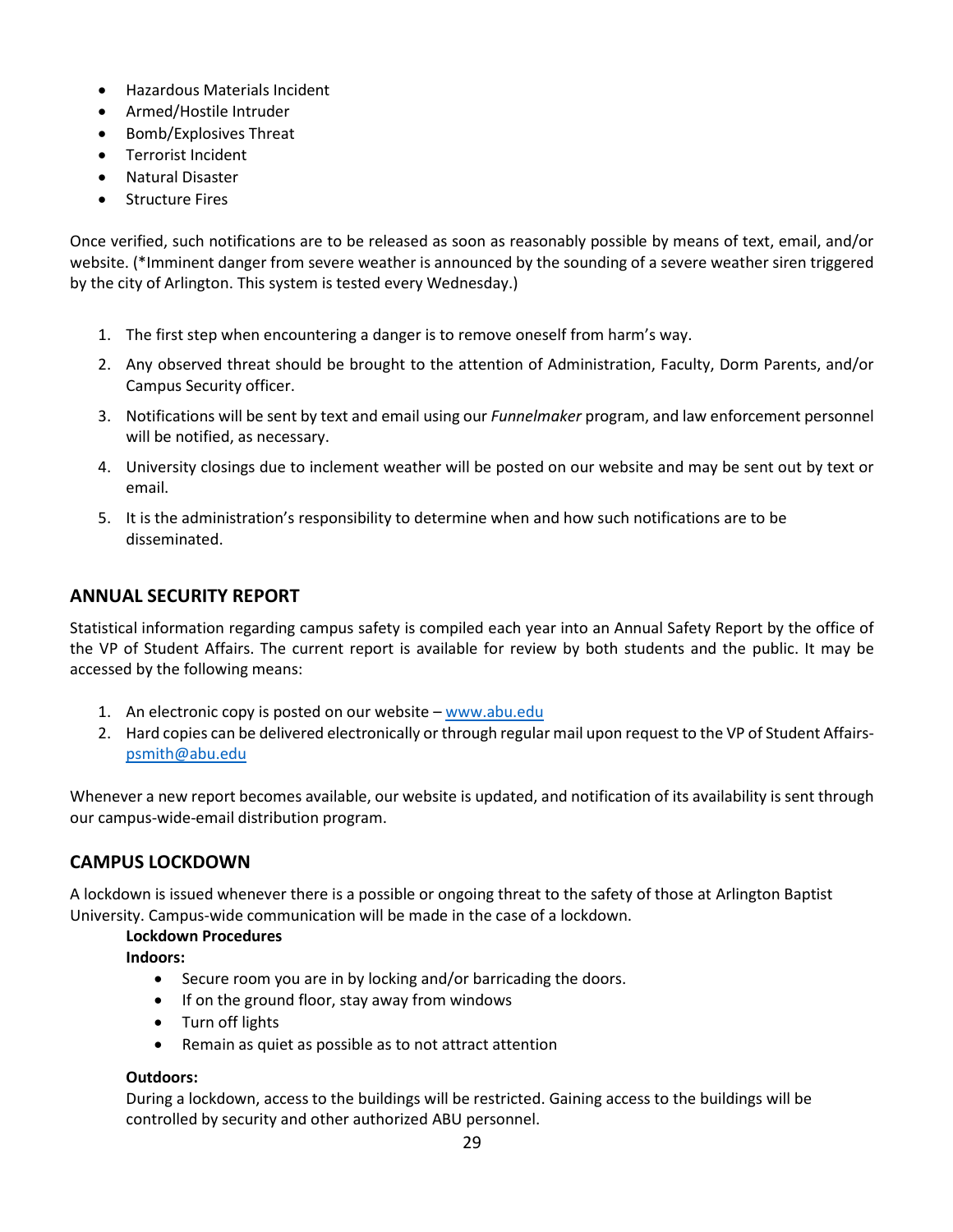## **ACTIVE SHOOTER**

- Get away and leave campus if you believe you can do so safely
- If you are not able to leave, secure your room by locking and/or barricading the doors
- Prepare yourself as practiced and outlined
- Student Response to Active Shooter classes at the beginning of each semester.
- Call the police when it is safe for you to do so.

Finally, remember that a lockdown is not officially lifted until notification has been received from the Safety and Security Department. These procedures are meant to keep our campus secure. If they are not followed properly, the consequences could be fatal.

## **FIRE SAFETY POLICY**

The safety of our students is paramount, and fire safety is an essential element of protecting our students. For this reason, fire extinguishers are in all buildings and are *inspected and serviced* on a regular basis as prescribed by law**.**  (Please be aware that the unwarranted use, removal, or disablement of any fire related equipment or system is grounds for immediate expulsion as well as possible criminal prosecution.) Students, faculty, and staff should all be alert to possible fire hazards and are expected to notify both the administration and maintenance of any suspected dangers.

Evacuation routes for each building are posted in each classroom and at each main entrance. These postings show the location(s) of nearby extinguishers and indicate the area to which students are to evacuate. Should an evacuation become necessary, students should report and remain at *the designated evacuation* area until his/her safe exit has been verified.

Fire drills will be regularly conducted for each dorm. Fire procedures will be provided to all students at the beginning of each semester, and fire procedures for the dorm will be reviewed at the first dorm meeting of each semester. In September of each year, a fire drill will be made to determine whether students' awareness of procedures is sufficient to ensure a timely exit. Evacuation results will be presented to the VP of Student Affairs, and he will determine followup needs. If students are unable to fully exit the building within the time recommended by the fire department, subsequent drills will be performed until they can do so. If the dorm population turnover exceeds 5%, this testing will be repeated in the spring. (See the Dorm Handbook for additional matters related to fire safety.)

All testing will be documented and will include:

- 1. Total time of evacuation.
- 2. Date and time of testing
- 3. Whether the testing was announced or unannounced.
- 4. Whether follow-up testing is required.

**An On-Campus Housing Fire Safety and Emergency Response and Evacuation Plan** shall be published on the Arlington Baptist University website, highlighted at New Student Orientation, and communicated to all students and employees via email annually.

Emergency contact personnel include:

Vice President of Student Affairs – (903) 249-6614 Dorm Supervisors – Men's: (817) 823-1581 Women's: (815) 274-2947 Arlington Police / Fire – 911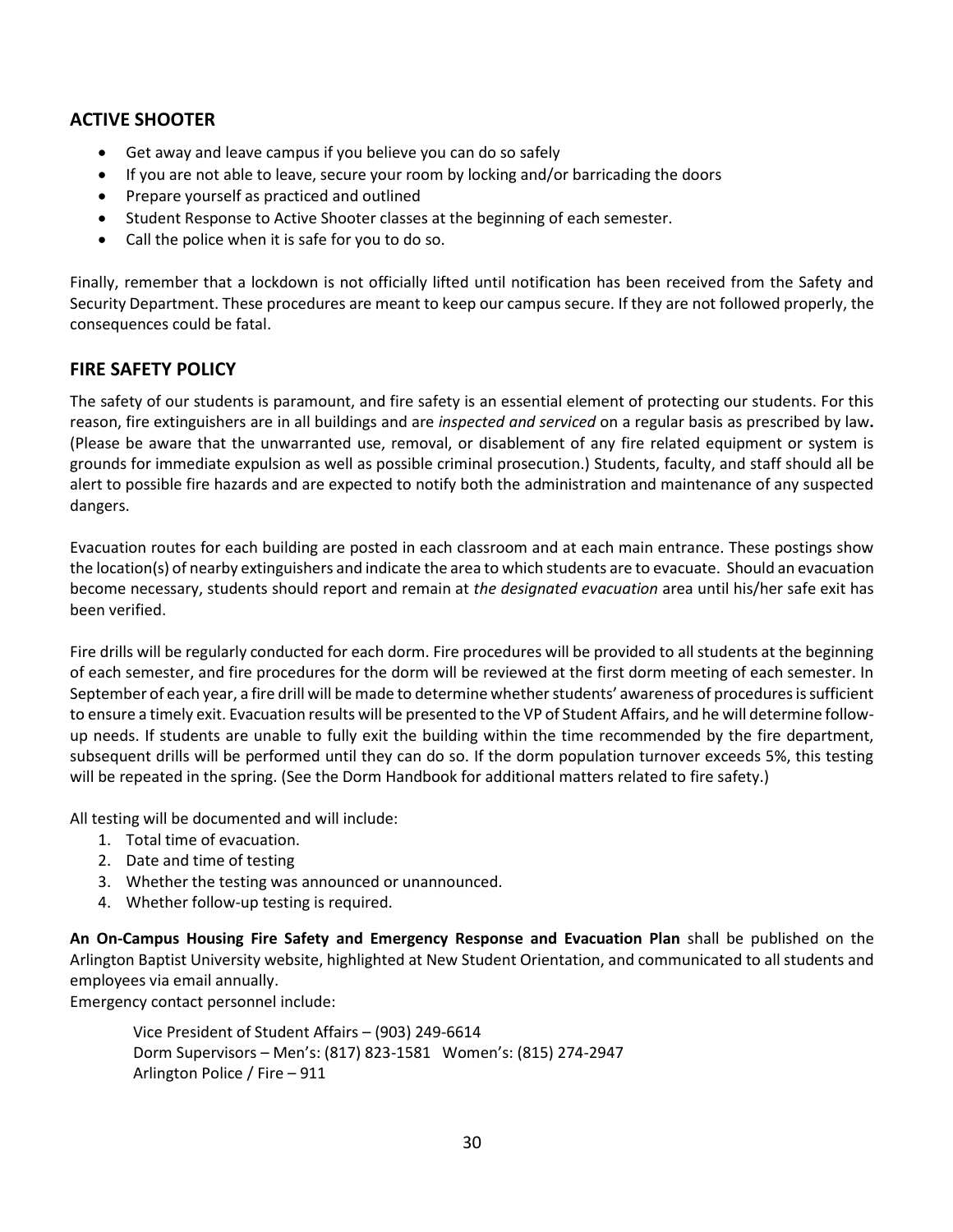#### **Reporting of Fire Hazards**

Any fire, evidence of fire or smoke, or missing or disabled fire equipment should be reported ASAP to the classroom instructor, area supervisor, and/or maintenance personnel. Copies of all such reports should be forwarded to both the VP of Student affairs and the head of maintenance.

#### **Items that should be reported** include:

The beeping of a smoke or fire detector, shorted appliances, shorted electrical cords or outlets, darkened lighting fixtures, broken electrical outlets, missing or discharged fire extinguishers.

All such reports shall be logged by both the VP of Student Affairs and the head of the maintenance department, and appropriate corrective action shall be documented.

## **Evacuation of Buildings**

**In the event of a fire**, the student should:

- 1. Remove himself/herself from harm's way while warning those in the immediate area to evacuate, and, if it is a dorm fire, activating the nearest fire warning system.
- 2. Exit to safety and call 911.
- 3. If it is safe to do so, assist in the orderly evacuation of others.
- 4. Meet at the designated evacuation location so a head count can be made.
- 5. File, or assist in completing, a follow-up report to the Vice President of Student Affairs documenting what happened.

#### **Further Lines of Communication**

- 1. Students, faculty, and staff shall be notified via emails, phone calls, texts, and/or postings on the university website if a fire emergency occurs on campus.
- 2. If Arlington Baptist University facilities are evacuated due to a fire emergency, only the university administration or Dorm Supervisor is authorized (after approval by the fire department) to issue an all-clear that allows students, faculty, and staff back into the effected facilities.
- 3. For non-emergency matters, most fire related issues should be reported to both the VP of Student Affairs and the head of maintenance.
- 4. For non-emergency fire-related matters affecting the dorm, notification should be given to the appropriate dorm supervisor.

## **GENERAL REGULATIONS FOR STUDENTS**

## **COMMUNICATION**

Communication within the campus community is important for unity and interaction. Electronic media is an efficient method of communication and email is our preferred method of mass communication. Students are responsible to check their email every day while enrolled in classes and living in the dormitory.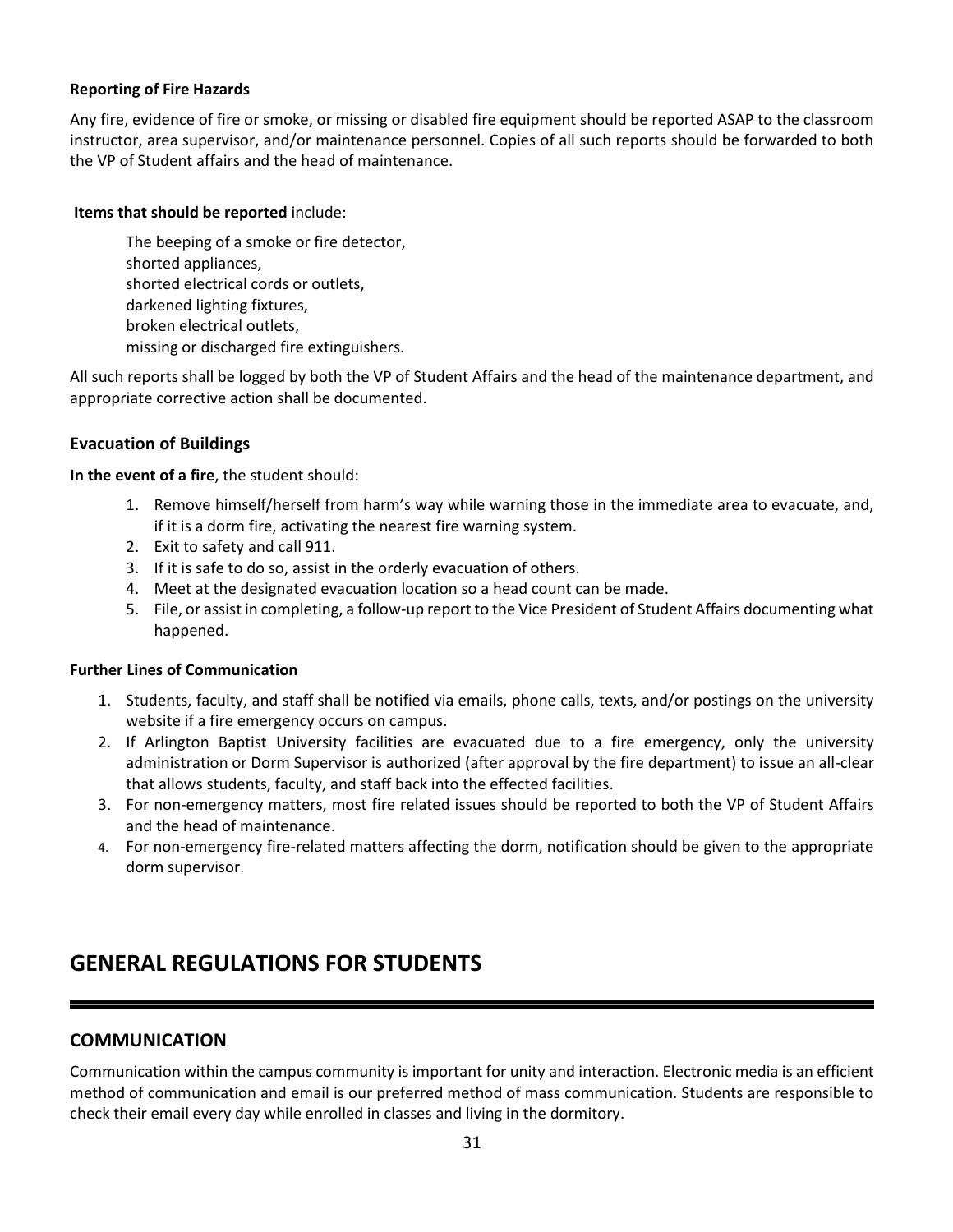## **BUILDING AND PROPERTY USE**

Facilities and equipment belonging to the University are for the exclusive use of the students, faculty, and staff. Students should not invite a church group, class, or outside friends and family to come to the campus to use the facilities without prior approval from the VP of Business Affairs.

## **BULLETIN BOARDS**

Although all major announcements are made in the chapel hour, students are responsible for reading notices that appear from time to time on campus bulletin boards or sent to student's email addresses.

The VP of Student Affairs should approve material for campus bulletin board display before it is posted. The Dormitory Supervisors will approve material for dormitory bulletin boards.

## **FINANCIAL REGULATIONS**

The Business Manager is responsible for the business and financial affairs of the University. Other departments under this office include building maintenance, food service, and bookstore. The Business Office maintains all student accounts and accounts of student organizations.

Students are responsible to read *The Student and Financial Requirements* in this handbook as well as the Financial Information section of the catalog and be familiar with the financial requirements of the student. Financial obligations are the responsibility of the student and should be handled directly with the Business Office. Any questions regarding accounts and balances should be brought to the attention of the Business Manager immediately.

Any questions regarding the policies and procedures related to the student's bill are to be directed to the business office. In the event a student leaves the school owing money, that student will not be allowed to re-enroll until existing indebtedness to the university is paid.

All accounts, including any miscellaneous charges occurring during the semester, must be paid in full prior to graduation. Grade transcripts will not be issued from the Registrar's Office until the student's account is paid in full.

See the current catalog for information concerning scholarships. Students may make application to the university for scholarships that may be available. The University does not assume any authority or responsibility for local church scholarships.

## **SELLING AND SOLICITING**

Selling or soliciting of goods or services by a student to other students is prohibited. For the protection of our students, there is to be no soliciting on campus. Salespersons who disregard these rules should be reported immediately.

## **STUDENT ORGANIZATIONS**

We encourage students to find fellowship and service through our campus organizations.

The Collegian program is designed to involve all campus students (dorm residents and commuters) in group organizations that encourage spiritual and personal growth and provide opportunities for leadership and service.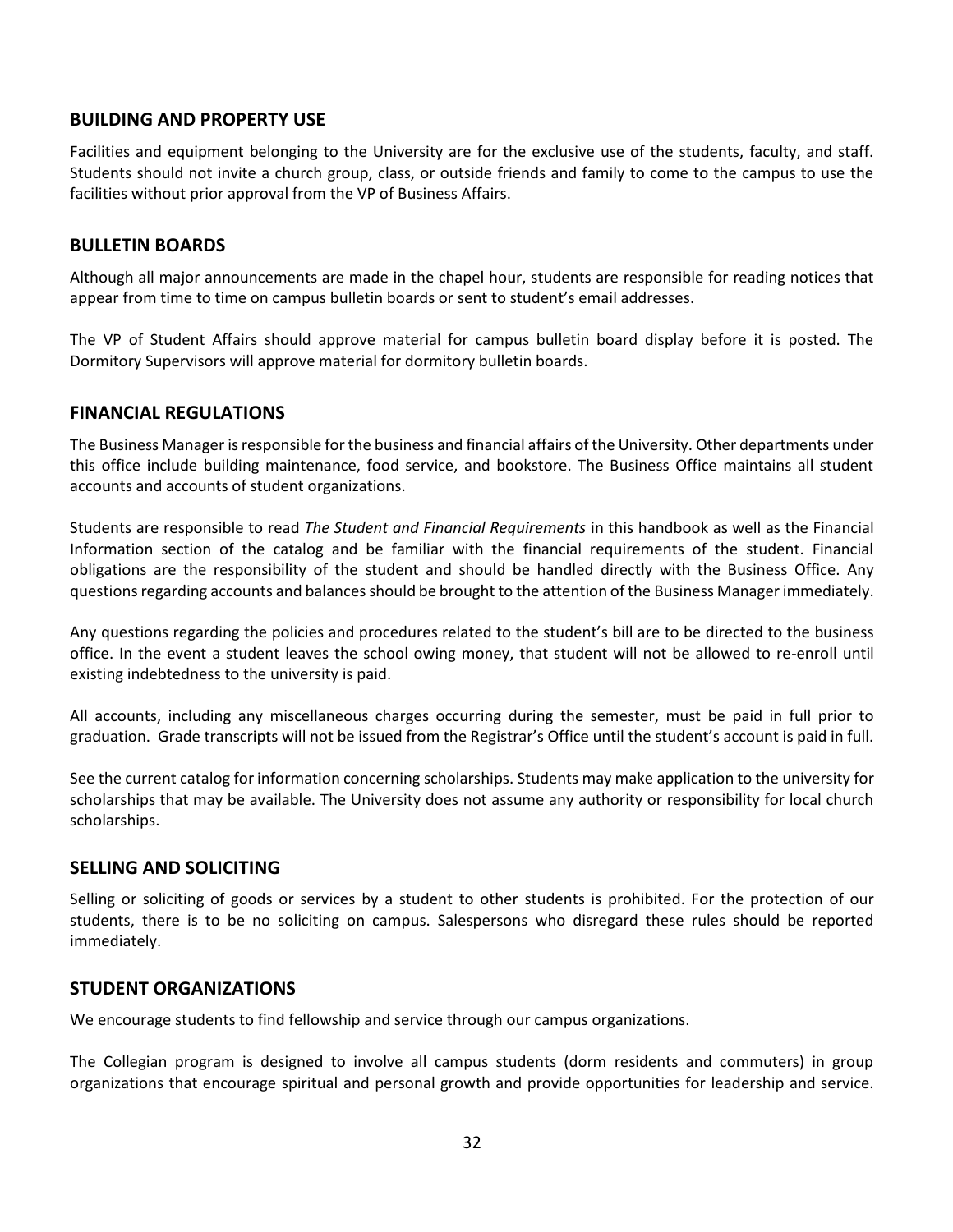The Collegians are the organizational hub for the intra-mural sports program. Every student participates in the allinclusive Collegian program bringing a sense of belonging and unity to the campus community.

All campus organizations must be sponsored by members of the faculty and have the approval of the President and the Dean of Students.

We believe that Christian service should be practiced through the local church where the student holds membership. Christian service is an essential part of the student's education and training and is under the direction of the University's Christian Service Director. A Christian Service Manual provides each student with guidelines regarding Christian Service activities.

## **ACTIVITIES AND BEHAVIOR TO AVOID**

*Prove all things; hold fast that which is good. Abstain from all appearance of evil. And the very God of peace sanctify you wholly; and I pray God your whole spirit and soul and body be preserved blameless unto the coming of our Lord Jesus Christ.* **1 Thes. 5:21-23** 

Scriptural principles and the ministry of the Holy Spirit are the Christian's guidelines for practical daily living. The following list of activities and behaviors to avoid is provided to students as additional help in making personal choices in life.

FIREARMS, FIREWORKS, AND WEAPONS - Student possession of firearms including air guns, BB guns, handguns, and paintball guns is prohibited on campus or in the dormitories. Fireworks are illegal in the city of Arlington. Large knives, daggers, or martial arts instruments capable of inflicting serious bodily injury to others are prohibited. Any item in these prohibited categories will be confiscated and the student forfeits any right to ownership. Students who break this regulation are subject to dismissal.

**GAMBLING** – Gambling and wagering in any form is strictly prohibited. Students who participate are subject to discipline.

**HARASSMENT and BULLYING** – At ABU we believe that everyone should be treated with respect. We all have unique aspects of our person that some might considered to be unusual. People can often become cruel by "picking" on the characteristics of some individuals. They may mock the way a person looks, talks, or acts. Students participating in harassment and/or bullying will be subject to discipline. In extreme cases the situation may be turned over to law enforcement as required by law.

**INTOXICANTS AND DRUGS** – Intoxicants, Vaping Chemicals, and illegal drugs of any kind are prohibited. Alcoholic beverage containers, Vaping supplies, drug "baggies." etc. will be considered signs of use. A student may be subject to a drug test if he/she acts or appears to be under the influence of alcohol or drugs. Students found with intoxicants or illegal drugs on their person, in their vehicle, or in their rooms will be subject to dismissal.

**PORNOGRAPHY** – Movies, videos, DVD's, books, and magazines containing pornographic material are forbidden in the dorms or on campus. Students are strongly cautioned about the temptations and dangers of pornography on the internet. Students in possession and/or participation in pornography are subject to dismissal.

**PROFANITY** – Written or verbal profanity and profane gestures are unacceptable behavior and, the student will be subject to discipline.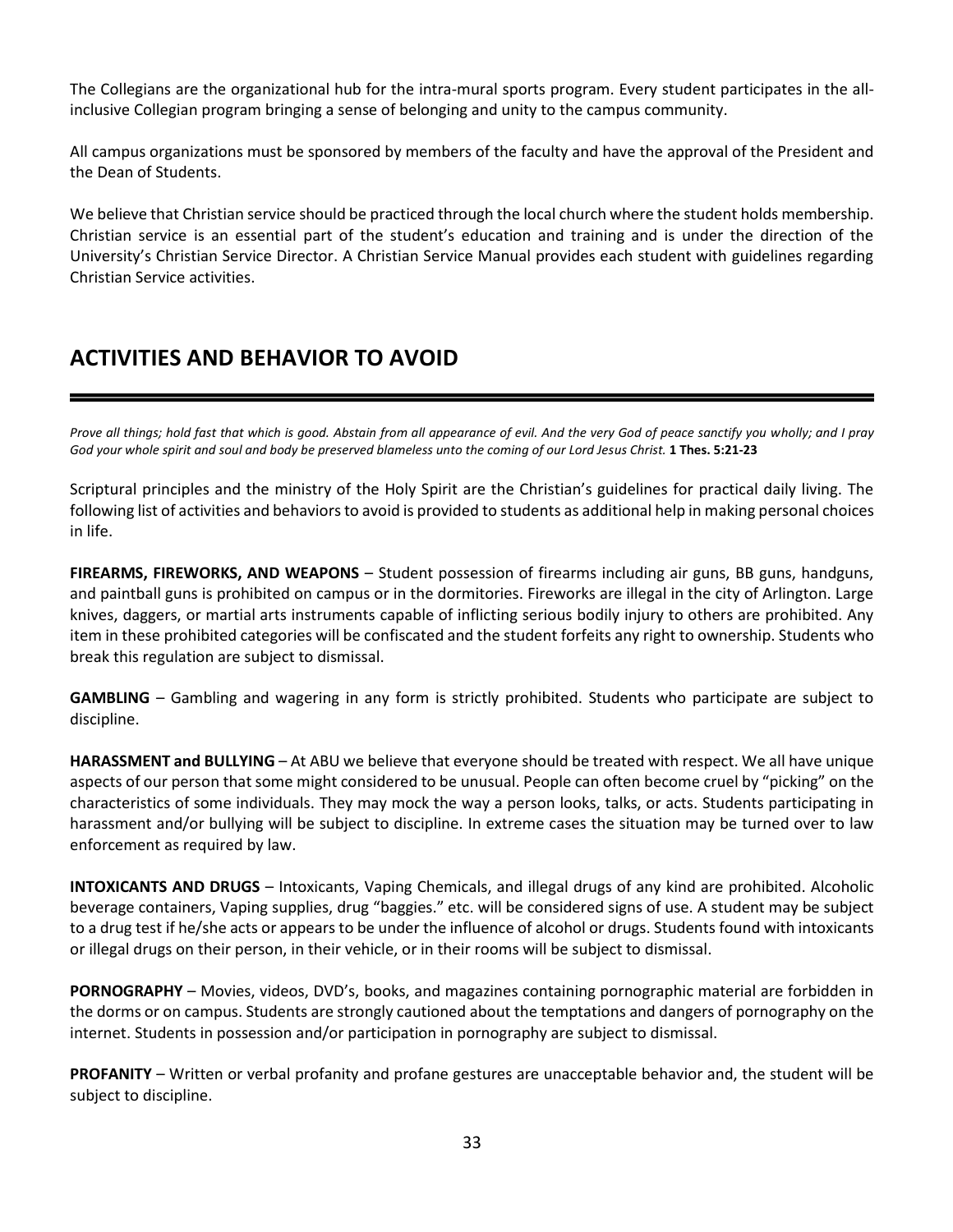**SEXUAL HARASSMENT** – At ABU, any form of sexual harassment, verbal or physical, is viewed as inconsistent with biblical teachings and University standards. Such harassment is considered illegal sex discrimination and violates Title IX of the 1982 Education Act for Students. Individuals found in violation will be subject to disciplinary action and possible charges by local law enforcement agencies. Complaints of any harassment should be reported immediately to the VP of Student Affairs. In all cases confidentiality will be adhered to except as required by law.

**SEXUAL MISCONDUCT** – At ABU we believe that God has created men and women as distinctly different sexual beings, wonderfully made for one another according to God's design and purpose. While the broader culture has chosen to abuse and exploit sexuality, we believe God intended that this gift only be used within the context of heterosexual marriage (1 Cor. 6:12-20). We affirm the biblical teaching that sexual purity is the standard of moral behavior for the Christian and that sexual activity and expression apart from the marriage relationship is a sin against one's body and violates biblical standards (1 Thess. 4:3-8). Students participating in sexual misconduct will be subject to dismissal.

**TOBACCO** – The use of tobacco is prohibited. Students participating in the use of tobacco products will be subject to discipline.

## **ALCOHOL AND DRUG POLICY AND PROCEDURES**

The University requires all members of its community (students, visitors, and staff) to refrain from the possession and/or use of alcoholic beverages and the illegal and improper possession and/or use of narcotics, drugs, and other controlled substances.

Although Arlington Baptist University has a policy forbidding the use of Alcohol, Drugs, or Tobacco on campus, no drug prevention policy will ever guarantee drug-free practice. Sadly, some will seek to test the limits. As of January 1, 2012, the University initiated a random drug-testing program as a means of protecting the campus community from the potential negative effects of illegal drugs. The administration reserves the right to request any student, visitor, or staff member to submit to a urinary drug test. A failed drug test or refusal to participate will result in disciplinary action. In addition, any student who is convicted of a criminal drug statute must notify the VP of Student Affairs no later than five days after such conviction.

Students who violate the University's Alcohol and Drug Policy will be referred to the Student Affairs Committee. After deliberation of a student's case, the committee may suspend the student from school for a period of time or expel the student permanently.

However, since the goal of our policies remains prevention not punishment, it is our responsibility to inform our students of not only the academic consequences regarding alcohol and drug abuse, but of the greater personal, familial, and societal consequences associated with such abuse. To this end, during at least one chapel each semester, time will be set aside to inform and/or address some aspect of the drug abuse issue by means of literature handout, informational packet, video presentation, or an informed and informative speaker. Those seeking help prior to discovery may be granted a measure of grace.

Furthermore, any member of the University community that is experiencing symptoms associated with their own or someone else's alcohol or drug use is encouraged to seek help. Available resources are listed below. Referrals can also be obtained through the Vice President of Student Affairs.

Drug issues involving students fall under the purview of the VP of Student Affairs. Student drug violations should be reported to his office, and students seeking assistance can also receive referrals to local counselors through his office.

1. Drug issues involving students should be reported to the VP of Student Affairs.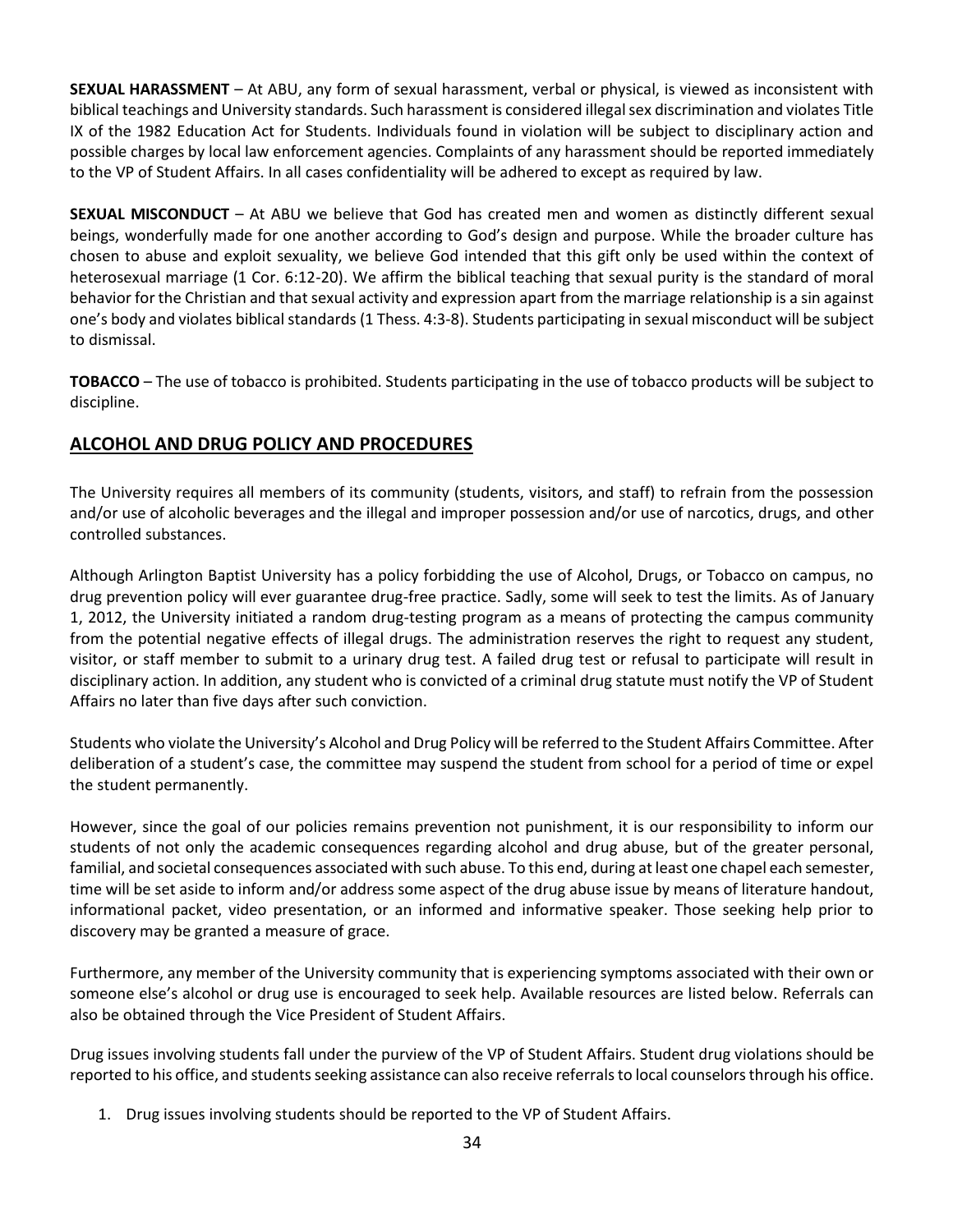- 2. Those reporting an incident will be asked to help complete a **Drug Incident Form**.
- 3. The VP of Student Affairs will launch an investigation to discretely verify all reported information and identify all those involved.
- 4. Self-reported offences, where suspension or expulsion is deemed unnecessary, may be handled by the VP. of Student Affairs and reviewed by **D**rug and **A**lcohol **P**revention (DAP) committee at their next meeting. (See information regarding the Biennial Review Committee.)
- 5. Infractions requiring suspension or expulsion will be immediately reviewed by the DAP committee before any announced consequences to ensure the best interests of the student and the consistent enforcement of administrative policy.
- 6. All students will be advised of the availability of counseling and of their right of appeal as further explained in the student handbook.

## **POSSIBLE ADDITIONAL SANCTIONS**

There are both Texas and Federal laws against the unlawful possession, use, and distribution of illegal drugs by those of any age; the unlawful possession, use, and distribution of alcoholic beverages by those who are under the age of 21; and against buying alcoholic beverages for those under 21 or sharing alcoholic beverages with them. Violations of these laws are punishable on either a State or Federal level by fines and/or imprisonment. Students or employees of Arlington Baptist University who violate State or Federal drug and alcohol laws while on campus are subject to referral to State or Federal authorities for prosecution.

## **HEALTH RISKS**

The use of illicit drugs and the abuse of alcohol greatly threaten one's health by diminishing the quality of life. Drugs and alcohol impair judgment, dull the senses, and pose a tremendous threat to the safety of the users and others.

#### **WHERE TO FIND HELP**

#### **CHRISTIAN COUNSELORS**

Christian Counseling of Mansfield Dell Canright, MA, LPC 1580 Hwy 157 N Suite 100 Mansfield, TX 76063 817-453-9310

The Master's Touch Therapon Counseling Center Dr. Joe Tims, LBT 205-A North Oak St. Roanoke, TX 817-430-8184

(Christian Counseling Referrals) Recovery Options Corporation 800-662-2873

#### **DRUG PROGRAMS: INPATIENT**

The Cedars Hospital Desoto, TX 972-298-7323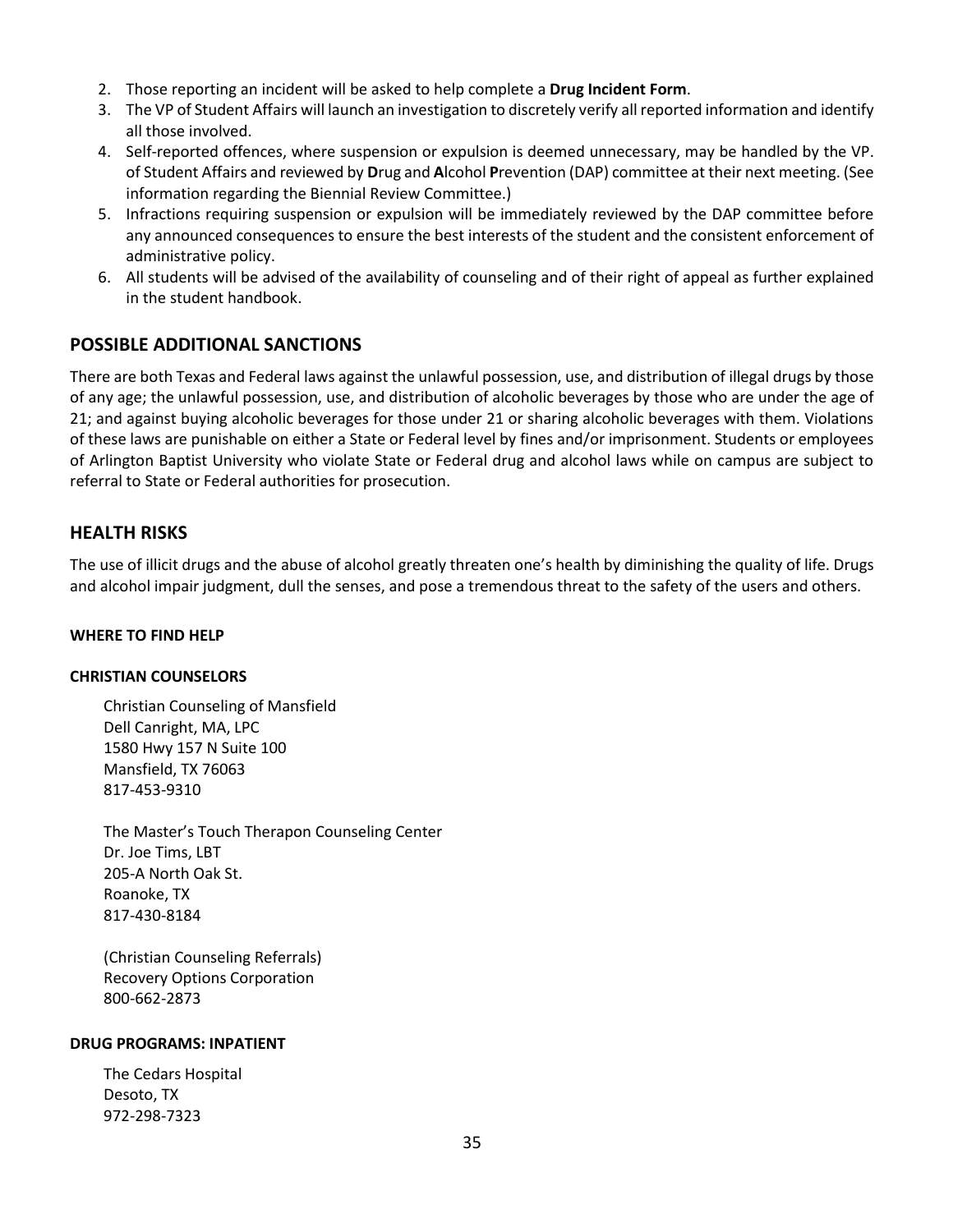House of Isaiah Mabank, TX 903-887-1373

## **TREATMENT FACILITIES**

Area treatment facilities offer a variety of services for those with drug or alcohol problems. Services and programs include treatment, education and prevention, adult children of alcoholic's support groups, family and group counseling, detoxification, and adolescent services. Information concerning assessment, referral, education, and support groups may be obtained by contacting:

Tarrant Council on Alcoholism and Drug Abuse 401 West Sanford, Suite 1300 Arlington, TX 76011

Hours: 8:30 a.m. to 5:30 p.m. 817-548-9993 24-hour hotline: 817-332-6329

## **SUMMARY POLICY STATEMENT**

The Arlington Baptist University Alcohol and Drug Policy is based upon and is in conformity to the Drug-Free Schools and Communities Act Amendment of 1989, Public Law 101-226.

## **SEXUAL OFFENCES**

## **VIOLENCE AGAINST WOMEN REAUTHORIZATION ACT (42 USC 13701)**

Sexual offenses such as sexual assault and aggravated sexual assault are serious felony crimes, but **ARLINGTON BAPTIST UNIVERSITY strongly condemns ANY acts of violence related to one's sexual identity.** Any reports of sexual offense occurring within the jurisdiction of Arlington Baptist University and/or its sponsored activities will be promptly and vigorously but discretely investigated to ensure the privacy of the victim and the accused. Privacy will be insured by keeping every report, the investigation, and proceedings confidential and only be disclosed as may be required by law or court order. Any student who is found to be guilty of a sexual offense by a preponderance of evidence, regardless of where the event occurs, will be subject to school discipline as well as possible civil and/or criminal prosecution. Sexual acts committed without the conscious, ongoing agreement of a legally competent adult are nonconsensual and subject to prosecution. **Stop means stop!**

ABU is also committed to assisting any ABU student who has experienced sexual assault and or harassment, and to providing programs aimed at preventing such crimes. To this end, the topic of sexual offenses will be addressed at every new student orientation as well the first faculty meeting of every school year. Furthermore, *at least one chapel shall be taken each spring* to address at least one of the following *topic***s**: Types of Offenses, Prevention Strategies, Notification Procedures, etc.

The following procedures are presented, in brief, to heighten student awareness of available assistance and provide a prescribed course of action for anyone experiencing this trauma. *A partial list of prohibited offenses as well as a list of possible consequences is also provided below.* 

## *(Policies and Procedures about this issue are both posted on our website and included in the Student Handbook.)*

The best option is always prevention:

- 1. Remain vigilant when approaching an area that is isolated or poorly lit.
- 2. If a stranger seems to be lurking in the area, return to a place of safety, report any possible danger, and get someone to go with you.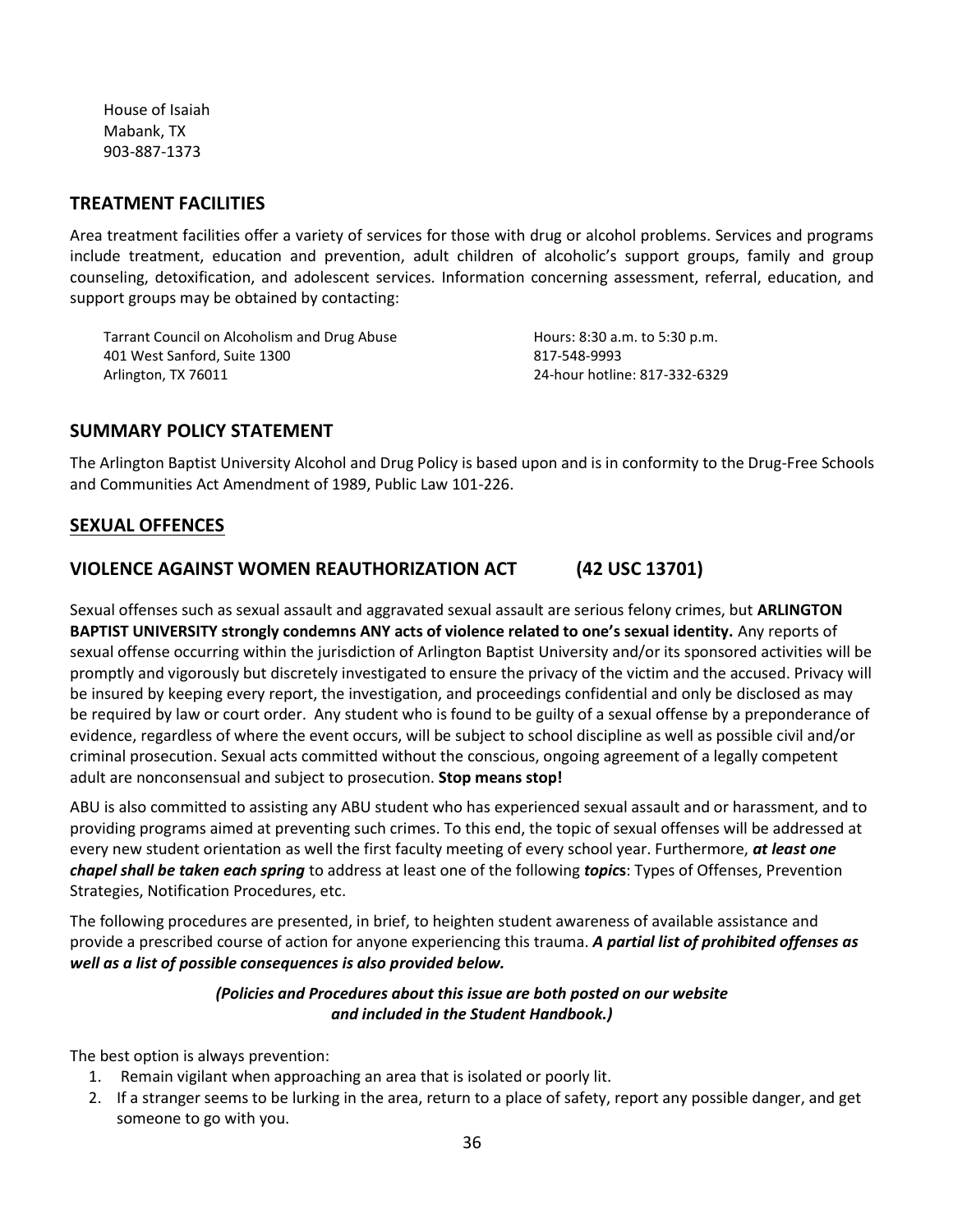- 3. Where practical, travel in groups.
- 4. Have your keys ready when approaching your parked car. Enter quickly and relock the doors.
- 5. Avoid activities that could compromise your judgment or leave you alone with a stranger.
- 6. Notify the university and your employers of any no contact, restraining, or protective orders that have been issued on your behalf.
- 7. If you see or sense danger and have no immediate means of aid or escape, call for help.

If you witness an assault on another person:

- 1. Call for help!
- 2. Render aid if possible.
- 3. Write down any information that might aid in the apprehension of the attacker.
- 4. Avoid placing yourself in undue danger.

If you are the victim of a sexual offense:

- 1. If possible, separate yourself from the offender.
- 2. Report the misconduct to a trusted adult. (Parent, Pastor, Faculty member, Dorm Supervisor, roommate, friend.) Without remediation, abuse is more likely to increase than abate.
- 3. File a report of sexual assault with the local police and, if appropriate, go to the nearest emergency room and notify them of your need for a sexual assault exam.
- 4. If you have experienced sexual trauma, you are encouraged to seek counseling.
	- a. Whenever the university becomes aware that one of its students has reported such an event, the student will be encouraged to meet with one of our biblical counseling staff.
	- b. Students will also be given a list of available counseling resources in our area.
- 5. If the incident occurs on or near ABU, or if the incident involves an ABU student, you may also file a report at the university through a trusted ABU faculty or staff member.
	- a. Filing a report through ABU personnel will not obligate the victim to prosecute.
	- b. ABU will gladly assist the individual in further reporting the incident in accordance with the individual's wishes.
	- c. Victims making reports will be protected from unwanted scrutiny and judgmental opinions.
		- i. They have the right to submit the report using a pseudonym.
		- ii. Their names will not be released to the public without explicit written permission.
		- iii. No identifying information will be shared publicly.
	- d. The accuser and the accused are entitled to the same opportunities to have others present during an institutional disciplinary proceeding, including the opportunity to be accompanied to any related meeting or proceeding by an advisor of their choice, who may be an attorney.
	- e. All reasonable accommodations will be made to help students re-establish their sense of security. This may include such things as class accommodations, relocation of resident students within the dorm, and/or a needed escort to or from classes. (Note: If the need for such accommodations is not expressed or if such accommodations are refused at the time the incident is reported, it is the student's responsibility to inform us of subsequent needs.)
	- f. Charges made against any faculty, staff, or current student will be promptly and vigorously but discretely investigated with police oversight as prescribed by law.
	- g. Both accuser and the accused shall have the right to have others present during any disciplinary proceeding conducted by officials who have received annual training on the issues related to domestic violence, dating violence, sexual assault, and stalking and how to conduct an investigation and hearing process that protects the safety of the victims and promotes accountability.
	- h. Both the accuser and the accused will be simultaneously notified in printed form of the institution's final determination with regard to the alleged sexual offense and any sanction that is imposed against the accused. This notification shall precede implementation and, in accordance with all disciplinary action, may be appealed.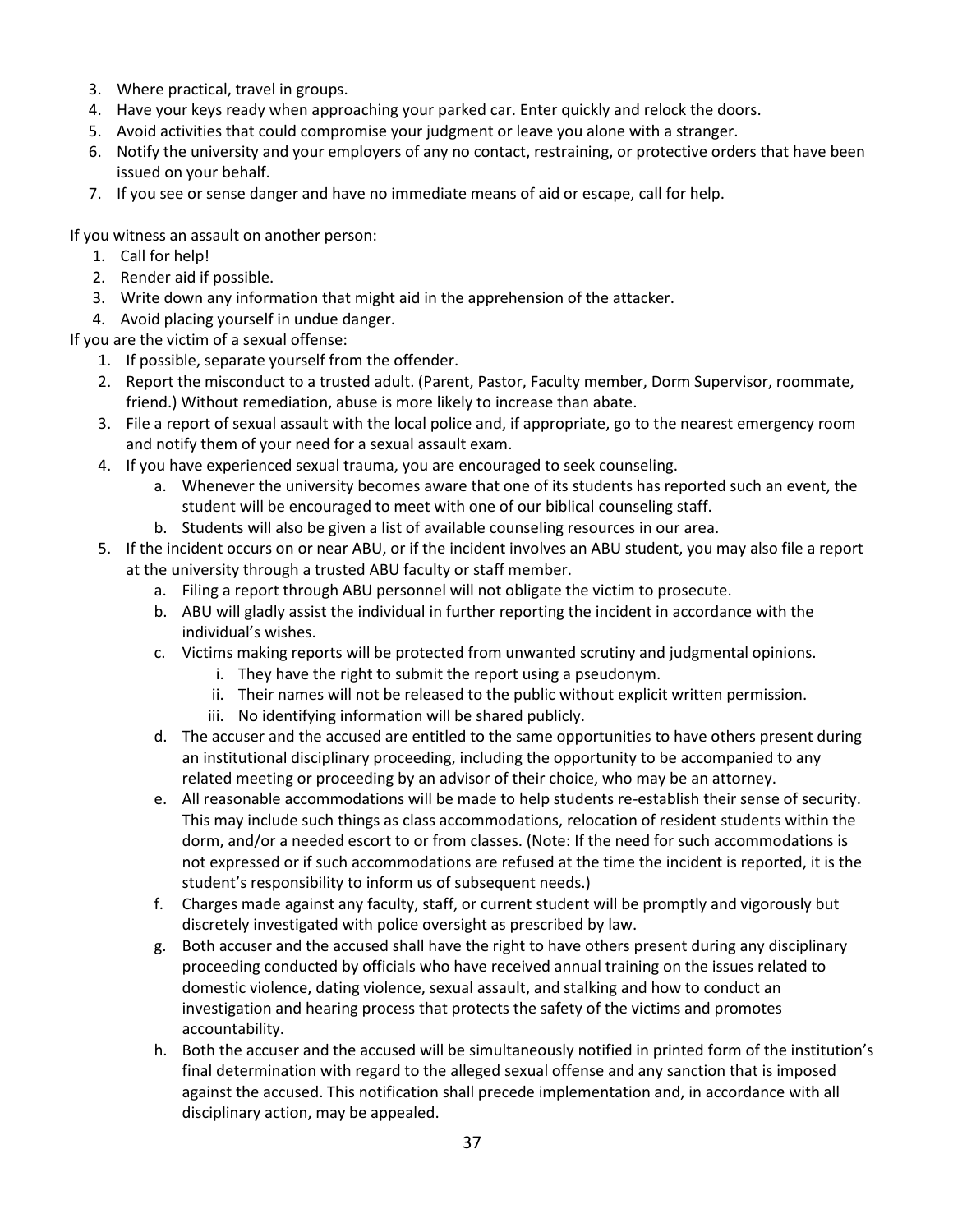#### **POSSIBLE OFFENSES** *include but may not be limited to:*

- **1. Domestic violence –** *a felony or misdemeanor crime of violence committed by:*
	- a. A current or former spouse or intimate partner of the victim,
	- b. A person with whom the victim shares a child in common,
	- c. A person who is cohabitation with or has cohabitated with the victim as a spouse or intimate partner,
	- d. A person similarly situated to a spouse of the victim under the domestic or family violence laws of the jurisdiction receiving grant monies, or
	- e. Any other person against an adult or youth victim who is protected from that person's acts under the domestic or family violence laws of the jurisdiction.
- **2. Dating violence –** *violence committed by a person:*
	- a. Who is or has been in a social relationship of a romantic or intimate nature with the victim, and
	- b. Where the existence of such a relationship shall be determined based on consideration of the following factors:
		- i. The length of the relationship;
		- ii. The type of relationship; and
		- iii. The frequency of interaction between persons involved in the relationship.
- **3. Stalking –** *engaging in a course of conduct directed at a specific person that would cause a reasonable person to:*
	- a. Fear for his or her safety or the safety of others, or
	- b. Suffer substantial emotional distress.
- *4.* **Sexual harassment / Harassment** *- unwelcome sexual advances, requests for sexual favors, and other verbal or physical harassment of a sexual nature / offensive gender related comments.*
	- a. Harassment does not have to be of a sexual nature, however, and can include offensive remarks about a person's sex. For example, it is illegal to harass a woman by making offensive comments about women in general.
	- b. Both victim and harasser can be either a woman or a man, and the victim and harasser can be the same sex.

## **POSSIBLE CONSEQUENCES** *may include but may not be limited to:*

- **1. Being placed on Disciplinary Warning** *(See STUDENT HANDBOOK: Disciplinary Procedures.)*
- **2. Mandatory counseling**
- **3. Suspension**
- **4. Expulsion / Termination**
- **5. Civil and/or Criminal prosecution**
- **6. A permanent and life changing mark against your record.**

**THE STANDARD FOR JUDGMENT WILL BE BASED ON A PREPONDERANCE OF EVIDENCE.** Copies of summary findings will be kept in student files in the event that subsequent actions indicate a pattern not substantiated by earlier findings.

#### **Contact:**

For emergencies dial **911 National Sexual Assault Hotline** 1-800-656-4673 **Dean of Students** (817) 461-8741 ext. 11714

#### **Resources:**

RAINN: Rape, Abuse, and Incest National Network – [www.rainn.org](http://www.rainn.org/)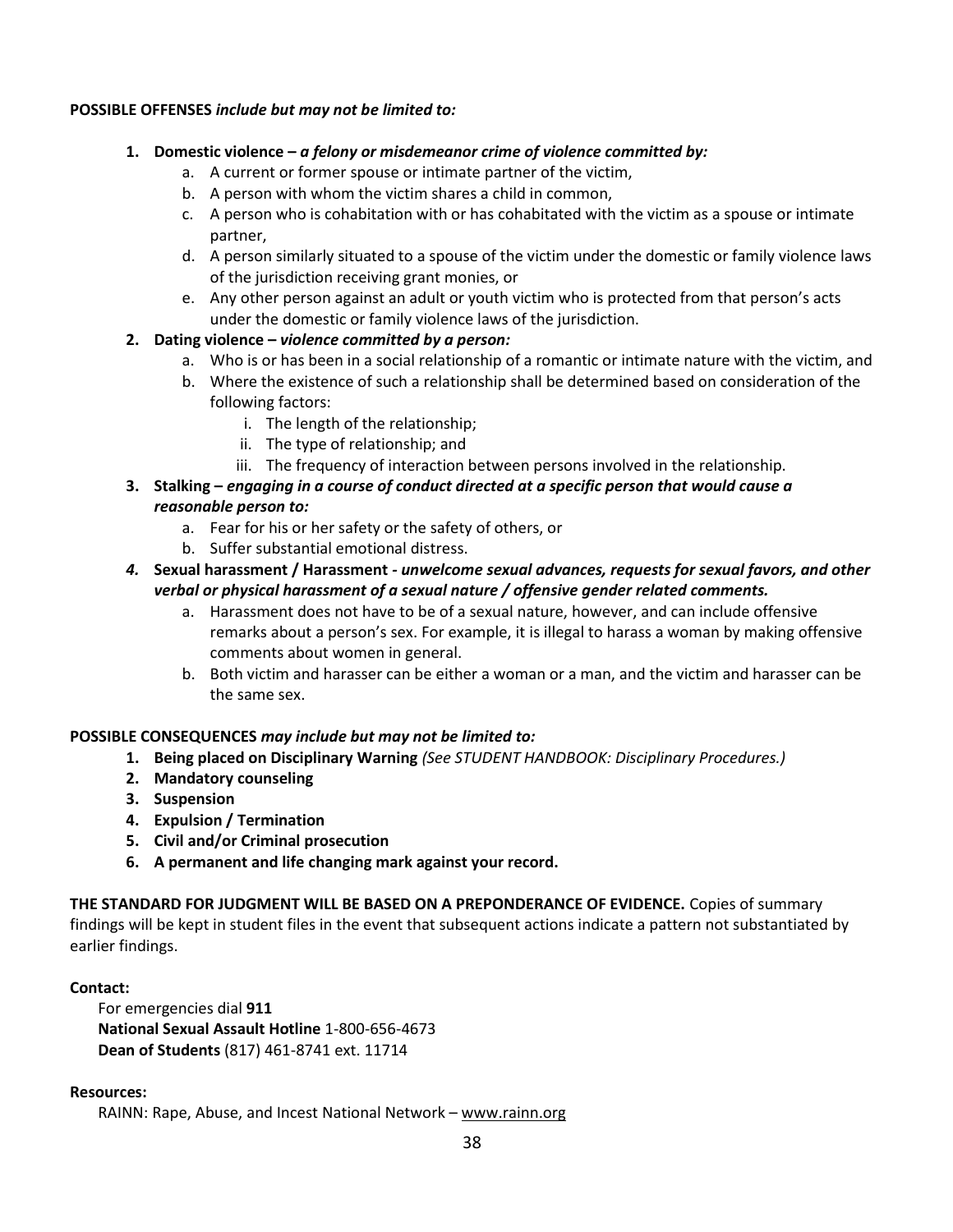National Sexual Assault Hotline – 1-800-656-4673 The Women's Shelter Arlington - 401 W Sanford, Ste 1400, Arlington, TX 76011 -(817)-548-0583

The Women's Center of Tarrant County - [http://www.womenscentertc.org](http://www.womenscentertc.org/) - Rape Crisis and Victim Services and Counseling

## **REPORTING MISSING PERSONS**

Arlington Baptist University acknowledges its responsibility to monitor the general welfare of its students in general and resident students in specific.

#### **In General:**

If a member of the ABU community has reason to believe that a student is missing, he or she must immediately notify university administration. The office of the VP of Student Affairs will generate a missing person report using the *Missing Persons Form* and initiate an investigation. If the person is determined to be missing, that office will initiate the required notifications as per federal and state laws.

ABU accepts any report, including a telephone report, of a missing student. If ABU determines that a student for whom a missing person report has been filed has been missing for 24 hours, then, no later than 24 hours after the student has been determined to be missing, ABU will:

- $\circ$  Notify the individual(s) identified by the student to be contacted in such circumstances.
- $\circ$  Notify a parent or guardian if the student is less than 18 years old and not emancipated.
- $\circ$  Notify appropriate law enforcement agencies in compliance with all statutory requirements.

During each new student orientation, student affairs services will remind students of the opportunity to register a missing person contact and provide directions on how to do so. The student affairs office may issue additional registration reminders at its discretion.

The student-provided missing person contact information will be registered confidentially and will be accessible only to authorized campus officials (such as Dorm Parents, the Registrar, and the VP of Student Affairs) and may not be disclosed, except to law enforcement personnel in furtherance of a missing person investigation.

## **Specific:**

Students participating in on-campus housing are expected to be in their dorm rooms by curfew unless prior arrangements have been made, or they have completed the dorm sign-out procedures. Should a fellow student be missing after curfew, and there is no knowledge of his whereabouts, dorm supervisors should be notified. If that individual's whereabouts is not known to the dorm supervisor, efforts should be made to contact that student and verify his wellbeing. This may include notification of the *emergency contact person listed on his/her registration card* and/or, if the student is under the age of 18 and not emancipated, the parent or legal guardian.

If the student's location and wellbeing cannot be established within 24 hours, or if there is reason to suspect foul play, notification of a missing person is to be made to the VP of Student Affairs, using the *Missing Student Notification Form* which serves to document the steps taken to locate the student. The following procedures should be noted: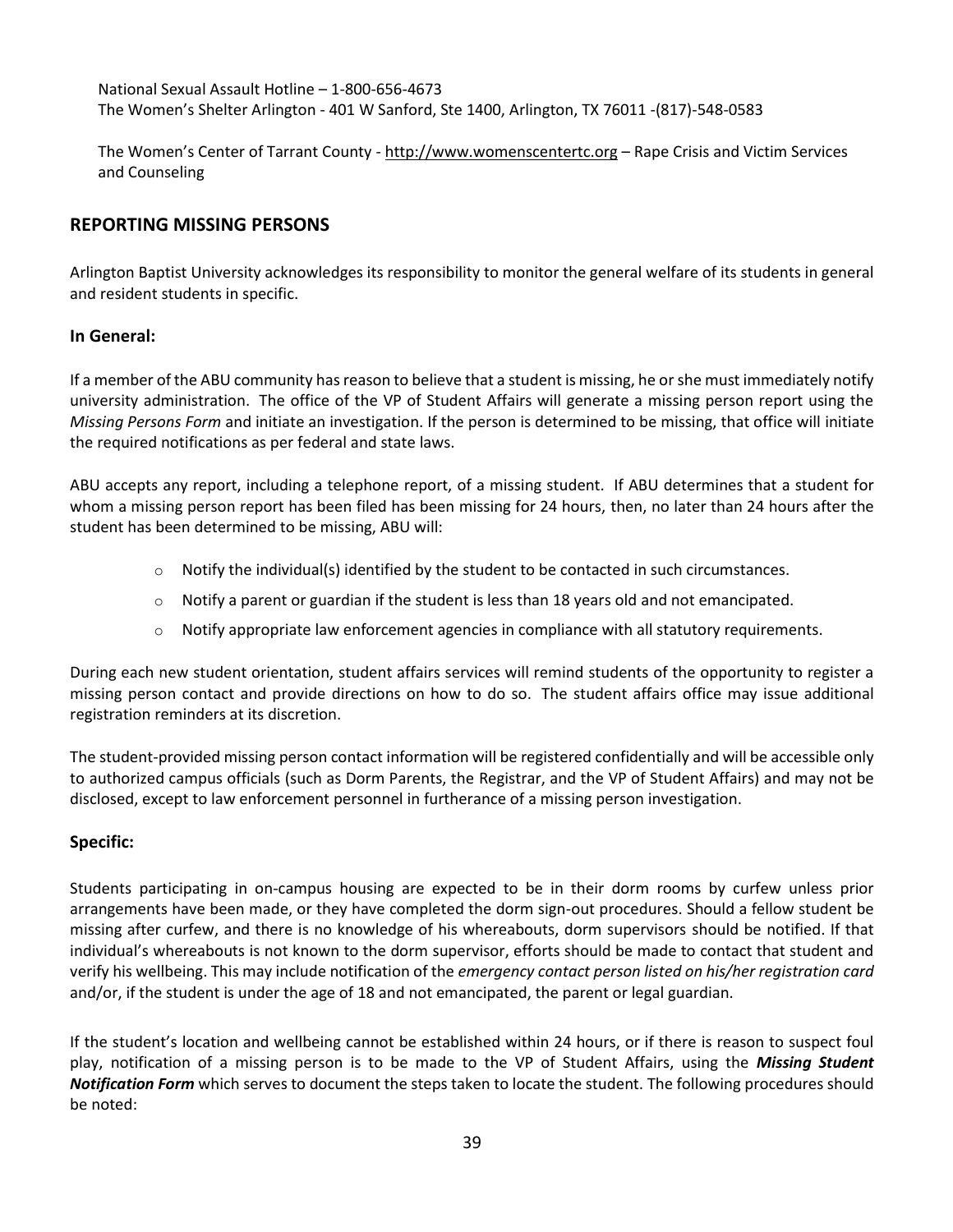- 1. The first step upon notification that a student may be missing is investigation. This may be done by either the Dorm parent(s) or the administration and should be documented using the *Missing Student Notification Form.*
- 2. Whenever a resident student has been found missing under suspicious circumstances, or for a period of 24 hours, the Arlington Police Department shall be notified that a student has been declared missing.
- 3. A copy of the submitted *Missing Student Notification Form* shall be provided which indicates the means used to verify that a student is missing as well as any actions taken to locate the student.
- 4. If the emergency contact person and/or the legal parent and/or guardian of a student under the age of 18 has not been previously notified, they will then be informed that the student in question has been declared as missing.
- 5. ABU may issue community notice(s), including photographs of the student, to assist in locating a missing student.
- 6. The Registrar is responsible for maintaining missing student contact notice documentation in accordance with record retention requirements outlined in the Jeanne Clery Disclosure of Campus Security Policy and Campus Crime Statistics Act (20 USC 1092(f)).

## **UNIVERSITY DISCIPLINARY PROCEDURES**

## **PURPOSE**

The purpose of discipline is to assist students in modifying their attitudes and behavior. Students must learn to take greater responsibility for their actions and be willing to accept the consequences for their choices. I Thes 5:22; I Tim 4:12

It is also appropriate for other believers to help restore a disobedient brother so he can be a vital part of a spiritually functioning community. Occasionally, to keep students from injuring themselves or possibly hurting others, a fellow student has a moral and ethical responsibility to report inappropriate behavior to proper authority. Such action is not viewed in God's word as improper, but rather God uses properly ordained authority as an instrument of working His will in the lives of His children. Matt 18:12-17; Gal 6:1-2

To accomplish these disciplinary goals, one or more of the following actions may be used, or a different one that is deemed appropriate for a particular situation may be devised:

## **CAMPUS DISCIPLINE**

Demerits will be issued for the following:

- Violation of the policies set forth in the Student Handbook
- Violation of the dress code
- Violation of dormitory rules
- Disrespect toward instructors, office personnel, dormitory supervisors, maintenance, and food service supervisors

Students will be notified when demerits are issued through their ABU Student email.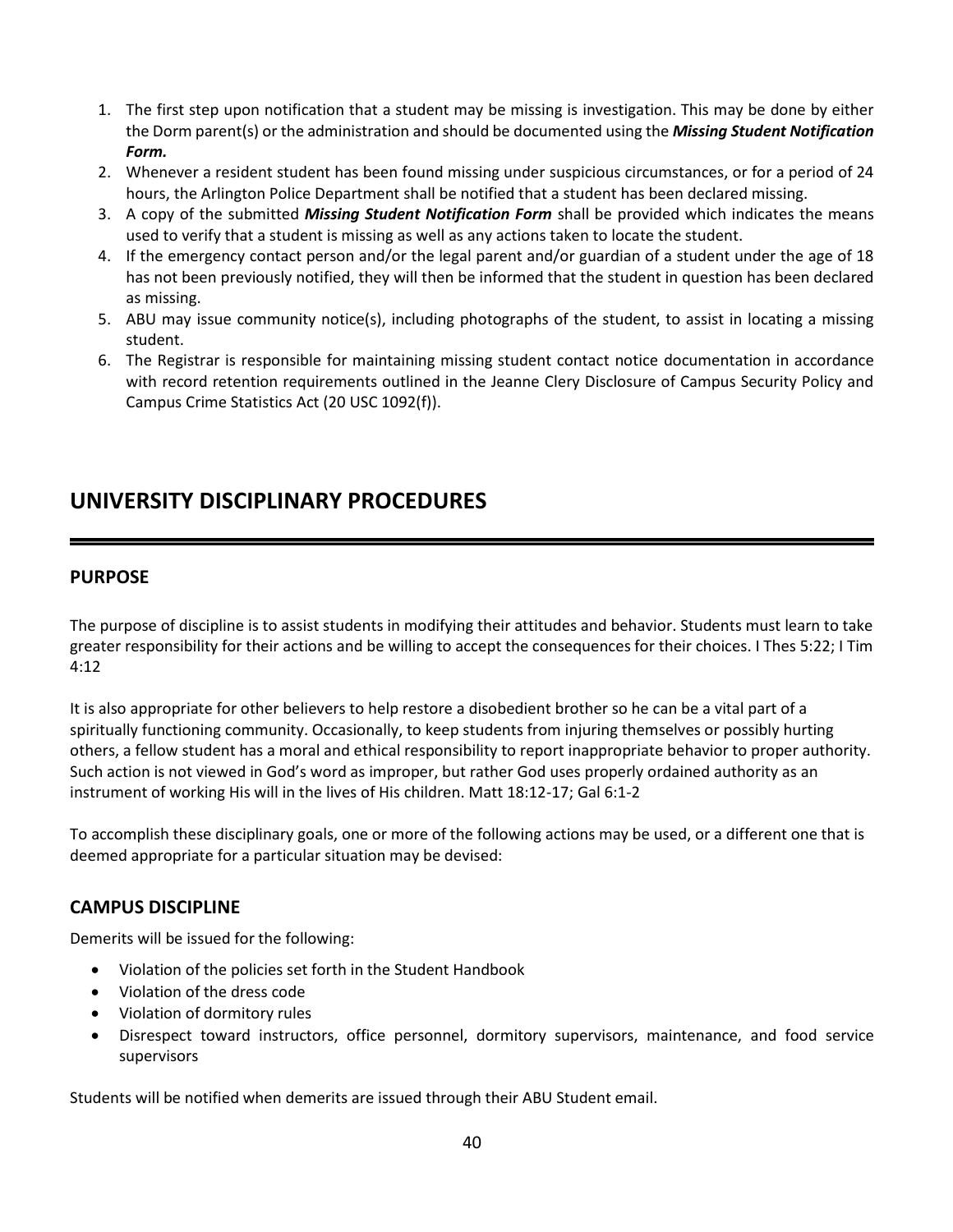A student who receives **5 demerits** in a semester (disciplinary and/or chapel) will be assessed a \$25.00 fine. This fine will be payable to the Business Office and is due within two weeks from the date the fine was issued. If the fine is not paid within this two-week period, the student will be suspended from activities such as sports teams, recruitment teams, or activity teams until the fine is paid.

A student who receives **10 demerits** in a semester will be assessed a \$50.00 fine and the student's status will be reviewed by the Student Affairs Committee. This fine will be payable to the Business Office and is due within two weeks from the date the fine was issued. If the fine is not paid within this two-week period, the student will be suspended from activities such as sports teams and recruitment teams until the fine is paid.

Notice of fines will be issued by the VP of Student Affairs and reported to the Business Office where the fine will be paid. Any student who has a fine balance will not be allowed to take their final exams until the balance is fully paid.

A student who receives **15 demerits** in a semester will be suspended for the remainder of the semester.

One chapel demerit will be issued for each unexcused chapel absence. On the **6 th chapel demerit,** the student will be required to personally report to the VP of Student Affairs and face possible dismissal. Chapel services are an essential part of the student's university experience. Therefore, every effort should be made to be present in all chapel services. If illness or some other providential hindrance requires that the student miss a chapel service, the student must contact the VP of Student Affairs to avoid receiving a demerit. The request for a chapel excuse should be emailed to the VP of Student Affairs including the student's name, date of absence and reason for the absence. This appeal should be made within 7 days of the absence; otherwise, the demerit will remain on the student's record.

## **DISCIPLINARY PROBATION**

Students involved in serious disciplinary action may be placed on probation. Any student returning from suspension will be placed on disciplinary probation for the remainder of the semester. This probation status indicates that the faculty has serious doubt that the student measures up to graduation requirements. A student in this classification will report at regular intervals to a designated member of the Student Affairs Committee.

It is understood that while a student is on probation, there is a question as to his/her eligibility to return the following semester. Therefore, it is his/her responsibility to prove his/her right to return by his/her conduct during the probationary period.

During the probationary period, individual restrictions may be imposed as the case warrants.

## **SUSPENSION / DISMISSAL / MANDATORY WITHDRAWAL**

A serious violation or excessive amounts of demerits may result in the student being suspended from the university for a specified time. (See the section on demerits.)

A student may be dismissed for serious violations of university regulations as determined by the Student Affairs Committee. When dismissed, a student must leave the campus within the time limit set by the Student Affairs Committee. The dismissed student will not be allowed to return to the campus except by permission from the Administration.

Frequently, a student in serious violation of university regulations will be allowed to withdraw from all courses (mandatory withdrawal) instead of being dismissed. Where a dismissal constitutes a grade of "F" in all courses, a withdrawal may result in a grade of "W" for the student's courses for the semester in question.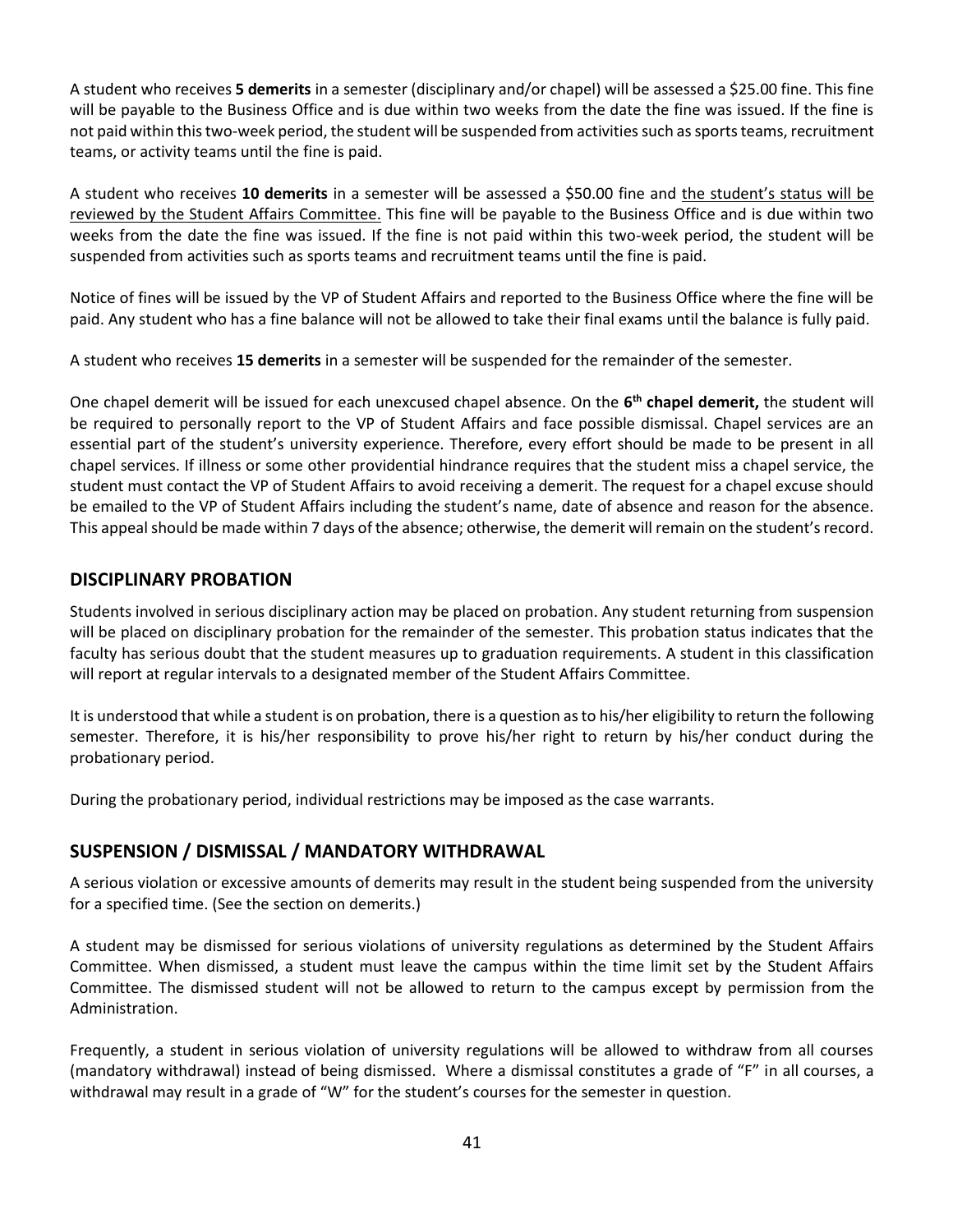## **RIGHT OF APPEAL**

In the case of a suspension, dismissal, or mandatory withdrawal, students have the option to appeal. If a suspension is appealed and the appeal is granted, the suspension will be reversed, but other consequences may be issued by the Student Affairs Committee. If the suspension appeal is not granted, the original terms of the suspension will go into effect.

If a dismissal or mandatory withdrawal is appealed and the appeal is not granted, the student will receive a dismissal for the semester in question. If this appeal is granted, other consequences may be issued by the Student Affairs Committee.

## **APPEAL PROCESS**

If a student feels that he/she has been treated unfairly after completing the Student Complaints and Grievances process, or if the complaint involves a clearly stated policy which is not subject to the Grievance process, a final appeal may be made using the Student Appeal Form. (See last page.)

Academic appeals will be heard by the Academic Affairs Committee; Disciplinary appeals will be heard by the Student Affairs Committee; and administrative appeals will be heard by the President or his appointed committee. (See *Student Complaints and Procedures*, *Formal Procedures*, numbers 2 and 3.) After review by committee or the President, the student will be notified of the determined results. This decision is final.

## **STUDENT COMPLAINTS AND GRIEVANCES**

Arlington Baptist University understands that misunderstandings and conflicts are often a part of life and community interaction. ABU encourages the resolution of student complaints through courteous, patient communication. Conflicts are best addressed at their lowest level, as close to the time of the incident as possible. Following the procedures listed Matthew in 18:15-17, an initial solution should be sought with regard to the person deemed guilty of an offense. If a resolution cannot be reached at that level, it may be addressed at a more formal level. Formal complaints or grievances include written documentation. For formal grievances, students must complete the STUDENT GRIEVANCE FORM. It should be noted that*, while students cannot file grievances with regard to the enforcement of stated policies*, **All DECISIONS CAN BE APPEALED** after the proper procedures have been followed. The right of appeal is the last step for resolving complaints and procedures.

## **PROCEDURES**

#### **Informal:**

A student who has a complaint concerning ABU should first direct his/her questions to the person directly responsible for the perceived offense. If this does not resolve the matter, the student should seek Godly counsel that can help to objectively affirm the validity of the concern and assist in a timely resolution. If the student has made a reasonable attempt to resolve the problem with the person directly involved and is still not satisfied with the outcome of that informal process, a written complaint may be filed and followed up with a formal grievance if needed.

#### **Formal:**

The formal process requires written documentation: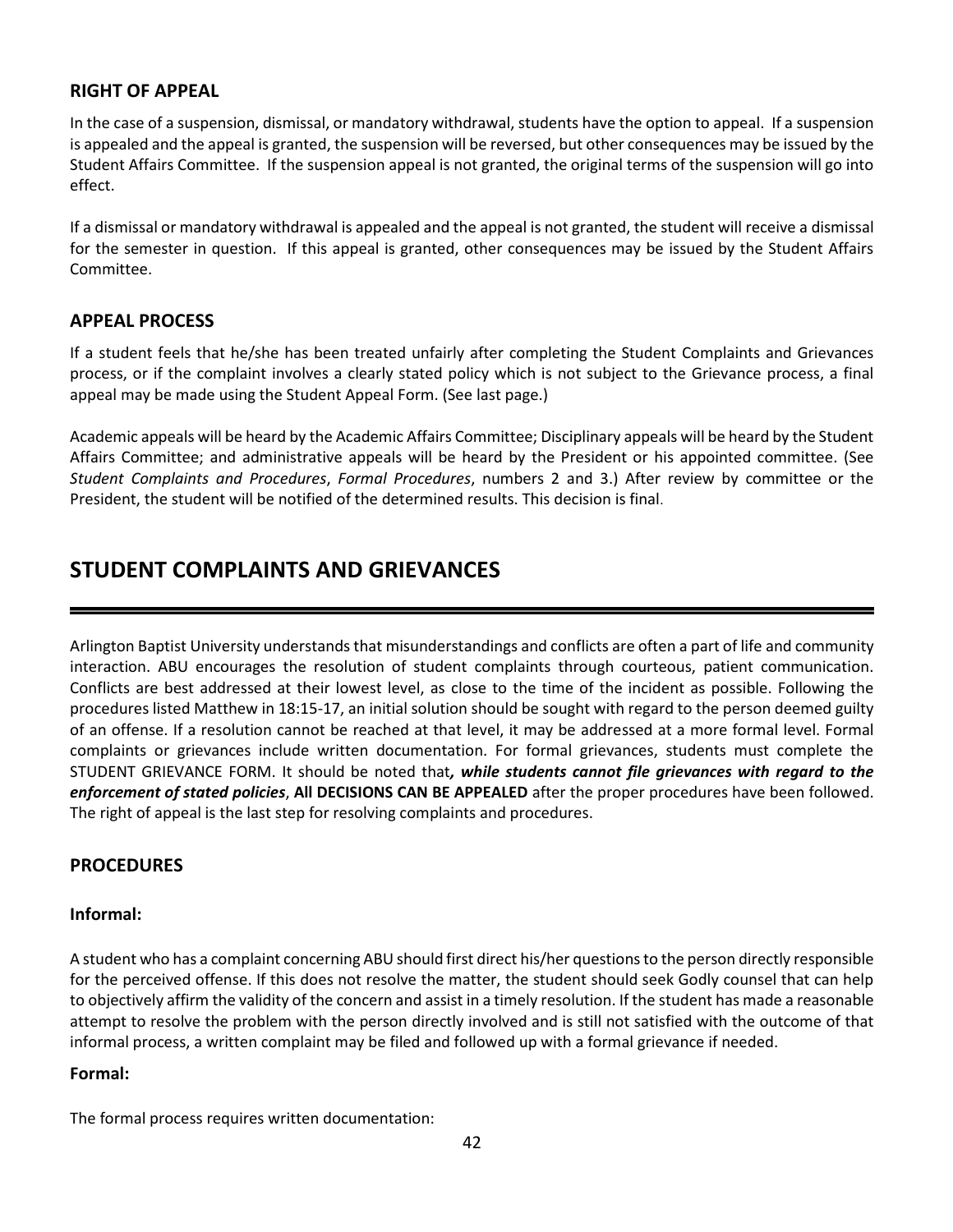- 1. A written complaint should be made to the immediate supervisor of the person against whom the complaint is made. This complaint should explain the concern and describe the actions taken to resolve the conflict. If no resolution is reached, or the student has not received a satisfactory response from the supervisor within 10 working days of the submittal of the grievance form, then the student may proceed to the next step.
- 2. The student should complete the formal written grievance form and present it to the university administrator who has jurisdiction over the area or person involved. (If an administrator is a person involved in the initial conflict, the grievance should be filed with the President.) The administrator himself/herself may deal with the issue or confer with a university committee and/or staff to rule on the grievance. A ruling on the grievance will be determined within 30 days of the receipt of the complaint as submitted to the administrator. The administrator will inform the complainant and those previously involved of the decision.
- 3. The complainant may **APPEAL** the decision of the university administrator and/or committee to the president of the university or a specially formed committee. An **APPEAL** to the President must be made within ten working days of a formal administrative ruling and must include all previously documented information, a completed STUDENT APPEAL FORM, and an explanation as to why the ruling is unsatisfactory. A ruling on the appeal to the President will be made within 15 days of filing of the appeal. Rulings made at this level are final within the institution. (If the President chooses to use a committee, it will consist of at least three administrators and two faculty members. Although the affected administrator may be allowed to present information, he/she will not vote on the final outcome.)

For grievances beyond this outline of procedures, students may contact the university's accrediting agency (ABHE), the Texas Higher Education Coordinating Board. For matters involving civil rights, the U.S. Department of Education. Contact information is listed below:

**Association for Biblical Higher Education** 5850 T.G. Lee Blvd, Suite #130 Orlando, FL 32822 <http://abhe.org/pages/NAV-Contact.html>

## **Texas Higher Education Coordinating Board**

P.O. Box 12788 Austin, TX 78711-2788 <http://www.thecb.state.tx.us/index.cfm?objectid=C9BD55D4-C5A3-4BC6-9A0DF17F467F4AE9>

**Texas Education Agency** [http://tea.texas.gov/About\\_TEA/Contact\\_Us/Complaints/Complaints/](http://tea.texas.gov/About_TEA/Contact_Us/Complaints/Complaints/)

**U.S Department of Education** Office for Civil Rights 1999 Bryan Street, Suite 1620 Dallas, TX 75201-6810. <http://www2.ed.gov/about/offices/list/ocr/docs/howto.html>

#### **Rules Governing Student Complaints – Title 19 of the Texas Administrative Code, Sections 1.110-1.120:**

#### [http://texreg.sos.state.tx.us/public/readtac\\$ext.ViewTAC?tac\\_view=5&ti=19&pt=1&ch=1&sch=E&rl=Y](http://texreg.sos.state.tx.us/public/readtac$ext.ViewTAC?tac_view=5&ti=19&pt=1&ch=1&sch=E&rl=Y)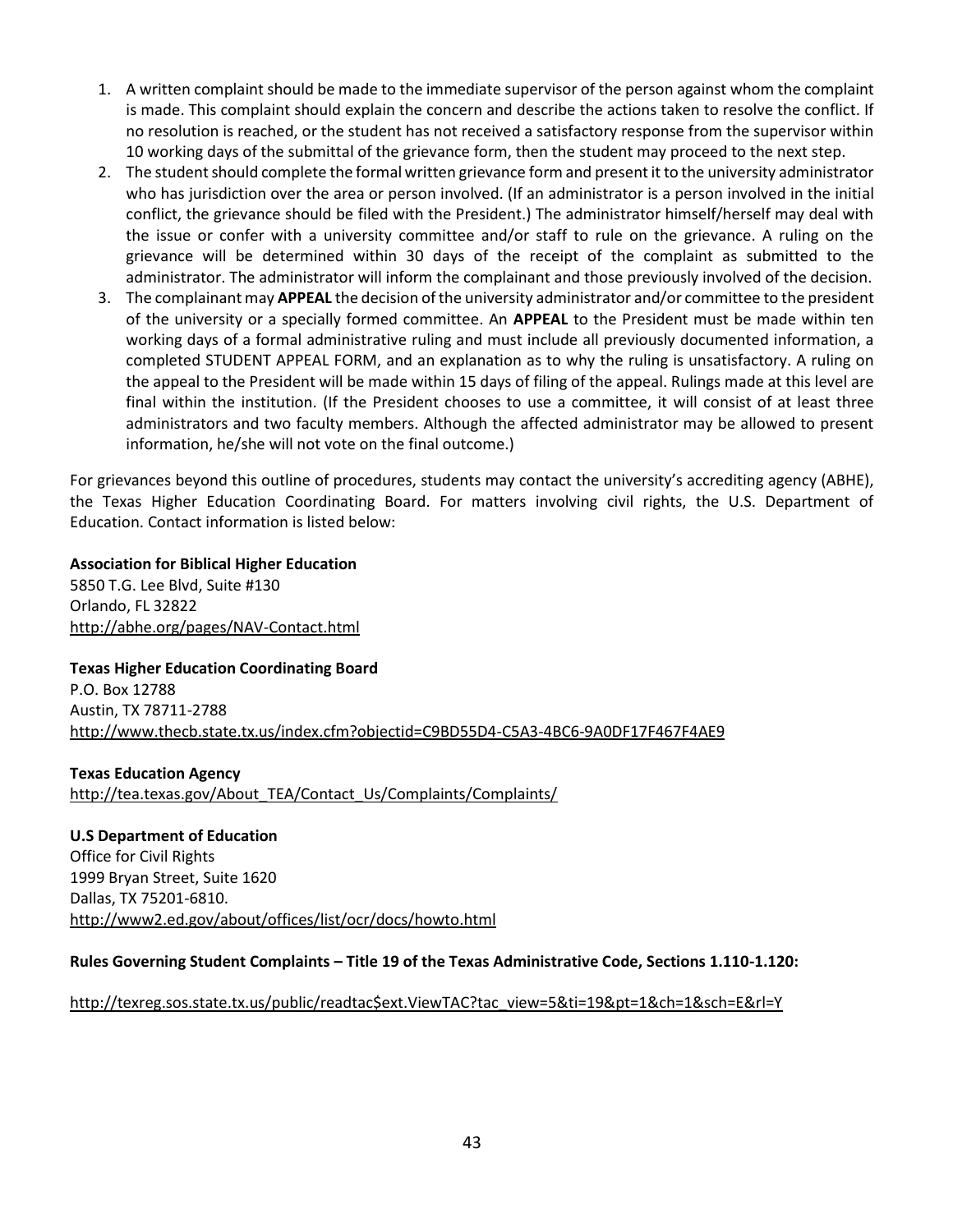## **SPIRITUAL FORMATION REQUIREMENTS**

#### CM's 1110, 1111, 2110, 2111, 3110, 3111, 4110, 4111

#### **Spiritual Formation Director: Dr. Brady Blevins**

#### bblevins@abu.edu

The Spiritual Formation program is a **1** credit hour course.

As an enrolled **campus** or **online** student at ABU, you are a part of a Christian University. One major goal for each student is for them to develop in their relationship with Jesus Christ. There are two main elements to this process:

First, it is required that each student attend the weekly services of a local Church who would be in harmony with the doctrinal beliefs of ABU. A list of local churches will be provided at the beginning of the semester. Each student must submit the name of the local church they have attended each week, via the Spiritual Formation Survey.

Second, it is required that each student spend time in worship and in-service helping people in some form. Therefore, it is required that each student spend at least one hour per week, or a total of 16 hours per semester doing volunteer service. This should be done at a church. However, alternative options can be at a shelter or some other type of Christian ministry.

Your grade for this program will be comprised of the following components:

#### **Online Canvas Spiritual Development Survey – 50% of Grade**

Each week, the student will complete the Spiritual Development Survey located on their Canvas portal course called SPIRITUAL FORMATION. These surveys total 60% of the semester grade. The questions are general experience and should be answered honestly. The student will not be penalized for the answers they give in the survey.

#### **Monthly Volunteer Validation – 50% of Grade**

Each week, the student will be able to submit their Spiritual Formation Volunteer hours in the online portal. While the weekly submission is not mandatory, the student should seek to submit their hours as often as they are accomplished instead of waiting till the end of the semester. A semester total of sixteen (16) hours is required for full credit. These hours can be served in Church volunteer positions such as children's ministry, music ministry, or any other facet of Church ministry. Volunteer hours can also be served in other areas such as Mission Arlington, or some other validated volunteering. For volunteer hours to be validated the student must submit the name and email address of the supervisor who will be able to confirm the number of volunteer hours.

For questions concerning any of these requirements, you can email or schedule a meeting with the chair of the School of Ministry Dr. Blevins (bblevins@abu.edu).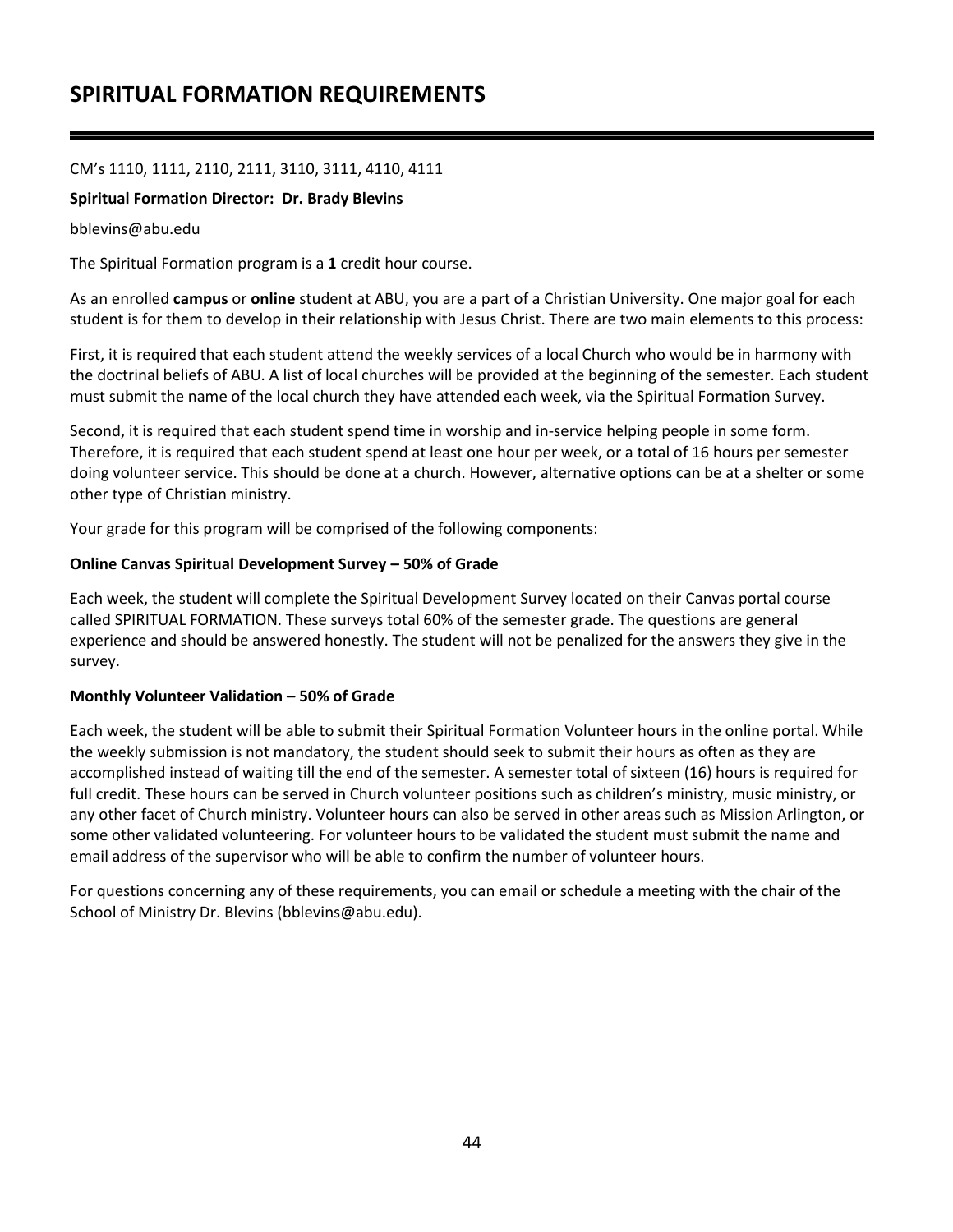## **Student Appeal Form**

| <b>Disciplinary Appeal: VP of Student Affairs</b><br><b>Academic Appeal: VP of Academic Affairs</b><br><b>Financial Appeal: VP of Business Affairs</b>                                                                                                                                                                              |
|-------------------------------------------------------------------------------------------------------------------------------------------------------------------------------------------------------------------------------------------------------------------------------------------------------------------------------------|
| <b>Administrative Appeal: Office of the President</b>                                                                                                                                                                                                                                                                               |
|                                                                                                                                                                                                                                                                                                                                     |
| Cell Phone: The Contract of the Contract of the Contract of the Contract of the Contract of the Contract of the Contract of the Contract of the Contract of the Contract of the Contract of the Contract of the Contract of th                                                                                                      |
| Dorm Resident: YES NO                                                                                                                                                                                                                                                                                                               |
| Circle the category of the appeal: Disciplinary Academic<br>Financial<br>Administrative                                                                                                                                                                                                                                             |
| Describe the reason for or purpose of the appeal and the requested outcome(s):                                                                                                                                                                                                                                                      |
|                                                                                                                                                                                                                                                                                                                                     |
|                                                                                                                                                                                                                                                                                                                                     |
| (Attach all documentation related to the appeal.)                                                                                                                                                                                                                                                                                   |
|                                                                                                                                                                                                                                                                                                                                     |
| Date of submission<br><b>Student's Signature</b>                                                                                                                                                                                                                                                                                    |
| For Office Use Only                                                                                                                                                                                                                                                                                                                 |
| This document was submitted on ______/__________/________________ at _______: _______ am pm<br>Received by <b>Executive Contract Contract Contract Contract Contract Contract Contract Contract Contract Contract Contract Contract Contract Contract Contract Contract Contract Contract Contract Contract Contract Contract C</b> |
| This is scheduled for review on $\frac{1}{\sqrt{1-\frac{1}{2}}}\sqrt{1-\frac{1}{2-\frac{1}{2}}}}$ at $\frac{1}{\sqrt{1-\frac{1}{2}-\frac{1}{2}}}\$ am pm                                                                                                                                                                            |
| Circle one                                                                                                                                                                                                                                                                                                                          |
| I have been informed regarding the time of my appeal and understand that:                                                                                                                                                                                                                                                           |
| 1. I may appear before the committee or the President to present my case in person.<br>2. I may have someone present to provide me with counsel.<br>3. An acknowledged email receipt of this information is equivalent to a dated signature.                                                                                        |
|                                                                                                                                                                                                                                                                                                                                     |
| Date of Receipt<br><b>Student Signature</b>                                                                                                                                                                                                                                                                                         |
| <b>Summary Decision</b>                                                                                                                                                                                                                                                                                                             |
|                                                                                                                                                                                                                                                                                                                                     |
|                                                                                                                                                                                                                                                                                                                                     |
|                                                                                                                                                                                                                                                                                                                                     |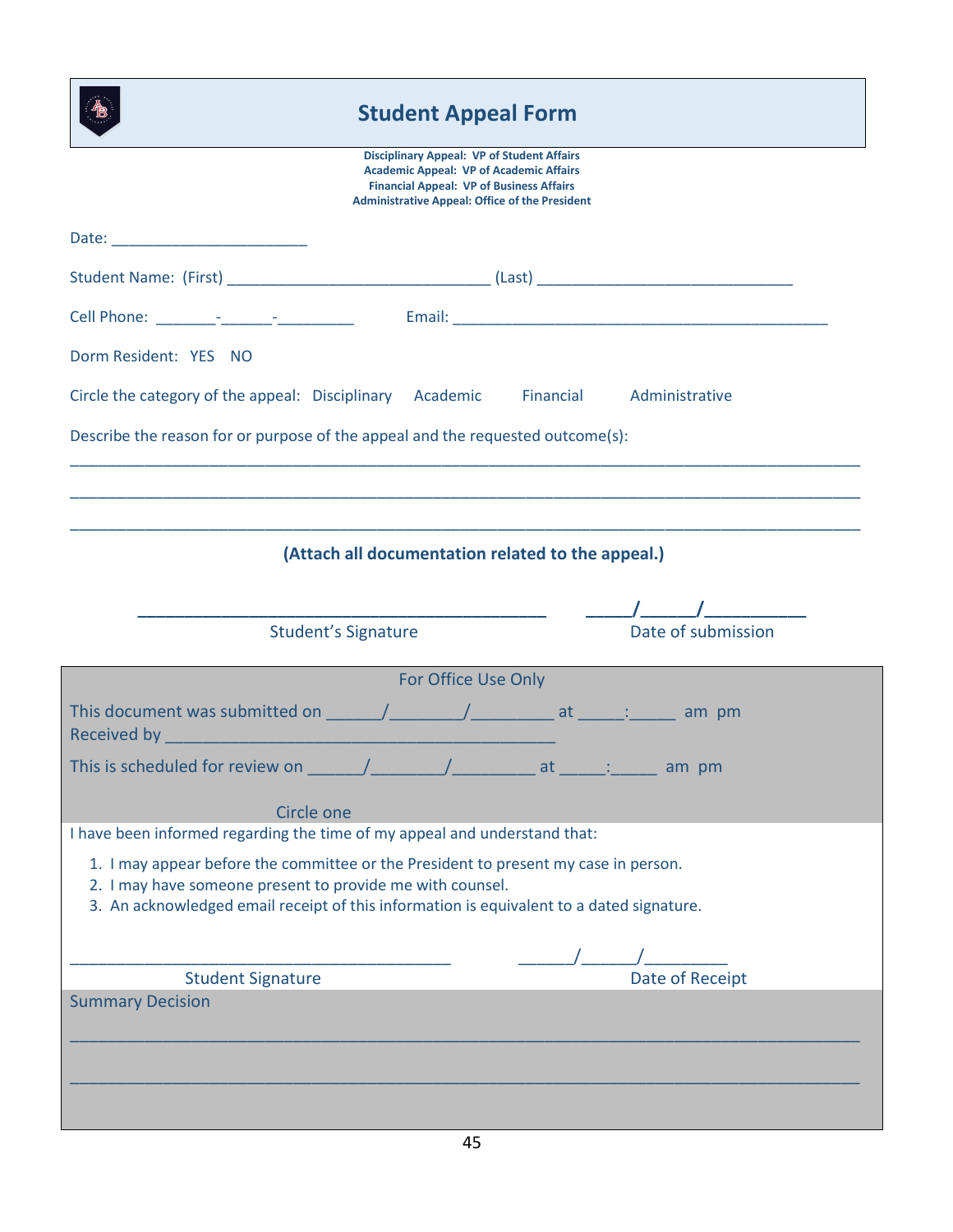## **Student Grievance Form**

| Dorm Resident _______ Yes ________ No                                                                                                                                                                                                                                                                                        |                                                                                                    |
|------------------------------------------------------------------------------------------------------------------------------------------------------------------------------------------------------------------------------------------------------------------------------------------------------------------------------|----------------------------------------------------------------------------------------------------|
| <b>Mailing Address</b>                                                                                                                                                                                                                                                                                                       |                                                                                                    |
|                                                                                                                                                                                                                                                                                                                              |                                                                                                    |
|                                                                                                                                                                                                                                                                                                                              |                                                                                                    |
|                                                                                                                                                                                                                                                                                                                              |                                                                                                    |
|                                                                                                                                                                                                                                                                                                                              |                                                                                                    |
| describe any informal attempts to arrive at a solution. All documents will become a part of your<br>permanent file. (Attach as many sheets as needed.)                                                                                                                                                                       | people involved and/or witnesses; attach any relevant documentation related to this grievance; and |
|                                                                                                                                                                                                                                                                                                                              |                                                                                                    |
|                                                                                                                                                                                                                                                                                                                              | <b>Example 1 For Office Use Only</b>                                                               |
|                                                                                                                                                                                                                                                                                                                              | Circle one                                                                                         |
|                                                                                                                                                                                                                                                                                                                              |                                                                                                    |
|                                                                                                                                                                                                                                                                                                                              | Circle one                                                                                         |
| I have been informed regarding the time of my grievance and understand that:<br>1. I may appear before the committee or the President to present my case in person.<br>2. I may have someone present to provide me with counsel.<br>3. An acknowledged email receipt of this information is equivalent to a dated signature. |                                                                                                    |
|                                                                                                                                                                                                                                                                                                                              |                                                                                                    |
| <b>Student Signature</b>                                                                                                                                                                                                                                                                                                     |                                                                                                    |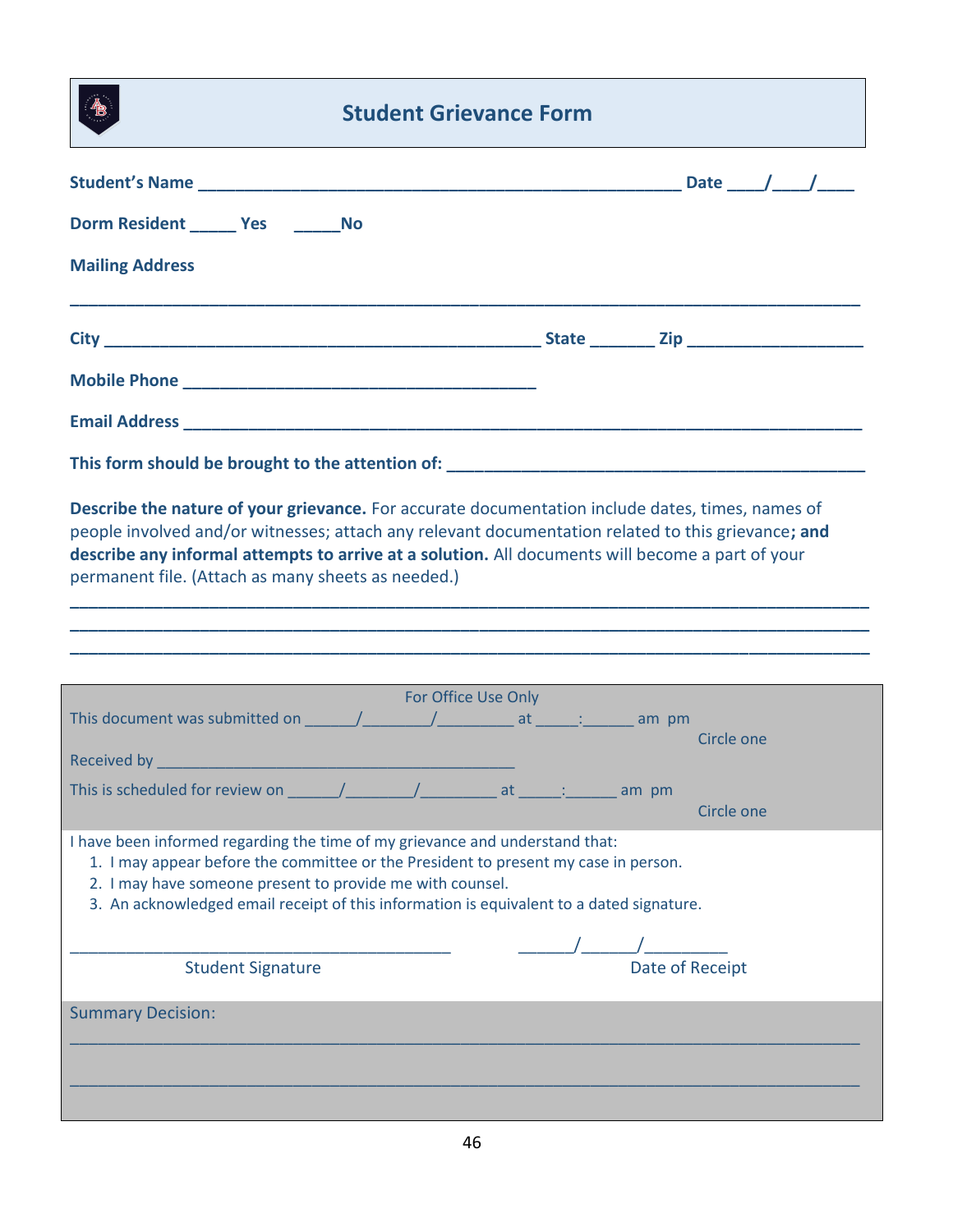

## **Accessibility Services and Special Needs**

In accordance with the Americans with Disabilities Act, Arlington Baptist University respects the individual physical and cognitive needs of all students. Any student in need of disability services should contact the Academic Affairs office upon enrollment to establish appropriate accommodations for any documented disabilities.

| <b>Disability Services</b>         |
|------------------------------------|
| Janie Taylor                       |
| V. P. of Academic Affairs          |
| 817.461.8741                       |
| jtaylor@abu.edu                    |
| <b>ABU Administration Building</b> |
| 3001 W Division St.                |
| Arlington, TX 76012                |

| Student's Name: (First) _________________(Middle) ____________(Last) ______________________________                                                                  |  |
|----------------------------------------------------------------------------------------------------------------------------------------------------------------------|--|
|                                                                                                                                                                      |  |
| Dorm Resident: YES NO                                                                                                                                                |  |
|                                                                                                                                                                      |  |
|                                                                                                                                                                      |  |
|                                                                                                                                                                      |  |
|                                                                                                                                                                      |  |
| ,一个人的人都是一个人的人,我们就是一个人的人,我们就是一个人的人,我们就是一个人的人,我们就是一个人的人,我们就是一个人的人,我们就是一个人的人,我们就是一个<br>第一百一十一章 一个人的人,我们就是一个人的人,我们就是一个人的人,我们就是一个人的人,我们就是一个人的人,我们就是一个人的人,我们就是一个人的人,我们就是一个 |  |
|                                                                                                                                                                      |  |
| (Please attach official documents regarding the disability.)                                                                                                         |  |
|                                                                                                                                                                      |  |
|                                                                                                                                                                      |  |
|                                                                                                                                                                      |  |
|                                                                                                                                                                      |  |